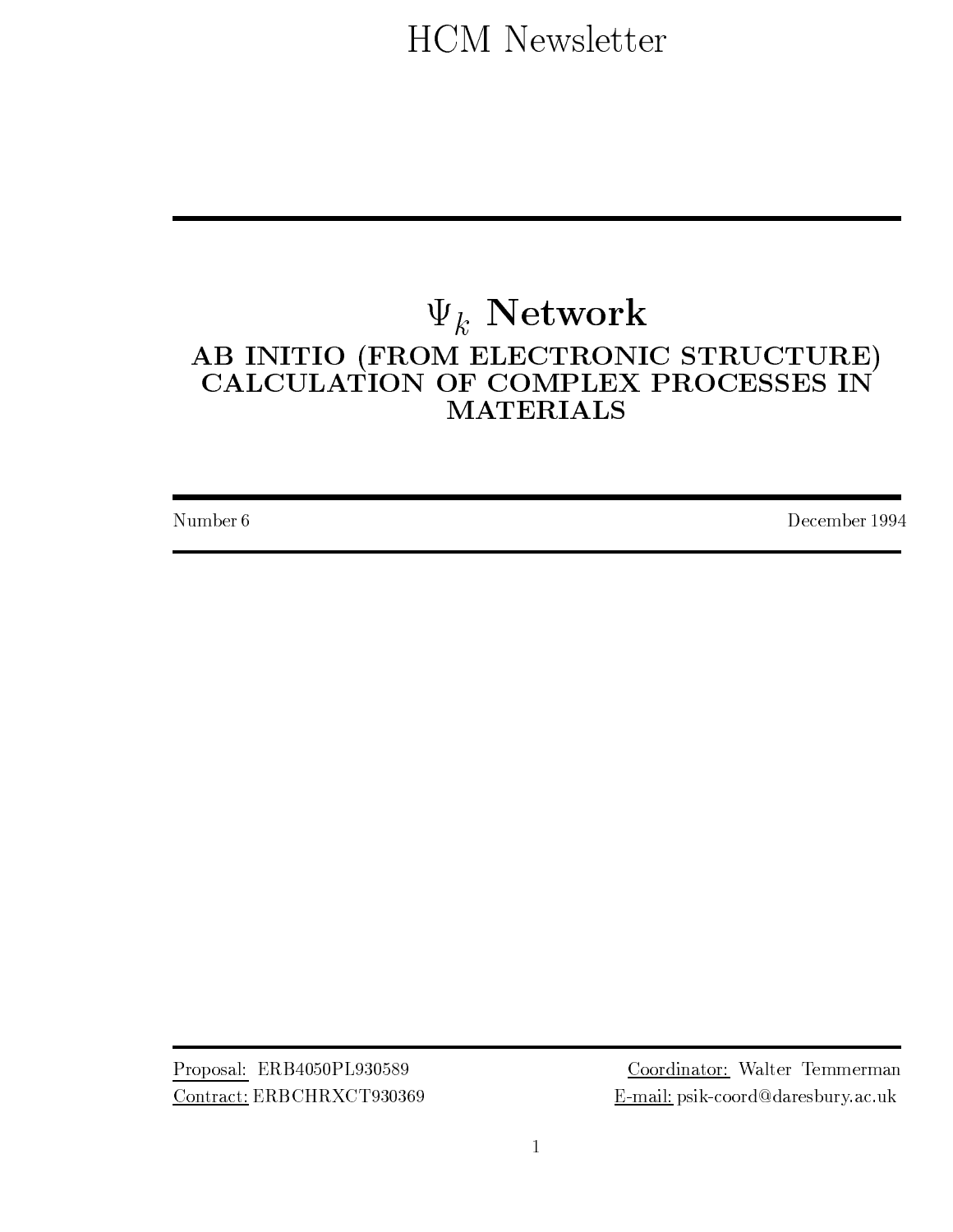### Editorial

In this Newsletter, apart from abstracts, in the section **News from the Network** you can find information on the issues discussed at the last Network's Management Board meeting. Reports on collaborative visits and workshops are in the section News from the Working Groups, and just after that there is an announcement of a research assistant position at the University of Antwerp. In the section **Highlight of the Month**, placed at the very end of the Newsletter, there is an article by Balazs L. Gyorffy (the spokesman for the V.a Working Group) and P. Miller on "Bogolubov de Gennes Equations". This article is meant to give you more details about one of the main scientific activities of this Working Group.

Regarding the scientific collaborations, we would appreciate very much if you acknowledged the HCM Network's support in, and notified us about, every publication that had resulted from the collaboration within the Network. Also, we would like to stress the need for acknowledgement of the Network in all your publications that have resulted owing to the computer codes that you picked up at any one of the 'hands-on computer code' workshops that were organised by the Network in the past year. This is of paramount importance, since at the end of every callendar year we have to submit a report to Brussels on the Network's activities and accomplishments. Additionally, we would like you to inform us of any new computer code or technique that has resulted from the collaborations within the Network. All this counts for Brussels.

With respect to acknowledging the Network's support in your publications could you please use e.g. the following:

This paper resulted from a collaboration within, and was partially funded by, the Human Capital and Mobility Network on "Ab initio (from electronic structure) calculation of complex processes in materials" (Contract: ERBCHRXCT930369).

Moreover, for the record, please send us the title, authors, and journal's name of all your publications, that resulted from the Network's collaboration, where you specifically acknowledged the Network.

Regarding the computer codes, that have resulted from the collaboration within the Network, please let us know: what the code does and which nodes, persons, participated in its  $\emph{development}.$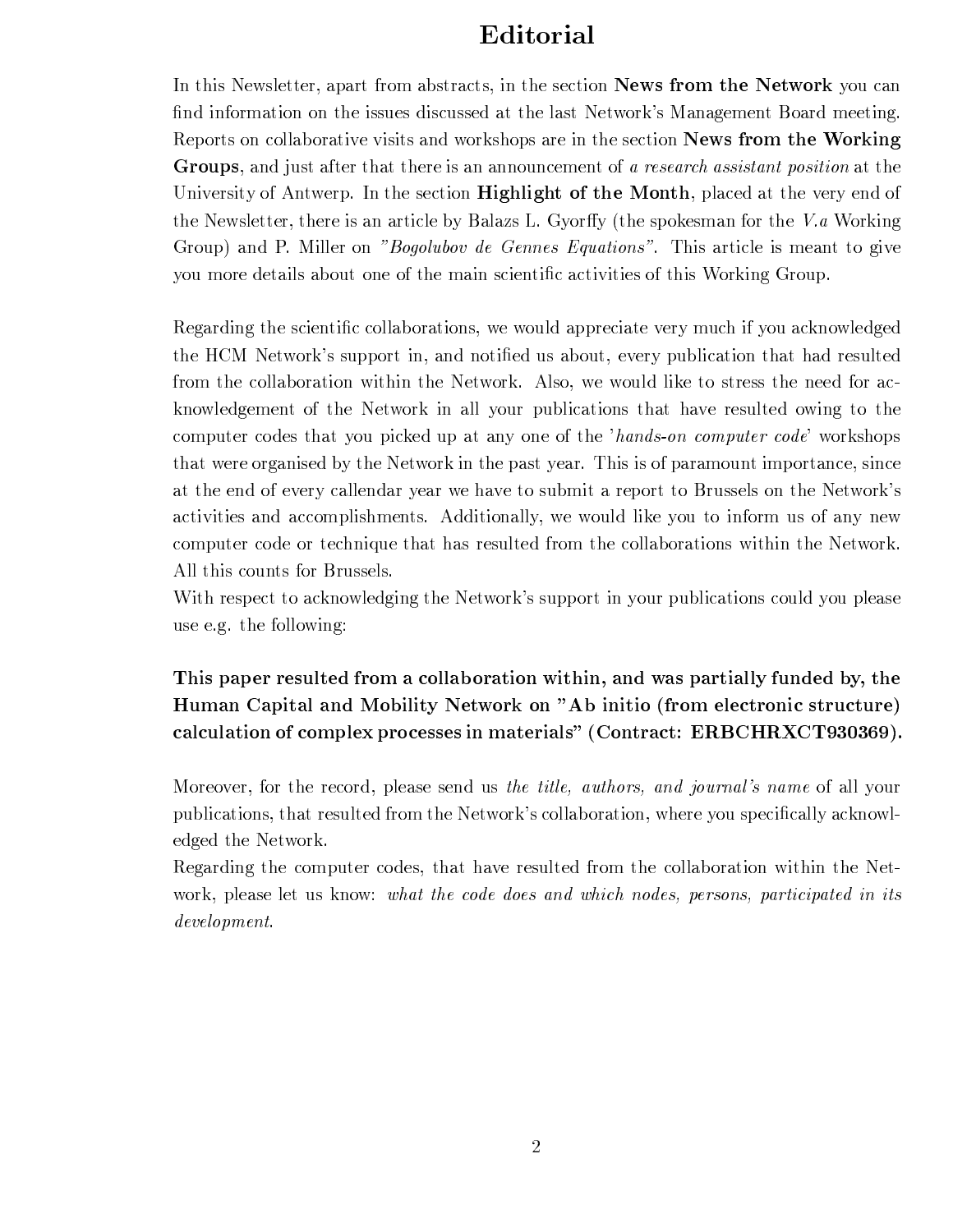The following e-mail addresses are repeated for your convenience, and are the easiest way to contact us.

|                                                                | function                      |
|----------------------------------------------------------------|-------------------------------|
| psik-coord@daresbury.ac.uk                                     | messages to the coordinator   |
| psik-management@daresbury.ac.uk messages to the $\mathbf{NMB}$ |                               |
| psik-network@daresbury.ac.uk                                   | messages to the whole Network |

The claims forms for your expenses concerning any Network's activity that you have participated in should be sent to us at the address below.

Dzidka (Z.) Szotek & Walter Temmerman DRAL, Daresbury Laboratory, Warrington, WA4 4AD, Cheshire, UK e-mail: psik-coord@daresbury.ac.uk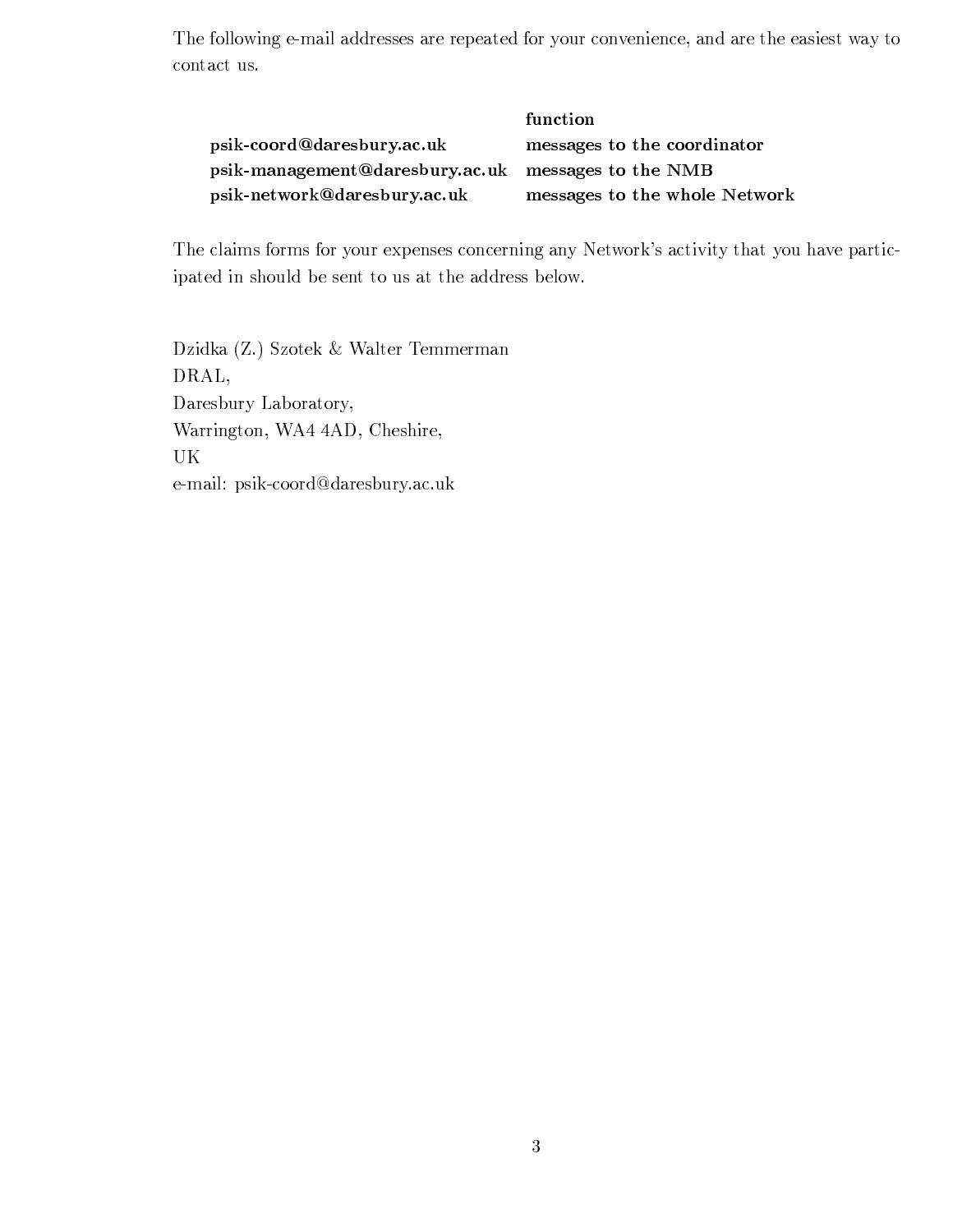### News from the Network

The Network's Management Board met in Paris on the 4th of November.

The most important issue discussed was The Network's International Conference, which will take place in *Schwabisch Gmund* (near Stuttgart) on *September 18-21*, 1996. Professor O.K. Andersen is the chairman of the Organising Commitee. It is planned that the Conference will have at least 300 participants and will represent all the scientific activities of our Network. It will be a conference open to everybody, however the members of our Network will be able to obtain some financial support. The decision concerning the policy of subsidising the members of the Network will be taken at the next meetings of the NMB. Please do reserve the dates in your diary for this special conference. The first circular of the Conference will be sent out in March next year.

There were some important decisions taken concerning the increase of the size of the Network by all the *unfunded* nodes from EU countries, however, only within the existing funds. We have the approval of Brussels for that, but some formal administrative steps need to be followed in order that the nodes in question would be able to get financial support for their possible collaborative visits and other activities within the Network. All those, yet unfunded nodes, will soon hear from us concerning their detailed addresses and representatives. So, the size of the Network will increase to over seventy nodes. We hope, that this will generate many more collaborations and scientific publications.

Concerning the summary of this year's activity of the Network, there have been nine workshops organised, representing main activities of most of the Working Groups. So, the training aspect of our Network met its demands very successfully. However, only 16 collaborative visits have taken place. And this is the area where we need to strengthsen our activity and increase the output. We have generated very few common publications on any scale, and especially in comparison with other networks like ours.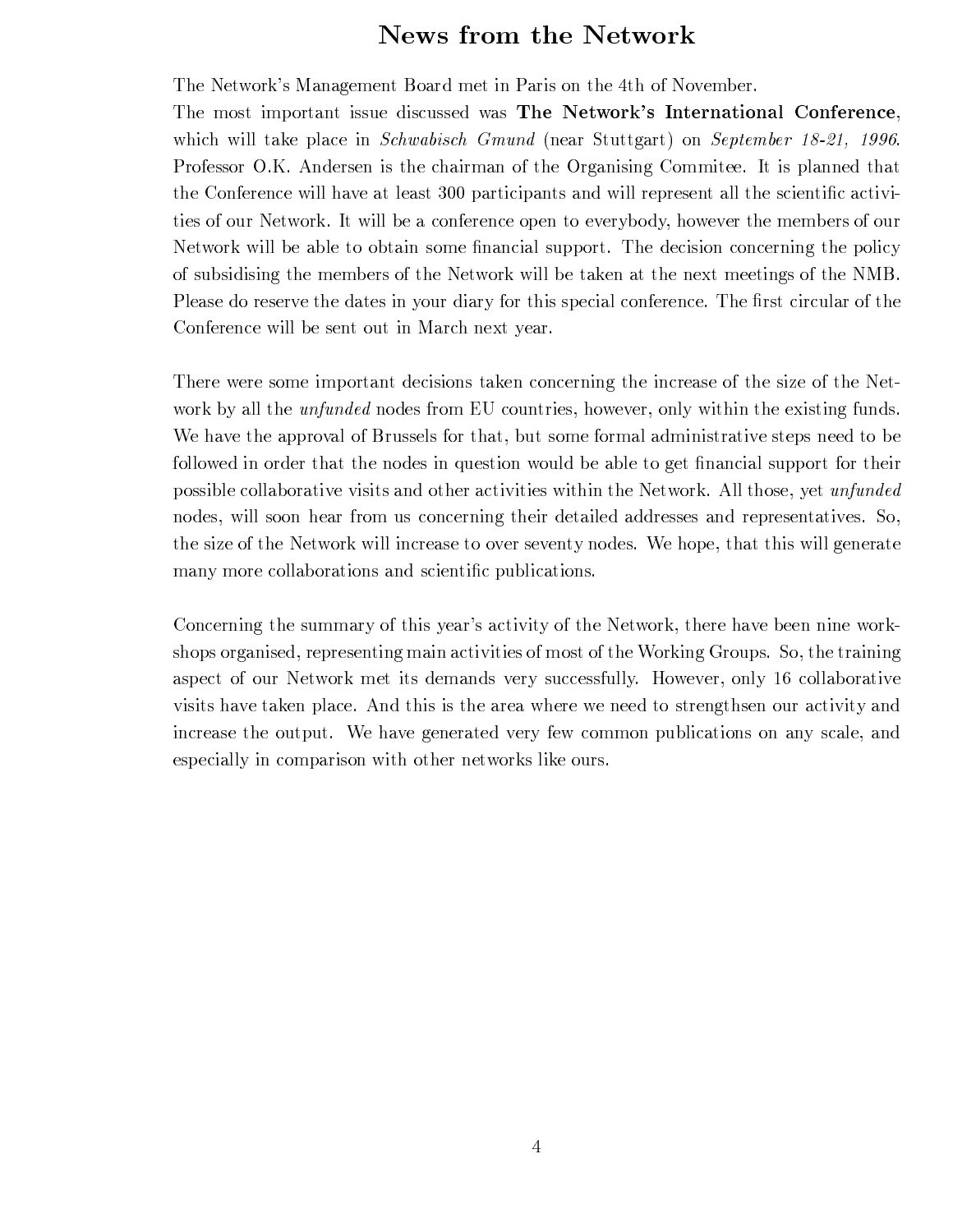### News from the Working Groups

#### REPORT ON THE BERLIN WORKSHOP ON

"Ab-initio Molecular-Dynamics Calculations of Structural, Elastic, and Vibrational Properties of Polyatomic Systems"

The workshop "Ab-initio Molecular-Dynamics Calculations of Structural, Elastic, and Vibrational Properties of Polyatomic Systems" was held from October 3 to 7, 1994 in Berlin. The lectures took place in the Harnack House and the computer exercises in the Fritz-Haber Institute of the Max Planck Gesellschaft. Lecturers included V. Heine, J. Hafner, J. L. Martins, M. Scheffler, O. Pankrotov, E. Pehlke and several members of M. Scheffler's group. There were fourteen european participants from the EC, EFTA and Eastern Europe, and five overseas participants from the US, Canada, Brazil and Australia.

The participants followed in the morning a series of lectures on the methods of electronic structure calculation and their applications. The afternoons were dedicated to practical exercises using the program  $\frac{f\{hig\}}{m}$  developed by M. Scheffler's group. Proposed exercises included the generation of pseudopotentials, simulation of the phase transition in Si and the vibration of  $N_2$ .

(J. L. Martins)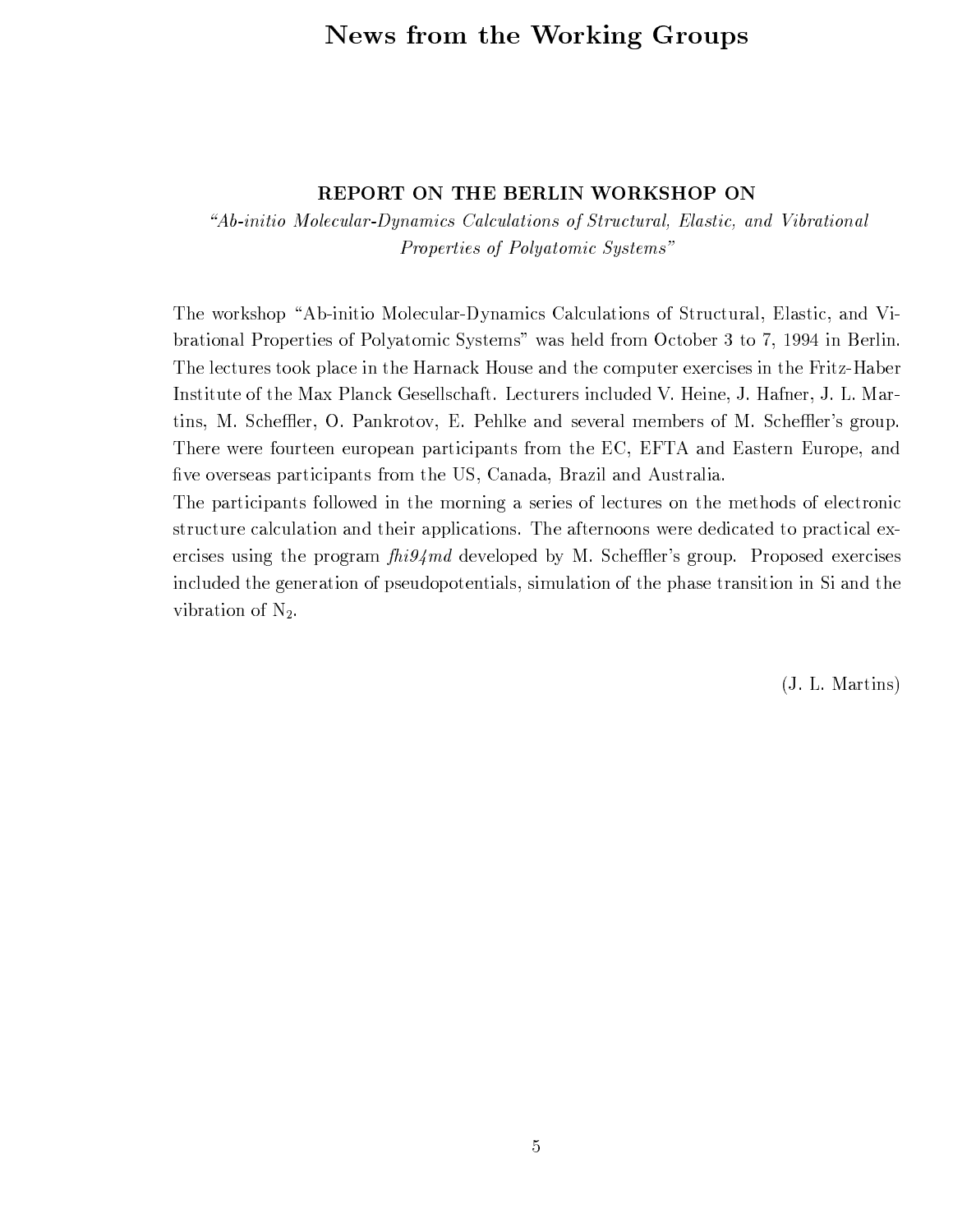### Report on the course: Hands-on the TB-LMTO-ASA computer

program

### Max-Planck-Institut FKF, Stuttgart October 24-28, 1994

The participants in the course came from Germany  $(7)$ , France  $(2)$ , Denmark  $(1)$ , Greece  $(1)$ , Hungary  $(1)$ , Rumania  $(1)$ , Sweden  $(1)$ , and Switzerland  $(1)$ . More than half belonged to the network.

The aim of the course was, that the participants should be able to  $(i)$  performe self-consistent LDA calculations using the TB-LMTO-ASA programs,  $(ii)$  judge whether the results are correct, and *(iii)* understand the results in terms of orbital decomposed band structures, atom and orbital projected density of states, charge densities, and Fermi surfaces.

To achieve this goal, each participant was given the published crystallographic data for one non trivial compound for which he/she had to perform a complete calculation.

The complete calculation was divided into five steps. Each of these steps consisted of an explanation of how it had to be performed (with some LMTO background information) followed by simultaneous execution of the step by all participants at the computers (each had a terminal and a user id at the local computer). After the step had be completed, there was a question and answer session for all, and finally all calculations were checked on the screen in order that all participants could learn from the 15 examples.

In addition to this, there were three tutorial lectures about the LMTO method and a lecture about the organization and structure of the LMTO code. Finally, the application of a more advanced and powerfull graphical package was demonstrated (the GNUPLOT was used for displaying the results in the course).

According to a questionnaire distributed at the end of the course, most of the participants were very satisfied with the course. Several of the participants were missing / had expected more LMTO theory. This course was, however, not intended as an LMTO theory course but a Hands-on the TB-LMTO-ASA computer program course.

(Ove Jepsen)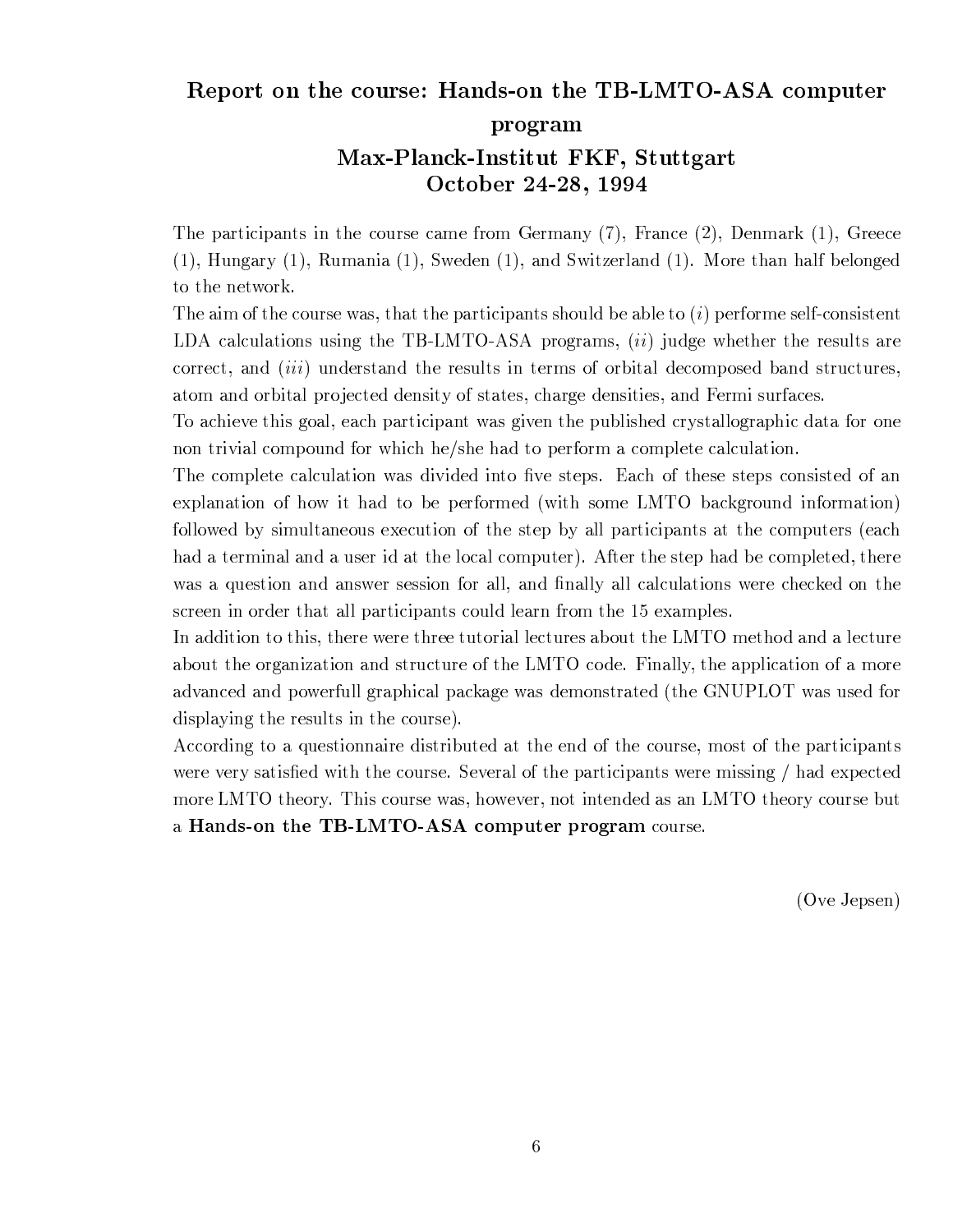### Report on a collaborative visit to Vienna within  $\Psi_k$  Network S. Blügel (IFF, KFA-Jülich), J. Redinger (TU-Wien) and R. Podloucky (U-Wien) Wien, May 23rd-June 20th, 1994

The purpose of my visit to Vienna was threefold:

(1) I attended the HCM-electronic structure workshop: "Magnetic Surfaces, Interfaces and Multilayers" of the working group magnetism from May 29th–May 31st, organized by Peter Dederichs and Peter Weinberger.

(2) After this conference I stayed for about three weeks in the group of Peter Weinberger (Inst. für Techn. Elektrochemie, Techn. Universität Wien) with the purpose to establish a collaboration with Josef Redinger and Raimund Podloucky (Inst. für Phys. Chemie, Universtät Wien). It was our first task to extend my previous FLAPW calculations on the magnetism of 4d and 5d monolayers on Ag $(100)$  to  $(111)$  oriented substrates. Meanwhile these calculations have been finished and a paper is in preparation. With Peter Weinberger we discussed the impact of the spin-orbit interaction on the magnetism of 4d and 5d metal films and calculations in this direction have been started. I had stimulating discussion with I. Turek (Academy of Sciences of the Czech Republic, Brno), V. Drchal (Academy of Sciences of the Czech Republic, Praha) and J. Kudrnovský (Academy of Sciences of the Czech Republic, Praha), visiting Peter Weinberger's group at the same time. All are working on the same subject of ultra-thin magnetic films. Some future projects have been discussed.

(3) I stayed also one week with Raimund Podloucky. We started there some calculations concerning the magnetism of small clusters. We discussed also the possibility to combine our effort in bringing the different FLAPW technologies together and develop in the future the programs together.

I also took the opportunity to visit Peter Blaha, Peter Mohn and Prof. K.-H. Schwarz with whom I had interesting discussions on the GGA and martensitic transformations. Part of this stay was financed by Peter Weinberger's grant (Austrian Bundesministerium für Wissenschaft und Forschung, Projekt ZL.49.731/2-24/91), Raimund Podloucky and the HCM-network, working group magnetism.

(Stefan Blügel)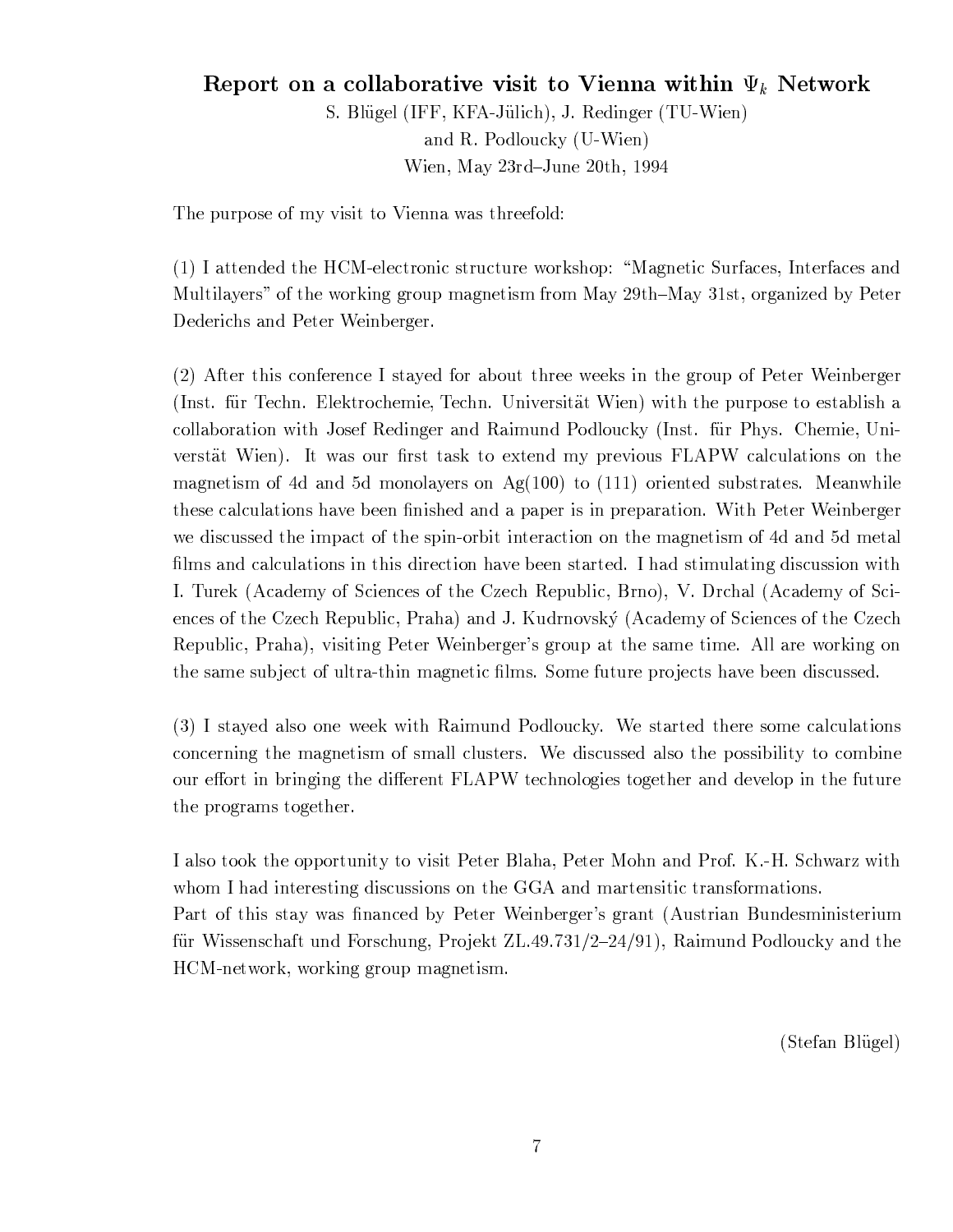### Report on visit by V. Heine to Berlin 2-5 October 1994

The purpose was to give two lectures in the Network Summer School on "Ab initio Molecular" *Dynamics*", and to participate in discussion particularly on the research projects of individual participants.

The lectures were on

- Introduction to Pseudopotentials
- The Role and Design of Computer Experiments

Total cost: 417.00 pounds.

 $(V. Heine)$ 

### Report on visit by V. Heine to Gaustal, Norway 27 August-1 September 1994

As well as contributing to the scientific discussions, I attended the European Research Conference (ERC) on *Electronic Structure of Solids* as chairman of the Network for two purposes:

- To discuss with participants, the ESF attending official and past/present ERC chairmen the issue of not having an ERC in 1996 in order to avoid clashing with the open Network Conference. This was agreed.
- To talk, distribute a leaflet and answer questions about the Network, and how people generally may receive the information and participate in the work of the Network.

Total cost: 141.25 pounds.

 $(V. Heine)$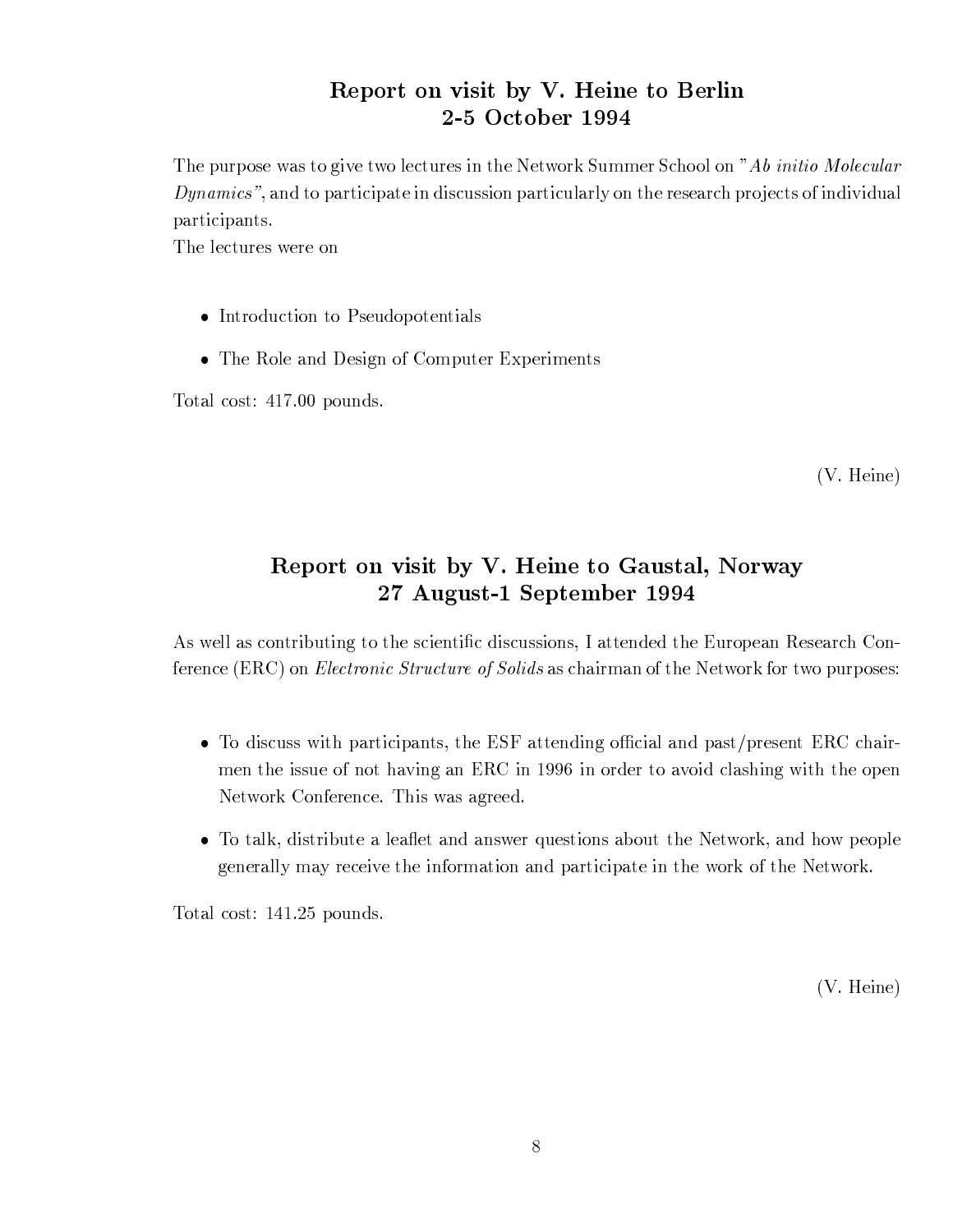### Report on the collaborative visit C. Demangeat (node of François Gautier, IPCMS, Strasbourg) to P.H. Dederichs, R. Zeller, S. Blügel, (IFF, Jülich) 2-5, November, 1994.

Two points were particularly discussed.

1). Application of the fast KKR-CPA scheme developed by A.F. Tatarchenko and N.I. Kulikov (Troitsk, Russia) for the spin-polarized description of the non-stoichiometric  $Pt_{3-x}Cr_{1+x}$ alloy.

It was mentioned that two points make these calculations realistic at medium range Workstations. The first one is the tetrahedron integration scheme for the evaluation of the CPA T-matrix of scattering. This let us to obtain high precision results with the small number of k-points in the Brillouin zone  $(500 - 1000)$ . The second is the use of the noniterative procedure for finding the solution of the CPA equation which decrease computation time as needed for KKR calculations of ordered compounds. (A.F. Tatarchenko, N.I. Kulikov, PRB,  $50, 8266, (94)$ 

2). Application of the fast TB-KKR method developed by R. Zeller to the "experimental" Fe/Cr interfaces. (See, for example, C. Turtur and G. Bayreuther, PRL 72, 1557 (94), S. Miethaner and G. Bayreuther, Communication at ICMFS/MRS, Düsseldorf, September, 1994, A. Vega, L.C. Balbas, A. Chouairi, C. Demangeat and H. Dreyssé, PRB 49, 12797 (94), A. Vega, H. Dreyssé, C. Demangeat, A. Chouairi, and L.C. Balbas, J.Appl.Phys. 76(10) 15 November 1994.) A bilateral cooperation (PROCOPE) between Bayreuther's group (Regensburg) and Strasbourg's group try to investigate the local magnetic distribution of the "experimental" Fe/Cr interface. Due to absence of any periodicity in these systems only tight-binding scheme in the real space is able to give some insight into this problem. The very fast TB-KKR scheme developed by R. Zeller will be therefore a very useful tool for a more precise description of the local magnetic polarization at interfaces and particularly at the  $Fe/Cr$  interfaces.

 $(C.$  Demangeat)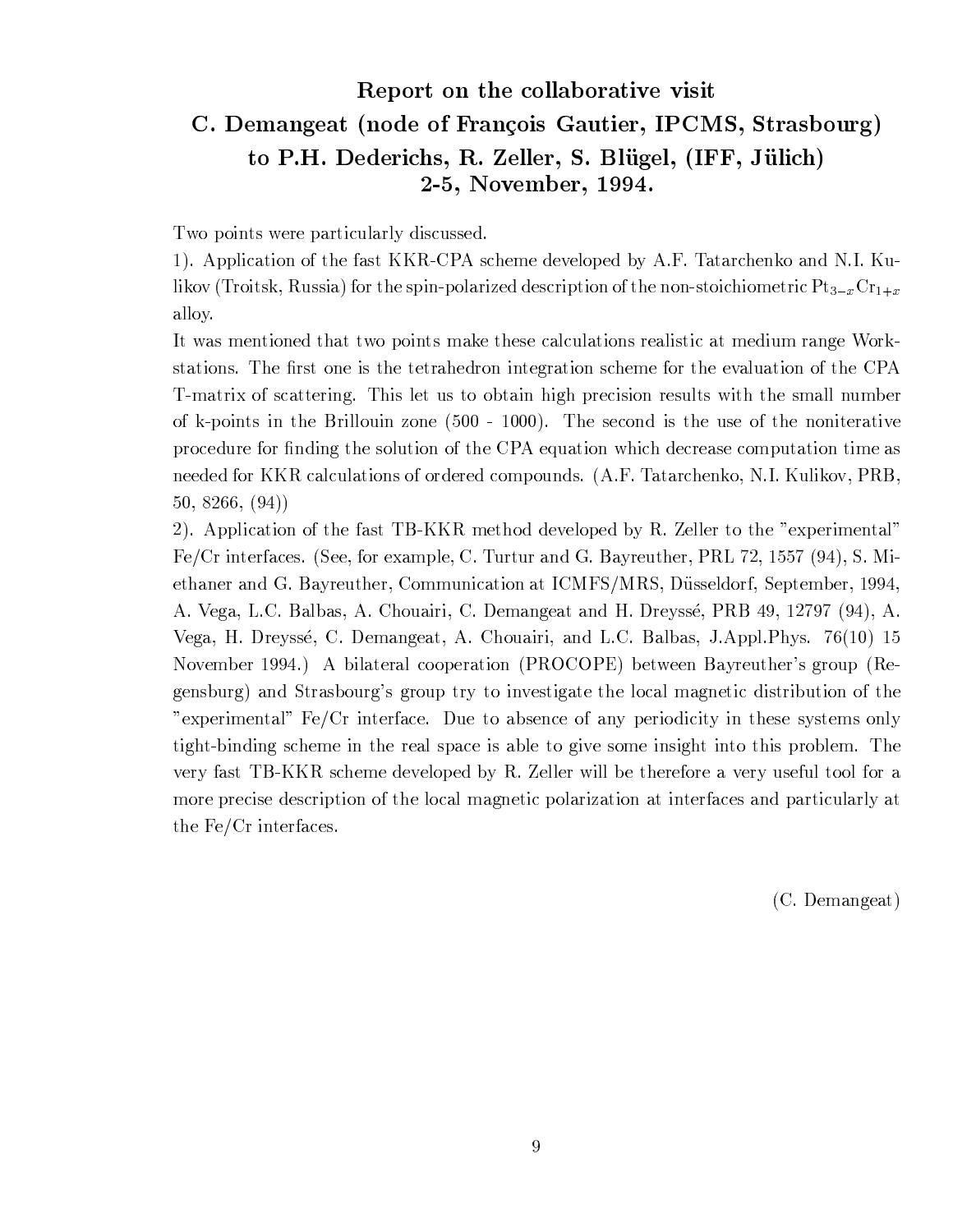### Report on visit by Armin Burkhardt (MPI-Stuttgart) to Daresbury Laboratory (UK), 13-15 November 1994

I gave a seminar to members of the Theory and Computational Science Division on 'Scientific Workgroup Computing on Workstation Clusters'.

The abstract of the talk is included below:

Electronic structure calculations are the main activity in the Andersen group for theoretical physics at the MPI fuer Festkoerperforschung. During the last years the group moved its computational workload completely from a remote CRAY mainframe to a local cluster of 10 IBM-RS/6000 workstations connected to a FDDI ring. Besides the usual interactive services several batch processing systems were tested (CernNQS, NQS/Exec, IBM LoadLeveler). The group's experiences with these systems are summarized and the groups future strategy with respect to distributed and parallel computing are the main topic of the talk.

Moreover, I had lengthy discussions on distributed scientific workgroup computing with members of the Theory and Computational Science Division. Specifically NFS to DFS migration, ATM networking, distributed batch systems and visualisation for clustered workstations were discussed.

 $(A. Burkhardt)$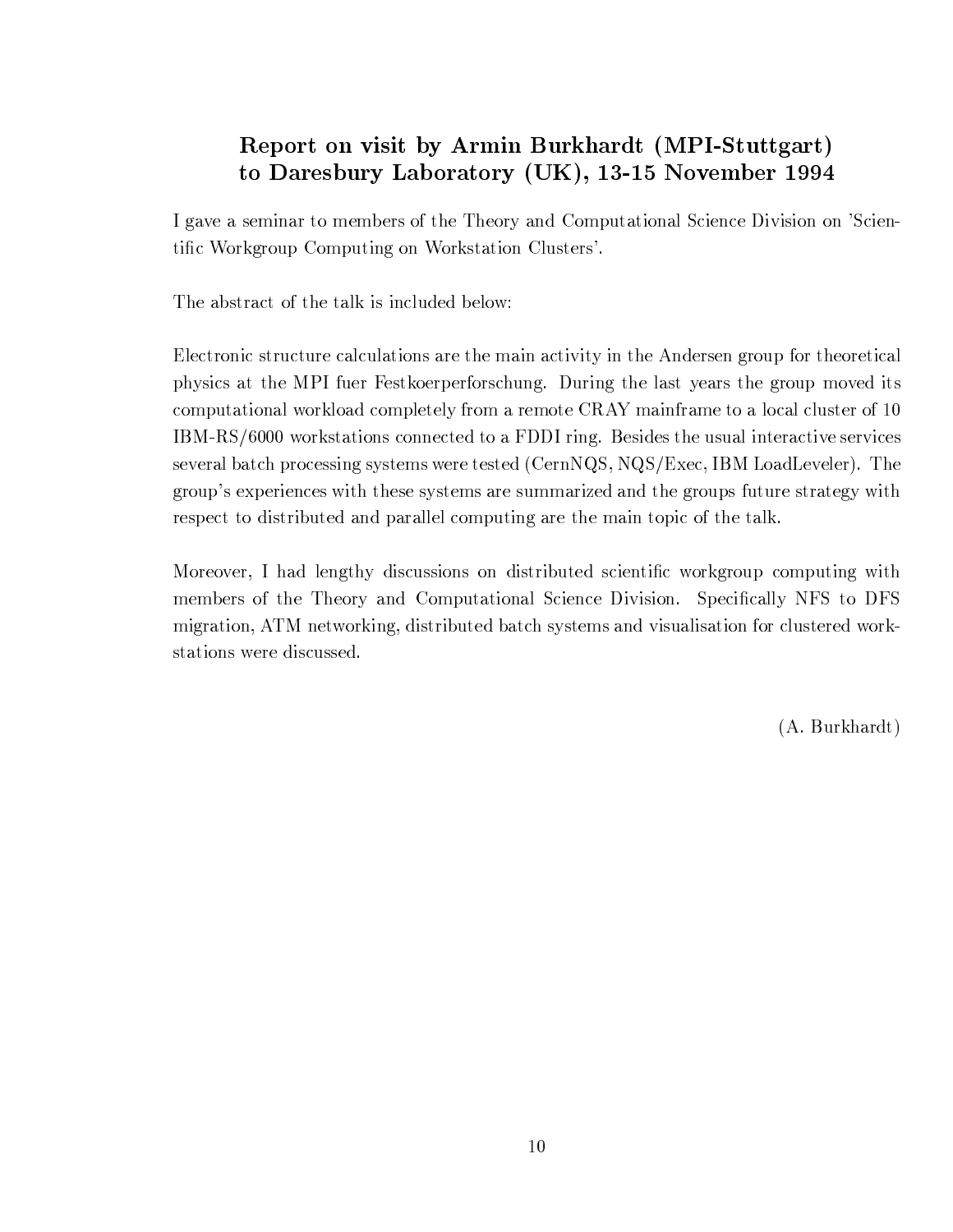### Report of G. Bihlmayer and R. Podloucky (Univ. Vienna) on the visits at the University of L'Aquila (17-21 Oct. 1994) and the University of Cagliari (21-26 Oct. 1994)

The visit was made to deepen the already existing cooperation with A. Continenza (Univ. L'Aquila), S. Massidda (Univ. Cagliari) and their groups. These groups as well as our group in Vienna are experts in the FLAPW algorithms and computer application for bulk systems as well as surfaces. In L'Aquila we particularly discussed the development of forces for the FLAPW method, which was already started last year. At present, A. Continenza and her group are testing the force formulation a la Yu, Singh and Krakauer (PRB B43,  $p6411,1991$ ) in the bulk version of our FLAPW codes. According to this test Yu's force formula works reasonable as long as only the results for total forces are compared to Yu et al.'s data. For some test cases, the different components (i.e. Hellman-Feynman term, core contribution, IBS term) as published by Yu et al. are totally different. Anyway, Continenza's calculated forces agree with the corresponding first derivatives of total energies. At present, the force subroutines are optimized (also be rewriting some of the equations) and such accelerated versions for Crays as well as local stations (e.g. IBM RS6000) should soon be available.

Another joint study consists in the calculation of correct band gaps, which -as it is well known- are wrong in general for standard electronic structure calculations within DFT because standard DFT treats only the ground state. We followed the idea of band gap corrections within a Generalized DFT by L. Fritsche (Physica B172, p7,1991) which is very easy to implement in the codes and also very fast to calculate. However, the results are only partially satisfying: whereas the gaps for one-element solids (such as Si, Ge) come out in very good agreement with experiment, the calculated gaps for semiconducting compounds (such as GaAs, ZnSe) are in rather bad agreement with experiment. For large-gap systems (such as NaCl) the agreement again is very good. We hope -in cooperation with L. Fritsche, J. Noffke and their groups in Clausthal- to clarify the gap problem.

With S. Massidda we decided to implement the forces according to Soler and Williams (PRB) B40, p1560, 1989) in the bulk FLAPW code because this formulation for the forces looks more compact and numerically reliable. This development will be done together with an adaption of the non-inversion symmetry code for local stations. Then we would have FLAPW bulk codes which work for any symmetry without restriction. All the force formulations can be rather directly built into the surface slab code which works for general symmetries already, on Crays as well as on local stations.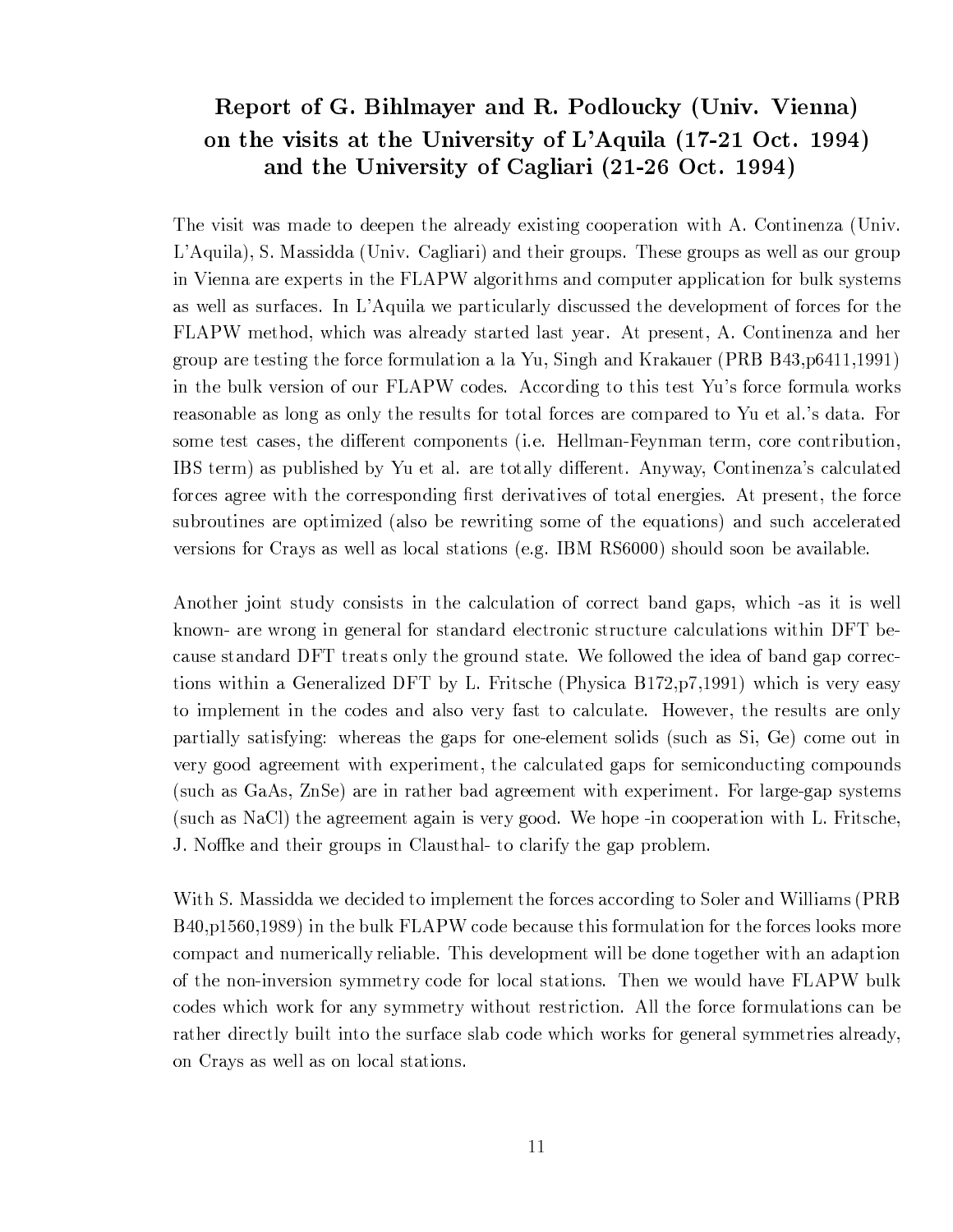We thank our Italian colleagues for their hospitality and are looking forward to a deeper cooperation thanks to the HCM network. In our discussions we also addressed various methods to improve the calculation of the band-gap of semiconductors. Since no specific method seems to cover the whole range of semiconductors it is necessary to know the ranges of applicability of each method. For example, the so called 'gap-correction' used in our group for Ti-based and group IV semiconductors is severely wrong for III-V or II-VI type semiconductors. In these cases, the method used by Prof. Massidda seems to be more useful, but also more complex and time consuming.

In two seminary lectures in L'Aquila and Cagliari titled 'Martensitic Transformations of NiTi and PdTi' Mag. Bihlmayer tried to show, how the codes can be used to study problems of technological importance.

To coordinate further improvements of the codes and to make the exchange of code versions more easy, we installed accounts for Dr. Continenza and Prof. Massidda on our workstation in Vienna. Nevertheless, even the best computer-network is no substitute for personal talks and direct exchange of the experiences made with the codes. So we hope to see our Italian partners in Vienna and/or Italy next year to keep up personal contacts, to keep the flow of information running and to join our forces for mutual benefit.

 $(R. Podlowcky)$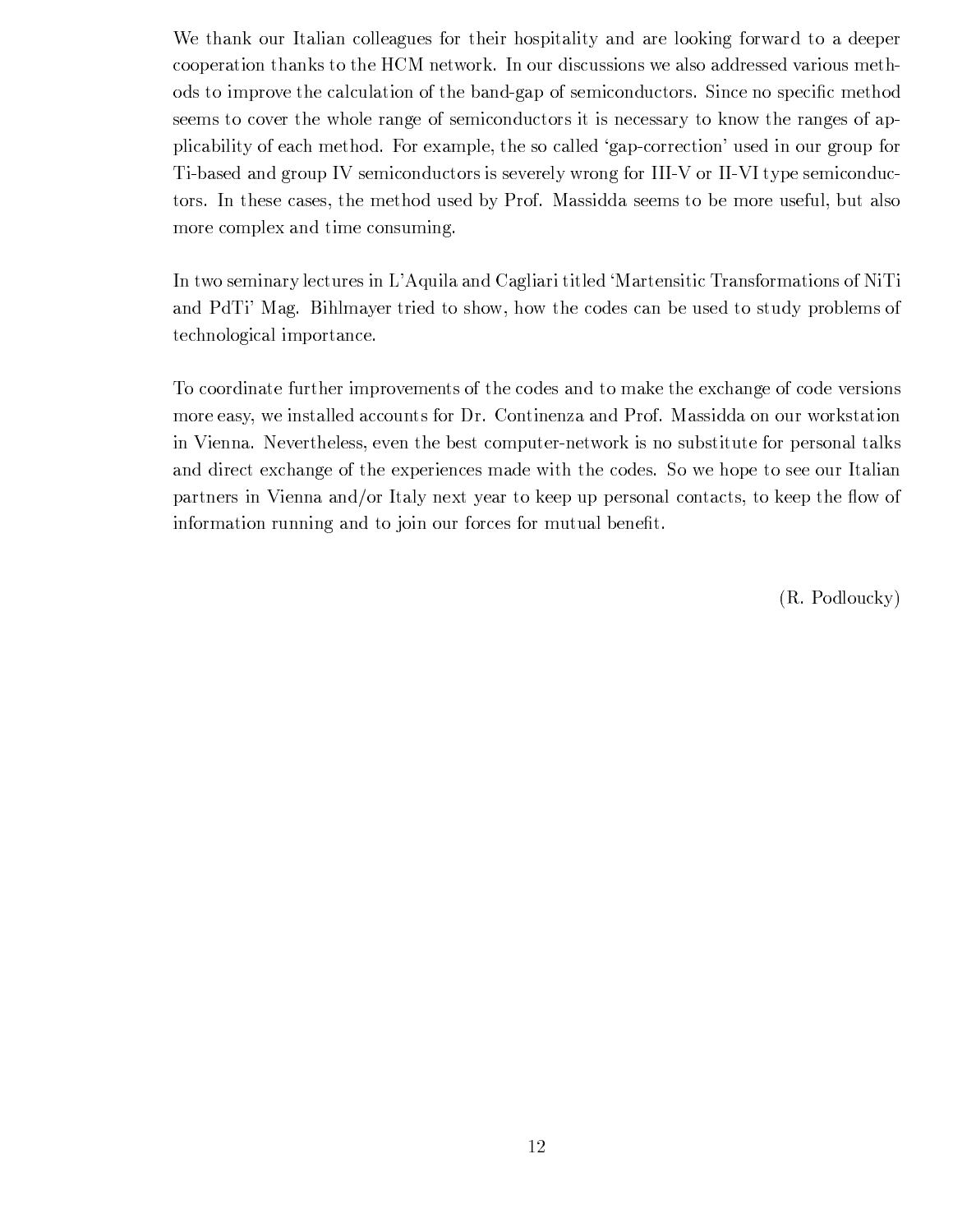### Research Assistantship in Theoretical Condensed Matter Physics University of Antwerp  $(RUCA)$ , Belgium

Applications are invited for a position as research assistant with the group (TSM) of P.E. Van Camp and V.E. Van Doren to do research on density functional methods in polymers and biopolymers. The appointment is expected to start on October 1, 1995 and will be for a period of two years. However, the research done may lead to a Ph.D. degree in which case an extension necessary to obtain the degree will be provided. The annual salary will be 560,000 BEF (about \$17,500, which amounts to \$12,500 after taxes). The applicant should be a citizen of an EU country.

#### Topics of Theoretical Research at the TSM-group:

1. Research on new nonlocal density functionals capable of generating more realistic band structures as those obtained from local functionals and at the same time of reproducing the ground state and structural properties.

2. Application of local and nonlocal functionals in ab initio calculations of the total ground state energy of new materials from which the structural, electronic and optical properties can be derived. These materials include:

a. polymers and biopolymers such as polycytosine and polypyrol

b. the recently synthesized ternary nitrides which range from semicon- ductors to metals. Almost no measurements nor any calculations have been carried out as yet

c. binary III-V, II-VI, etc. semiconductor compounds

#### Collaborations of the TSM-group:

Scientific collaborations are already running between the TSM-group and:

a. Professor J.L. Martins, INESC, Lisbon, Portugal

b. Professor Paolo Cavaliere, Professor Nunzio Lipari, C.N.R.S.M., Brindisi, Italy

c. Professor Janos Ladik, University of Erlangen-Nrnberg, Erlangen, Germany

d. Dr. Galen Straub, Theoretical Division, Los Alamos National Laboratory, Los Alamos,  $NM, U.S.A.$ 

#### Candidates should send a curriculum vitae to:

P.E. Van Camp or V.E. Van Doren Department of Physics, University of Antwerp (RUCA) Groenenborgerlaan 171, B-2020 Antwerpen, Belgium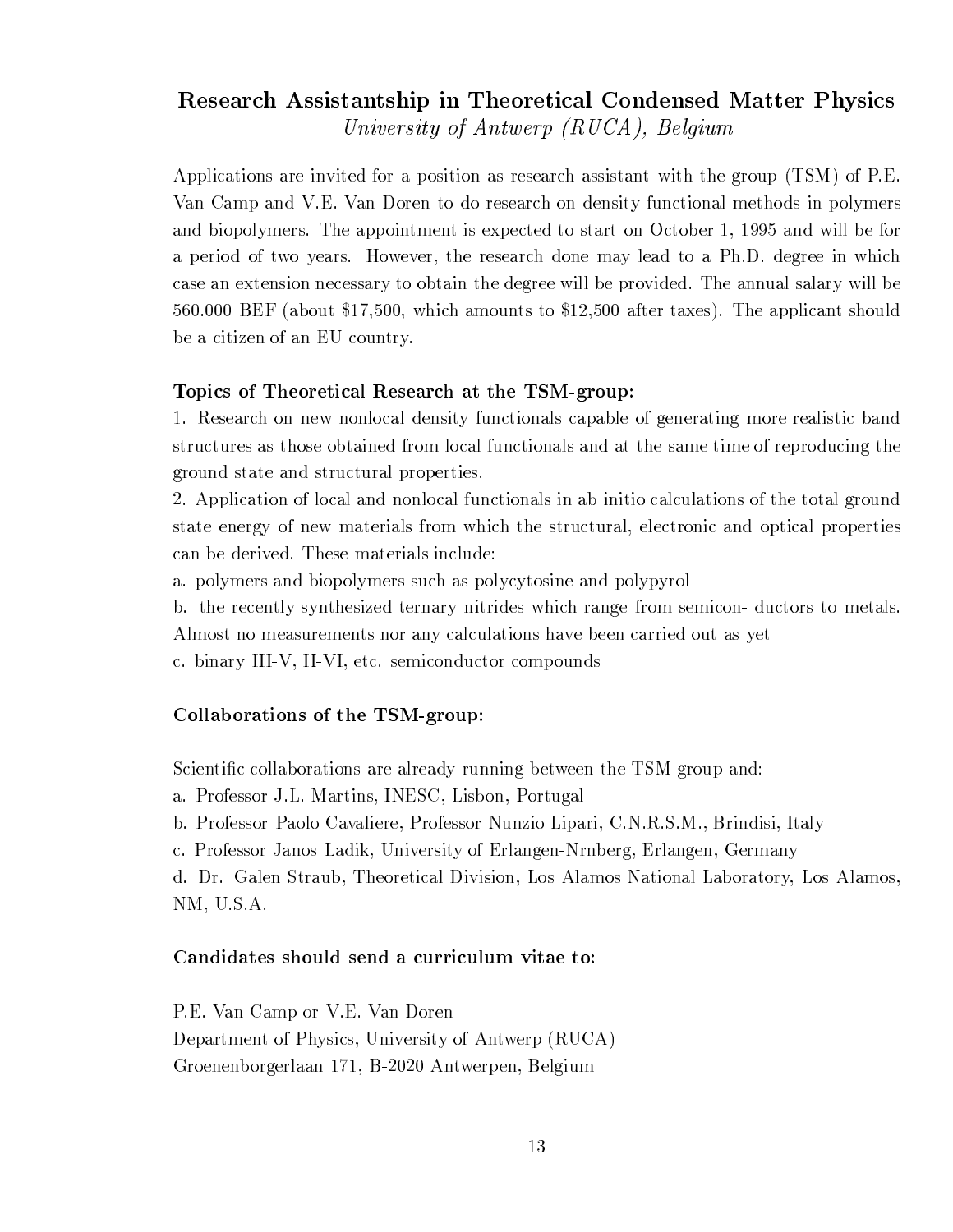# Interference, resonances, and bound states at the  $Pd(001)$  and  $Rh(001)$  surfaces

M.V. Ganduglia-Pirovano, M.H. Cohen, Corporate Research Science Laboratories,

Exxon Research and Engineering Company, Annandale, NJ 08801 J. Kudrnovský

Institute of Physics, Academy of Sciences of the Czech Republic, CZ-180 40 Prague 8, Czech Republic

and

Institute of Technical Electrochemistry, Technical University, A-1060 Vienna, Austria

#### Abstract

We have calculated the  $k_{\parallel}$ -, symmetry-, and layer-resolved density of states (DOS) at  $\mathbf{k}_{||} = \mathbf{0}$  for Pd and Rh (001) surfaces. For the  $xy$  and  $x^2 - y^2$  subbands, which do not hybridize with any other low-lying orbitals, the resulting DOS closely resembles that of a 1D-semiinfinite chain of non-degenerate tight-binding atomic orbitals perturbed by a repulsive potential at the terminal site. It displays interference induced oscillations and bound states or resonances of particular simplicity.

Phys. Rev. B (in press Oct 15, 1994) Latex-file can be obtained from: vero@audrey.mpi-stuttgart.mpg.de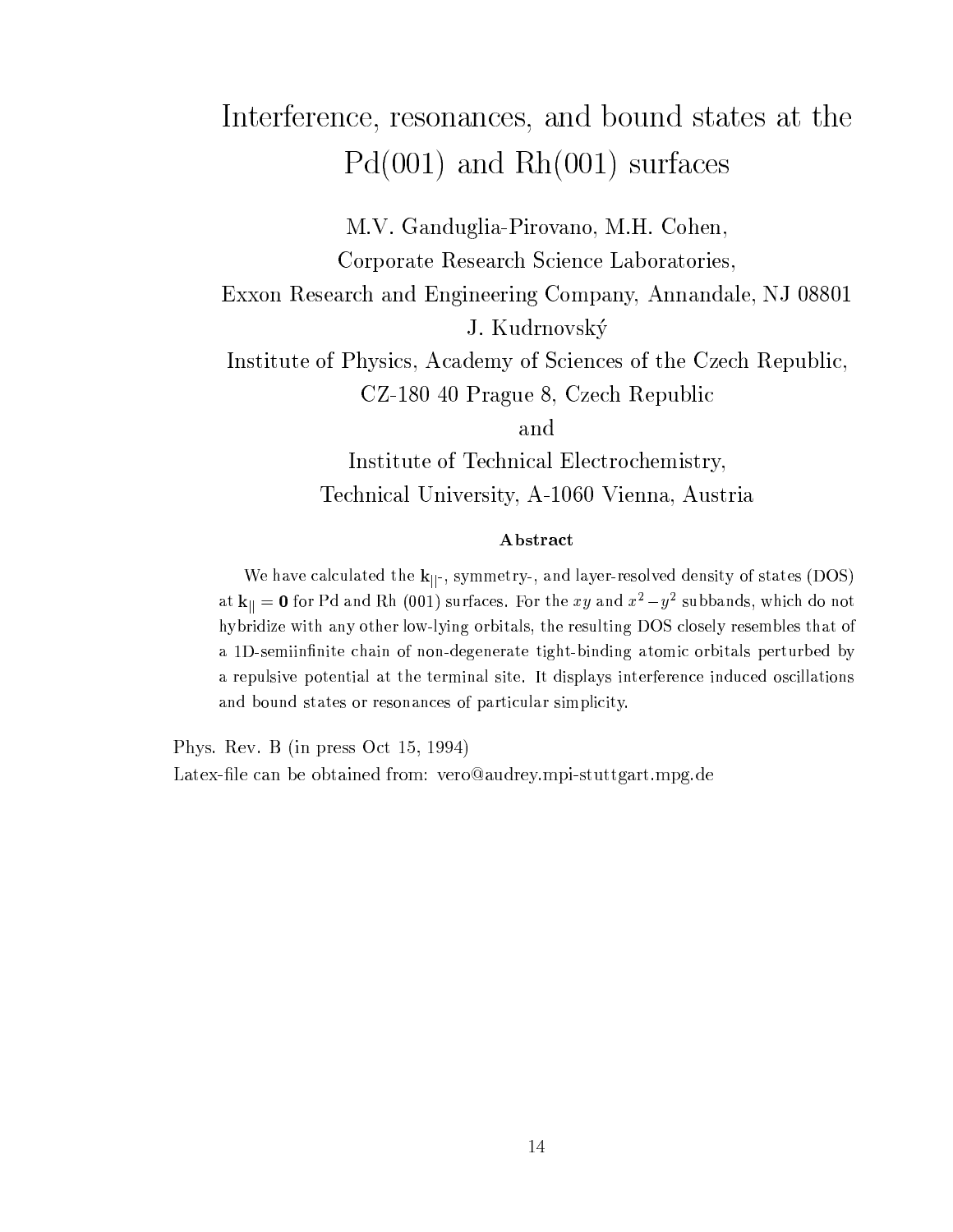## Overlayer and interface resonances and bound states at  $Pd/Ag(001)$  and  $Ag/Pd(001)$  surfaces

M.V. Ganduglia-Pirovano, M.H. Cohen,

Corporate Research Science Laboratories,

Exxon Research and Engineering Company, Annandale, NJ 08801

J. Kudrnovský

Institute of Physics, Academy of Sciences of the Czech Republic, CZ-180 40 Prague 8, Czech Republic

and

Institute of Technical Electrochemistry, Technical University, A-1060 Vienna, Austria

#### Abstract

We have calculated the  $k_{\parallel}$ , symmetry-, and layer-resolved density of states (DOS) at  $k_{\parallel} = 0$  for complete pseudomorphic monolayers of Pd on Ag(001) and Ag on Pd(001). For the xy and  $x^2 - y^2$  subbands, which do not hybridize with any other lowlying orbitals, the resulting DOS agrees quantitatively with that of a 1D-semiinfinite chain perturbed only at the overlayer, i.e. terminal, site and at the interface, i.e. penultimate, site. The Pd overlayer presents a repulsive potential to the silver. This results in a surface (overlayer) state strongly bound above each subband, in pushing an existing surface  $(x^2 - y^2)$  state on pure Ag(001) further above the band and in converting an existing resonance  $(xy)$  into an interface bound state. The Ag overlayer on the other hand presents an attractive potential to the Pd, resulting in a bound state below each subband and greatly weakened interface resonances at the subband tops.

(accepted Surf. Sci. (in press))

Latex-file can be obtained from: vero@audrey.mpi-stuttgart.mpg.de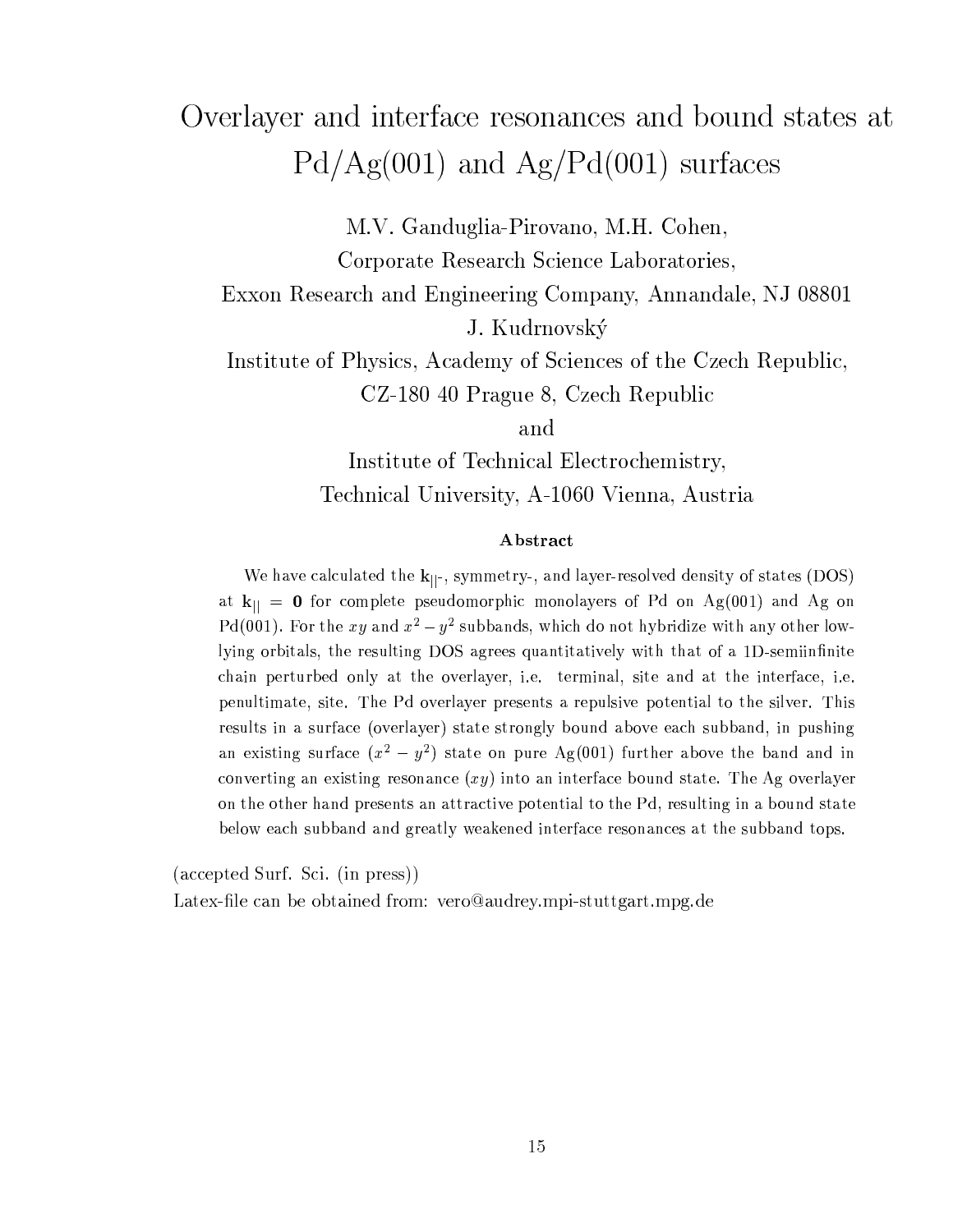# Order N Methods in Self-Consistent Density Functional Calculations

W. Hierse and E.B. Stechel Sandia National Laboratories Albuquerque, NM 87185-0345

#### Abstract

We discuss the potential impact of N-scaling algorithms on self-consistent density functional calculations. N-scaling algorithms can increase numerical efficiency in two qualitatively different ways: First, by eliminating the  $O(N^3)$  scaling of numerical diagonalizations or orthogonalizations, and second, through the transferability of localized electronic structure information between chemically related, but globally different systems. We argue that the second aspect is potentially of significant practical importance to self-consistent density functional calculations. We describe how the transferability of electronic structure information can be exploited and give numerical examples.

(Accepted for publication in Phys. Rev. B)

Postscript/LATEX versions can be obtained from: dd8f@mad1.fkp.physik.th-darmstadt.de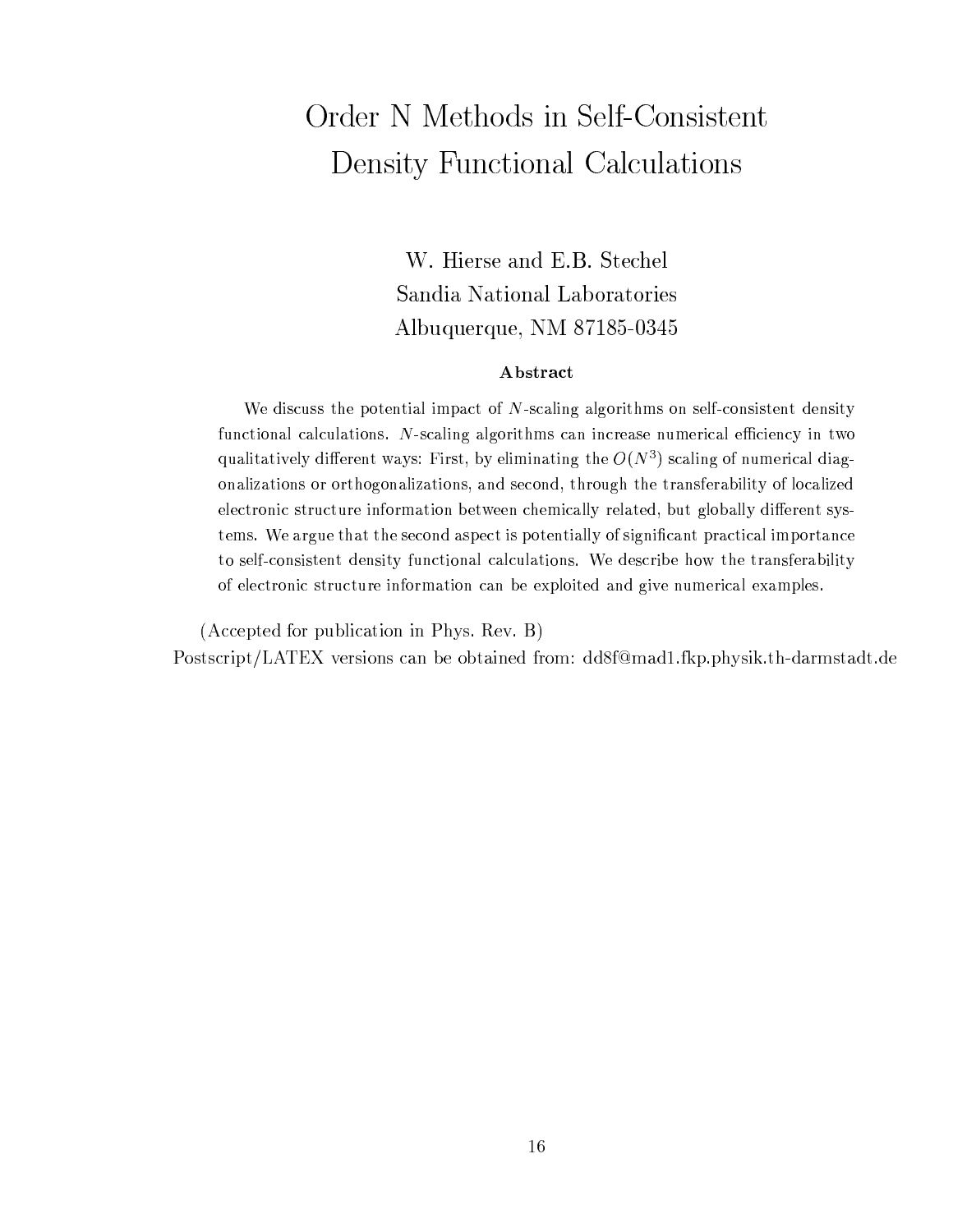### Electronic Structure of 4d Impurities in Rb: an LSDA+U Density-Functional Study

### N. Stefanou

Solid State Section, University of Athens, GR-157 84 Zografos, Athens Greece

#### Abstract

The electronic structure of the 4d substitutional impurities in Rb is studied by means of self-consistent density-functional calculations. Exchange and correlation corrections for localized orbitals, as they are included in the mean-field solution of the Anderson's model, are superimposed to the spin-dependent potential of the traditional local-spin-density approximation. We find ionic-like configurations and a quite important spin-polarization of the extended sp states. For Nb and Ru impurities we obtain two stable configurations in each case and their energetic stability is studied by means of constrained density-functional calculations. Our results are compared with the results of other calculations and with the available experimental data.

(accepted in J.Phys.: Condens. Matter)

Latex manuscript can be obtained from: nstefan@atlas.uoa.ariadne-t.gr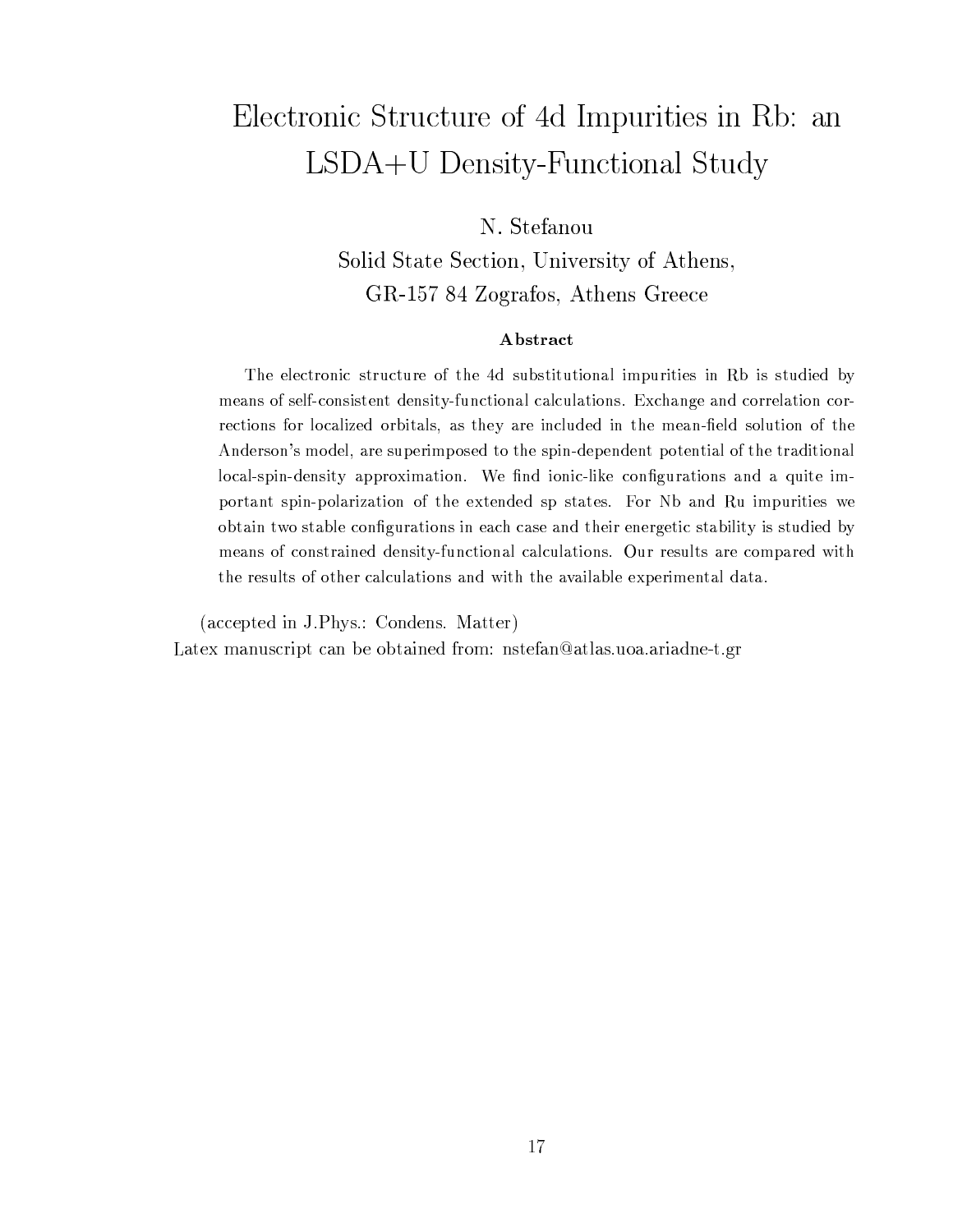## Quasi-particle band structure of NiO: The Mott-Hubbard picture regained

F. Manghi, C. Calandra, and Stefano Ossicini Dipartimento di Fisica, Università di Modena, Via Campi 213/a, I-41100 Modena, Italy

#### Abstract

We demonstrate that the Hubbard correlation among Ni 3d electrons is able to reproduce the insulating character of NiO, the correct value of the gap, the orbital character of the valence band edge and the presence of satellite structures. We have determined the quasi-particle spectra starting from the complex single particle band structure of NiO and including the on-site Hubbard repulsion according to a recently developed three-body scattering theory which allows to treat highly correlated and highly hybridized systems. The calculated quasi-particle band structure is in excellent agreement with photoemission data.

(accepted to Phys. Rev. Lett.) Reviex manuscript can be obtained from: manghi@imoax1.unimo.it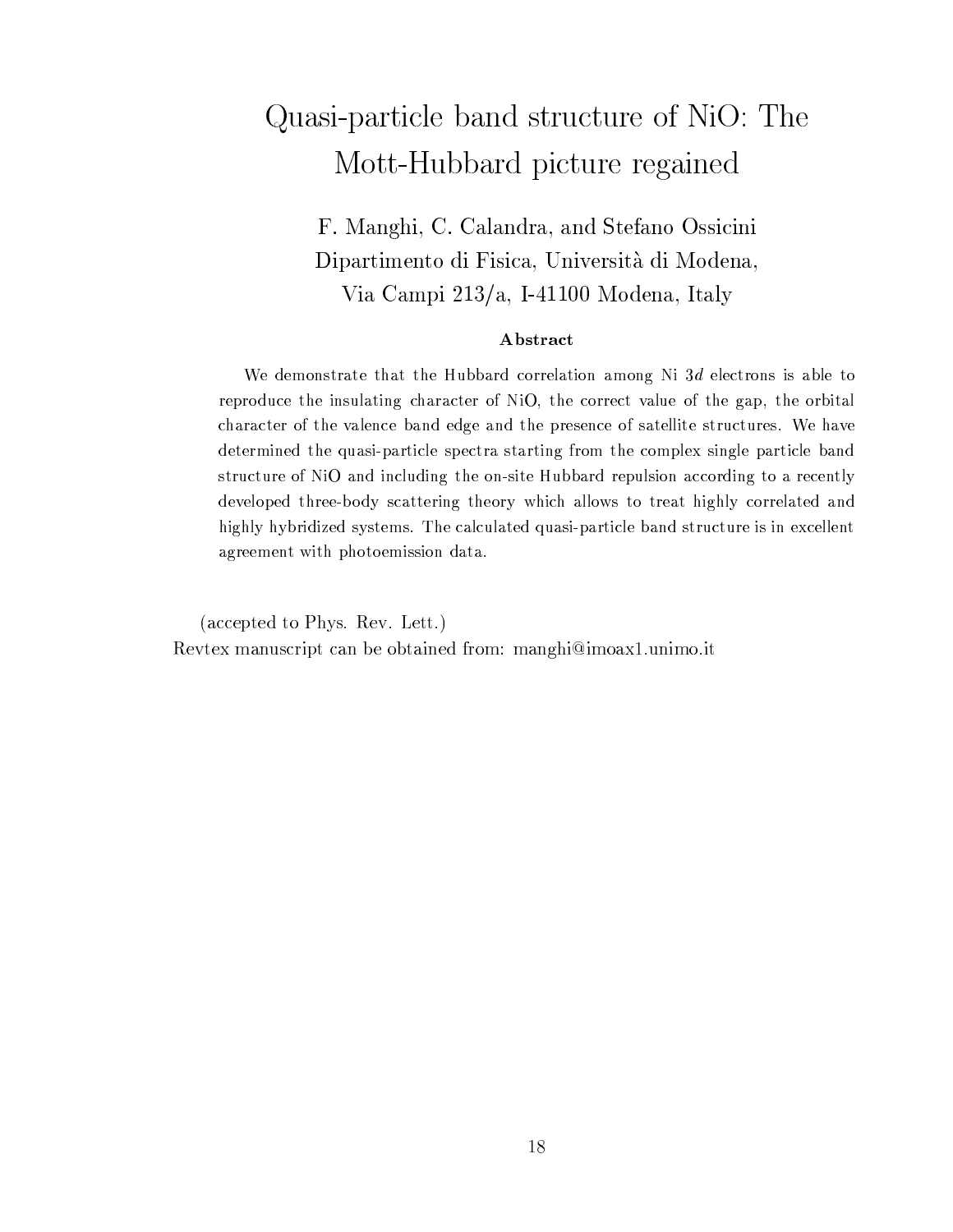## Fe-Induced Magnetization of Pd: The Role of Modified Pd Surface States

O. Rader<sup>(a)</sup>, E. Vescovo<sup>(b)</sup>, J. Redinger<sup>(b)</sup>, S. Blügel<sup>(b)</sup> C. Carbone<sup>(b)</sup>, W. Eberhardt<sup>(b)</sup>, and W. Gudat<sup>(a)</sup>  $\alpha$ ) BESSY, Lentzeallee 100, D-14195 Berlin, Germany <sup>(b)</sup>Institut für Festkörperforschung, Forschungszentrum Jülich, D-52425 Jülich, Germany

#### Abstract

The magnetic properties of Fe-Pd multilayers are strongly affected by the high magnetic polarization of Pd. The origin of the magnetization of Pd in contact with Fe is examined. We found that a surface  $Pd(100)$  photoemission structure persists upon preparation of 1 and 2 monolayers Fe. Comparison with an ab initio calculation identifies this structure as a state distributed equally between the Fe and the adjacent Pd layer. Spin analysis of the photoelectrons shows that this state is magnetic, and the calculation reveals that it contributes to the large Pd moment at the interface of  $0.32\mu_{\rm B}$ .

(published in PRL) Latex-file available from: s.bluegel@kfa-juelich.de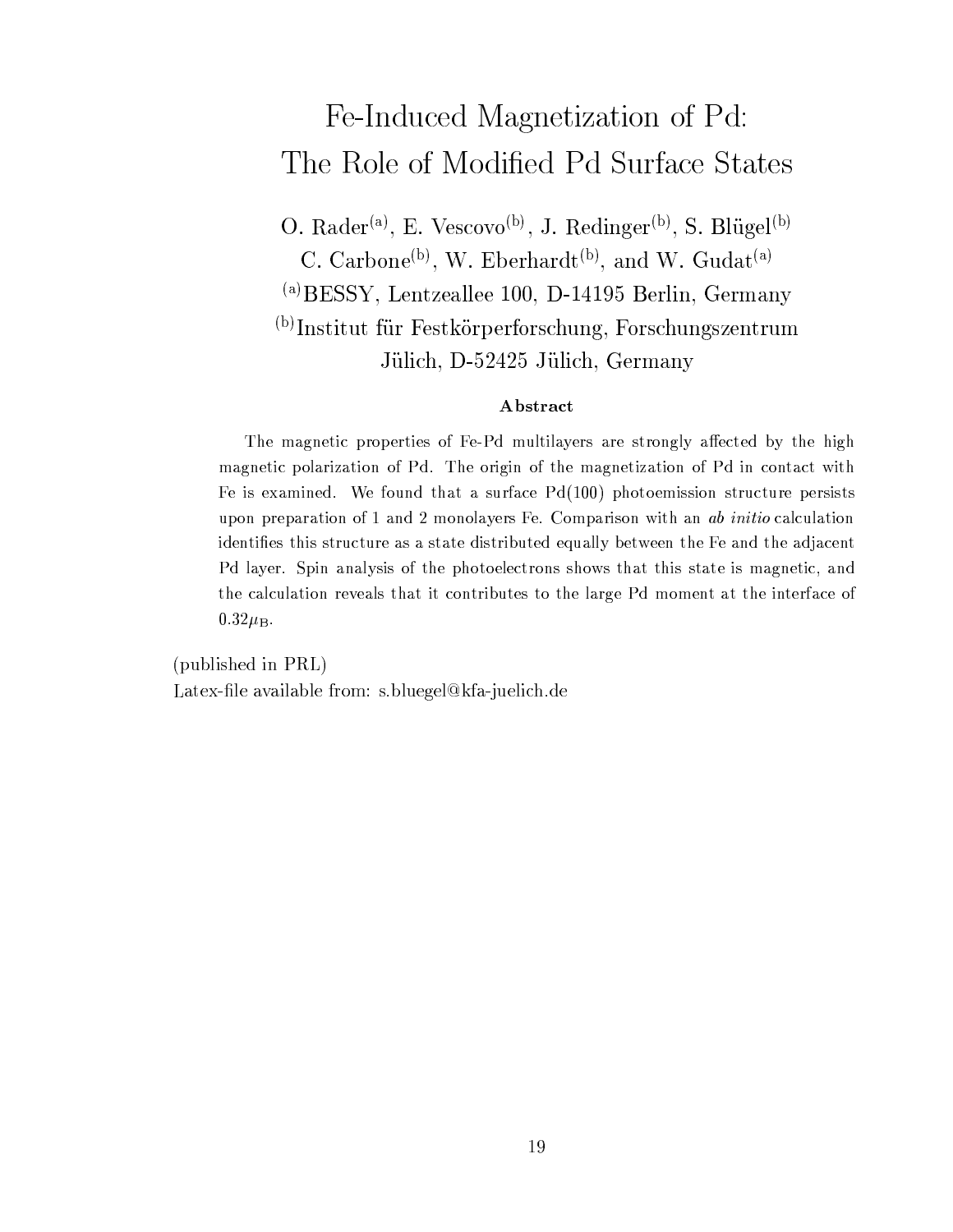# Electronic structure of buried  $\alpha$ -FeSi<sub>2</sub> and  $\beta$ -FeSi<sub>2</sub>: Soft-x-ray-emission and -absorption studies compared to bandstructure calculations

S. Eisebitt, J.-E. Rubensson, M. Nicodemus, T. Böske S. Blügel, and W. Eberhardt

Institut für Festkörperforschung, Forschungszentrum Jülich, D-52425 Jülich, Germany

K. Radermacher and S. Mantl

Institut für Schicht- und Ionentechnik, Forschungszentrum Jülich, D-52425 Jülich, Germany

G. Bihlmayer Institut für Physikalische Chemie, Universität Wien A-1090 Wien, Austria

#### Abstract

The electronic structure of buried  $\alpha$ -FeSi<sub>2</sub> and  $\beta$ -FeSi<sub>2</sub> layers produced by ion-beamsynthesis has been studied. Using fluorescence spectroscopies, we were able to investigate the silicide layers, which are buried below a 600 Angström Si cap layer, in situ. The occupied local Fe  $d$  density of states was determined by Fe  $L_3$  soft-x-ray emission spectra, excited both with high-energy electrons and monochromatized synchrotron radiation. Using soft-x-ray absorption spectra recorded in the fluorescence-yield mode at the same Fe  $\mathrm{L}_3$  edge, the unoccupied Fe  $d$  density of states was determined. The formation of a bandgap of  $0.8\pm0.2$  eV in the electronic states of d-symmetry at the Fe atoms of  $\beta$ -FeSi<sub>2</sub> could be observed in the experiments. We present ab-initio bandstructure calculations for  $\alpha$ -FeSi<sub>2</sub> and  $\beta$ -FeSi<sub>2</sub> and compare the results to the spectroscopic data. The influence of a core hole on the soft x-ray absorption spectrum is studied by calculating the electronic structure of a substitutional impurity in the form of a core- $2p_{3/2}$ ionized Fe atom using a supercell calculation.

 $(\text{accepted in Phys. Rev. B})$ Latex-file available from: s.bluegel@kfa-juelich.de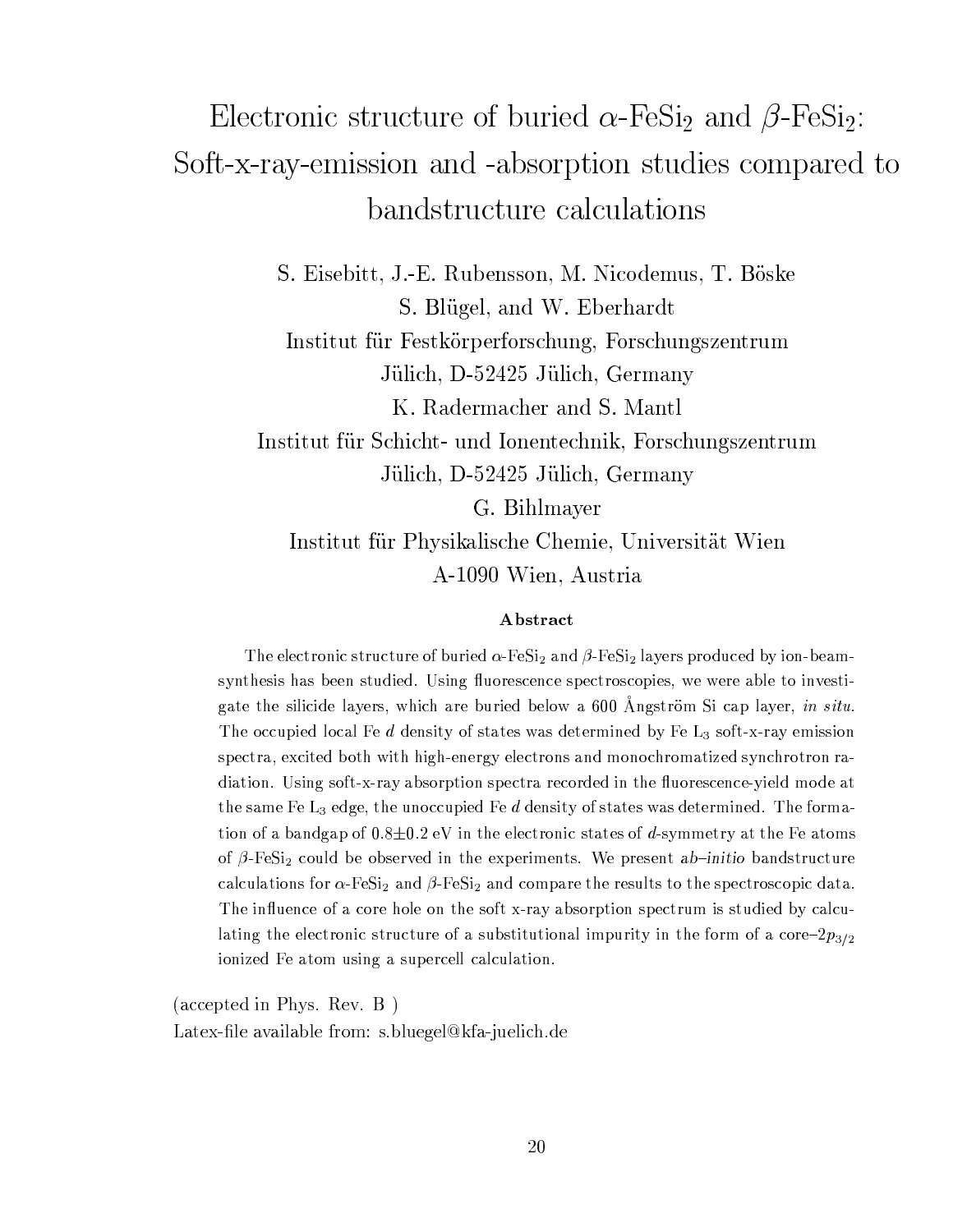# Two-Dimensional Spin-Polarized States of Ag on  $Fe(100)$

E. Vescovo, O. Rader<sup>\*</sup>, J. Redinger, S. Blügel, C. Carbone Institut für Festkörperforschung, Forschungszentrum Jülich, D-52425 Jülich, Germany \* BESSY, Lentzeallee 100, D-14195 Berlin, Germany

#### Abstract

We present an experimental and theoretical investigation of the spin-dependent electronic structure of a Ag monolayer on Fe(100). By spin- and angle-resolved photoemission we identify several spin polarized states of two-dimensional character and determine their band dispersion. The experimental results are compared with ab initio band structure calculations. Three kinds of spin-polarized 2D states could be identified along the  $\bar{\Gamma} - \bar{X}$  high-symmetry direction of the surface Brillouin zone: (i) 3d-derived Fe surface states which are only weakly modified by the Ag overlayer; (ii) Fe surface states with a substantial sp-character which, upon adsorption of a Ag overlayer, hybridize with the Ag atoms and form interface states; (iii) Ag-induced spin-polarized interface states which are shared by both of the constituents of the interface atoms and do not have any counterpart at the clean Fe surface.

(submitted to Phys. Rev. B) Latex-file available from: s.bluegel@kfa-juelich.de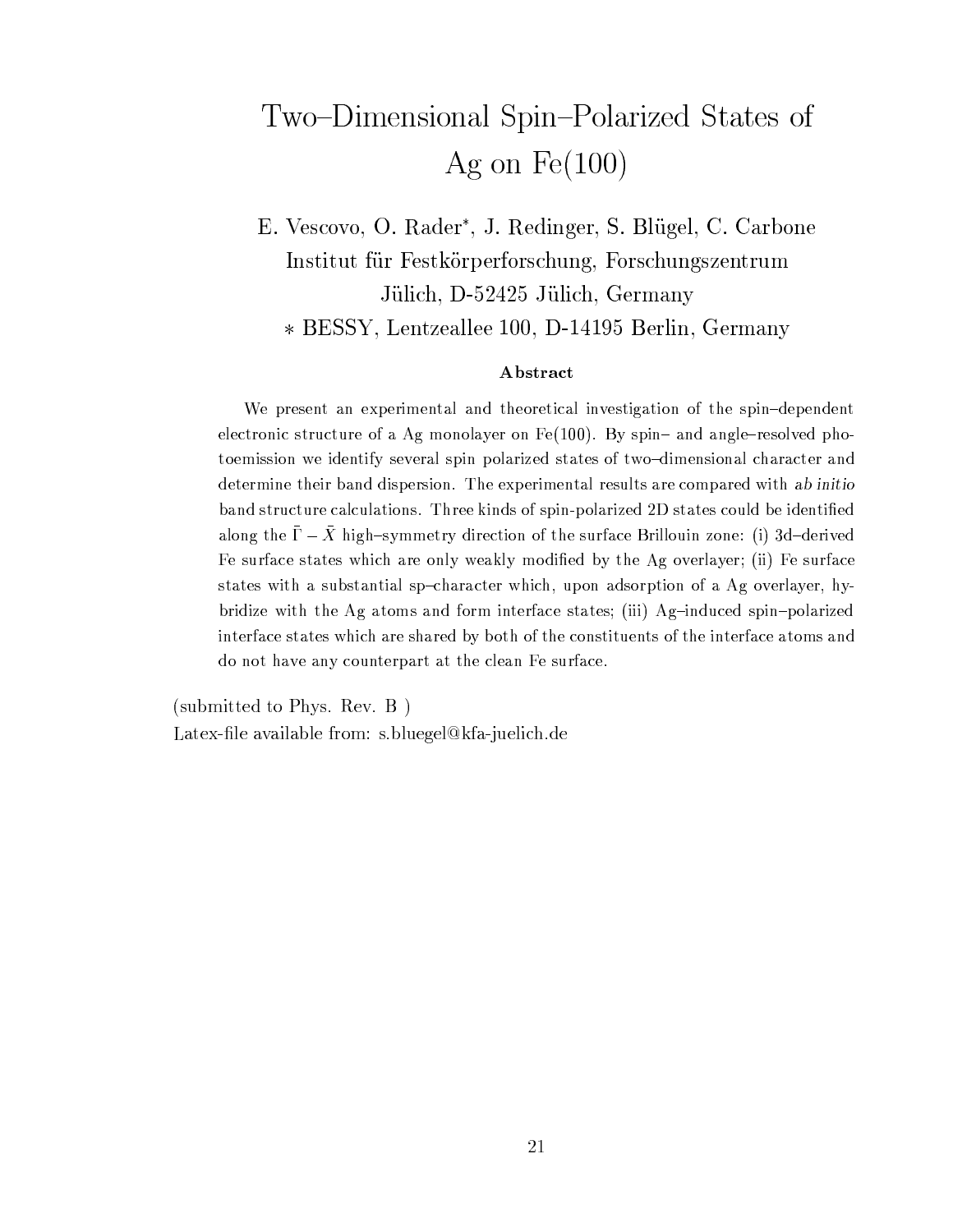# Magnetism of 4d and 5d Transition Metal Adlayers on  $Ag(001)$ :

### Dependence on the Adlayer Thickness

S. Blügel

Institut für Festkörperforschung, Forschungszentrum Jülich, D-52425 Jülich, Germany

#### Abstract

We present results of ab-initio calculations for the electronic structure and the magnetic moments of 4d (Ru, Rh, Pd) and 5d transition metal bilayers (Ir, Pt) on the  $Ag(001)$  substrate. The bilayers of Rh, Pd, Ir, and Pt show ferromagnetism, but compared to the monolayers the moments are strongly reduced to less than  $0.35\mu_B$ . This indicates that the magnetism in the 4d and 5d metal films depends critically on the film thickness. These results put a severe upper limit on the experimental imperfections permitted to verify 4d and 5d magnetism.

(submitted to Phys. Rev. B, Rapid Comm.) Latex-file available from: s.bluegel@kfa-juelich.de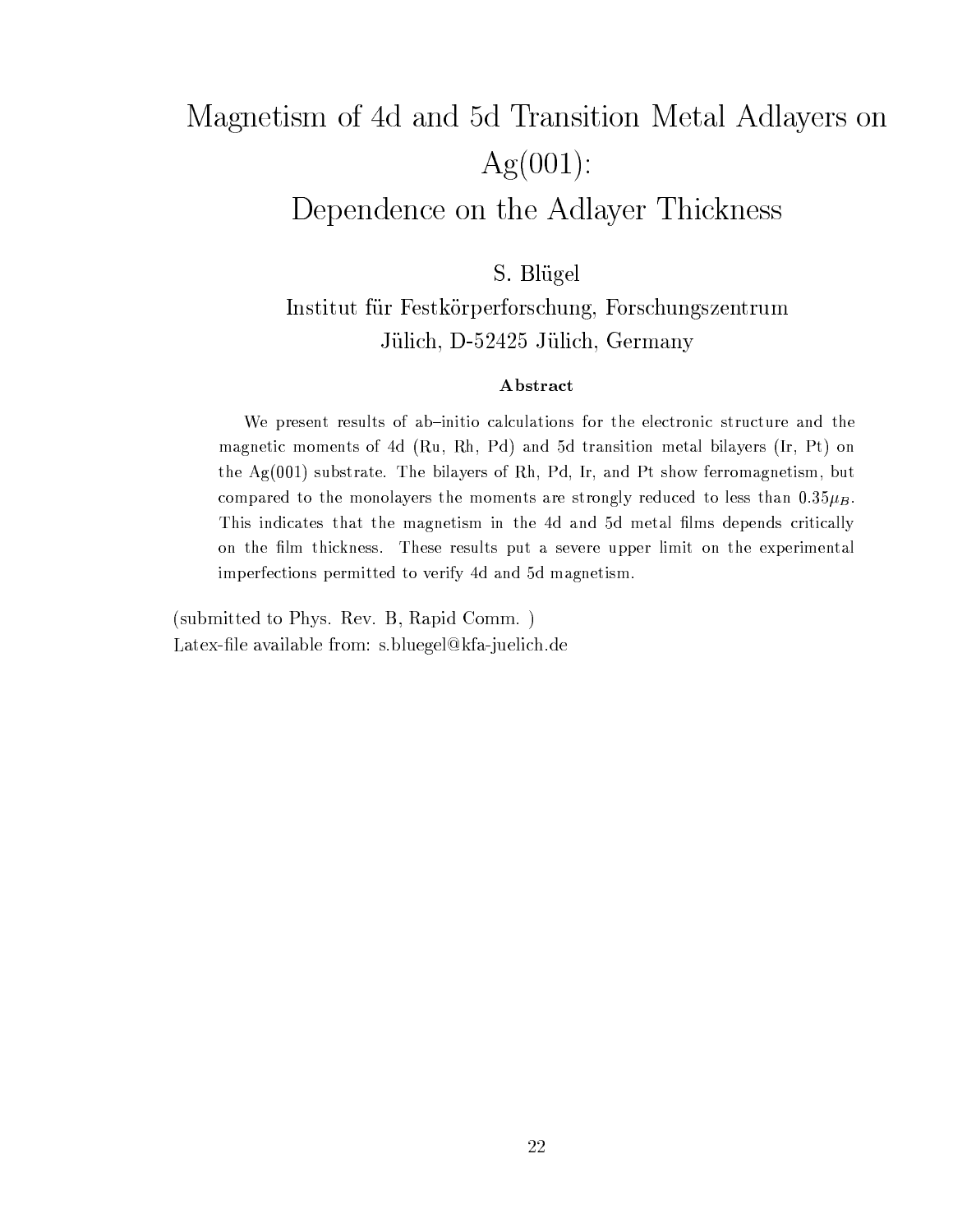### Electronic properties of random magnetic surfaces

J. Kudrnovský  $a,c$ , I. Turek  $^b$ , V. Drchal  $^a$ , and P. Weinberger<sup> $c$ </sup>  $a$  Institute of Physics, Academy of Sciences of the Czech Republic, CZ-180 40 Praha 8, Czech Republic  $\frac{b}{c}$  Institute of Physics of Materials. Academy of Sciences of the Czech Republic, CZ-616 62 Brno, Czech Republic  $\epsilon$  Institute for Technical Electrochemistry, Technical University, A-1060 Vienna, Austria

#### Abstract

We have developed a self-consistent spin-polarized Green's function technique within the local spin-density formalism which is suitable for an efficient and reliable description of the electronic and magnetic properties of random transition metal surfaces. The all-electron linear muffin-tin orbital method in the tight-binding representation is used to describe the electronic states, while the semi-infinite nature of the system is incorporated within the surface Green's function approach. The potentials are treated within the atomic sphere approximation including both the monopole and the dipole components of the charge density. The effect of disorder is treated within the coherent potential approximation. Applications to random FeCo overlayers on a non-random fcc  $Cu(001)$  substrate are shown.

(appeared in Prog. Surf. Sci. 46, 159, 1994)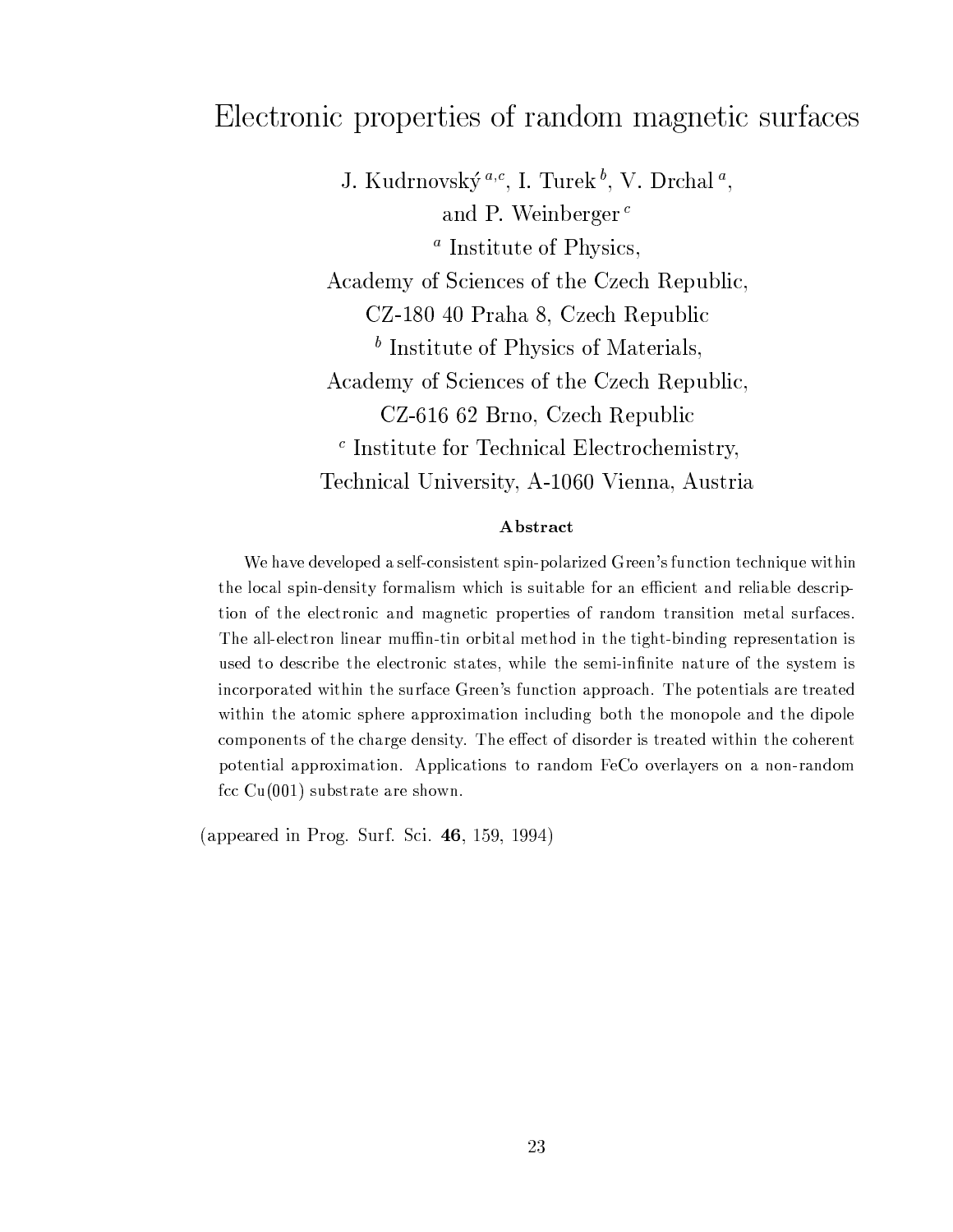## Itinerant magnetism of disordered Fe-Co and Ni-Cu alloys in two and three dimensions

I. Turek<sup>*a*</sup>, J. Kudrnovský<sup> $b,c$ </sup>, V. Drchal<sup>b</sup>, and P. Weinberger<sup>c</sup> <sup>*a*</sup> Institute of Physics of Materials, Academy of Sciences of the Czech Republic, CZ-616 62 Brno, Czech Republic  $\bar{b}$  Institute of Physics, Academy of Sciences of the Czech Republic, CZ-180 40 Praha 8, Czech Republic  $\epsilon$  Institute for Technical Electrochemistry, Technical University, A-1060 Vienna, Austria

#### Abstract

The electronic structure and band magnetism of disordered

 $Fe_{100-x}Co_x$  and  $Ni_{100-x}Cu_x$  bulk alloys and of corresponding disordered overlayers on an fcc  $Cu(001)$  substrate were studied by means of the first-principles tight-binding linear muffin-tin orbital coherent potential approximation method. For the Fe-Co system, we found that the composition dependence of the averaged and the local Fe magnetic moments is strongly affected by the dimensionality of the system while the local Co moments remain nearly constant. In the bulk bcc alloys, a non-monotonous behavior of the averaged magnetization occurs due to the transition from weak to strong ferromagnetism. The averaged magnetization of the random overlayers depends linearly on the composition while the local Fe and Co moments are constant since the strong ferromagnetism is stabilized by the substrate throughout the whole composition range. For the Ni-Cu system, a transition from ferromagnetism to paramagnetism is found both in the bulk fcc alloys and in the overlayers. The ferromagnetism of the overlayers is reduced in comparison to the bulk systems of the same composition. The concentration trends of local densities of states, local numbers of electrons, and work functions are discussed.

(appeared in Phys. Rev. B 49, 3352, 1994)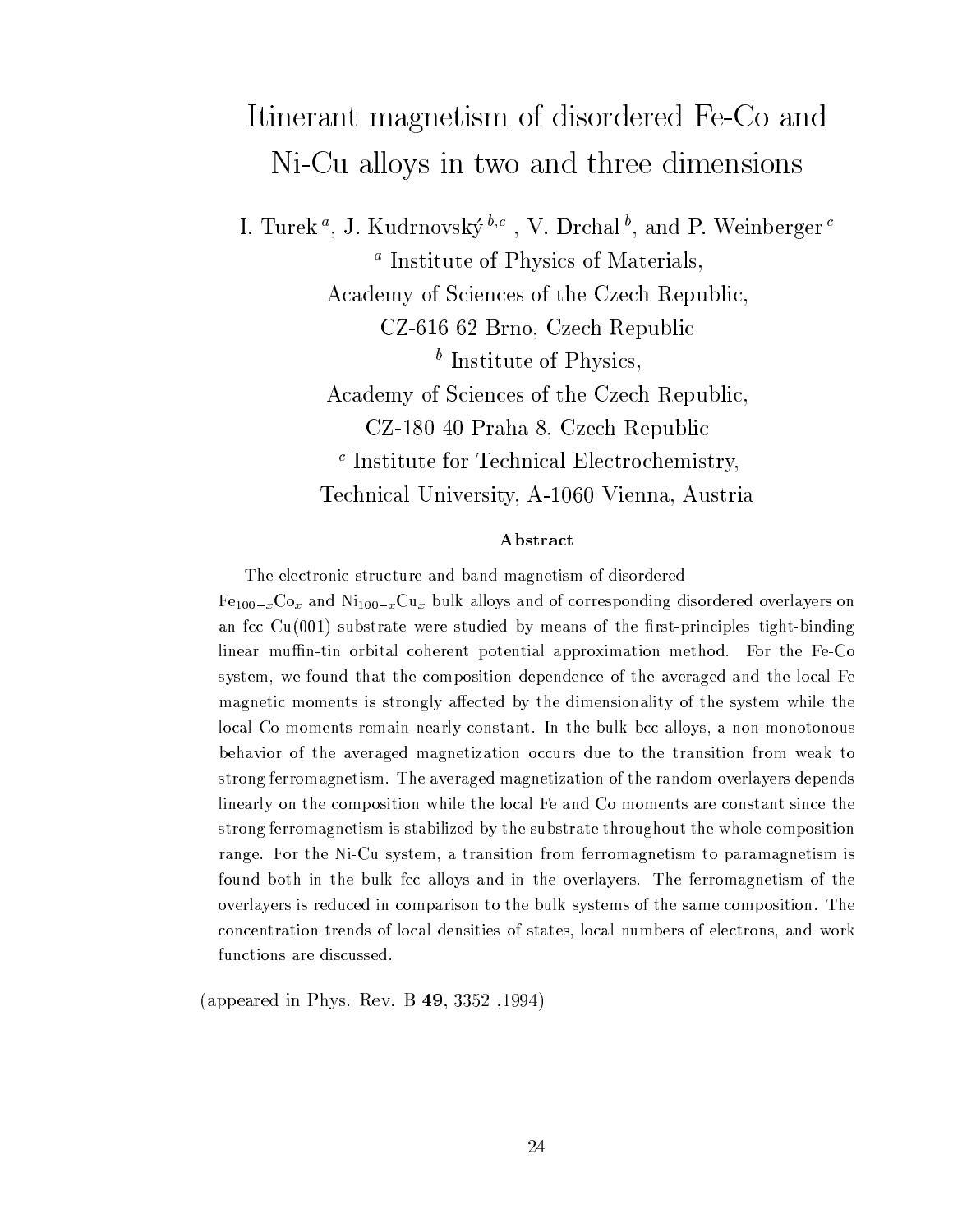## Magnetism-induced ordering in two and three dimensions

J. Kudrnovský<sup> $a,e$ </sup>, I. Turek<sup>b</sup>, A. Pasturel<sup>c</sup>, R. Tetot<sup>d</sup>, V. Drchal<sup>*a*</sup>, and P. Weinberger<sup>*e*</sup>  $a$  Institute of Physics, Academy of Sciences of the Czech Republic, CZ-180 40 Praha 8, Czech Republic  $<sup>b</sup>$  Institute of Physics of Materials.</sup> Academy of Sciences of the Czech Republic, CZ-616 62 Brno, Czech Republic  $\epsilon$  Laboratoire de Thermodynamique et Physico-Chimie Metallurgiques, Domaine Universitaire, 38402 Saint Martin d'Hères, France  $d$  Laboratoire des Composes Non-Stoechiometriques, Bat 415, Universite de Paris-Sud, Centre d'Orsay, 91405 Orsay Cedex, France  $e$  Institute for Technical Electrochemistry, Technical University, A-1060 Vienna, Austria

#### Abstract

A first principles theory of alloy ordering in two and three dimensions in the presence of ferromagnetism is described. Using the generalized perturbation method, the order-disorder transition from the bcc Fe<sub>50</sub>Co<sub>50</sub> random alloy into the ordered CsCl structure FeCo alloy and its ordering temperature are found to agree reasonably well with available experimental data. A similar ordering tendency for the formation of the ordered  $c(2x2)$  phase of the Fe<sub>50</sub>Co<sub>50</sub> surface alloy on fcc Cu(001) is investigated.

(to appear in Phys. Rev. B  $50$ , 1994) Preprint available from jk@eecws7.tuwien.ac.at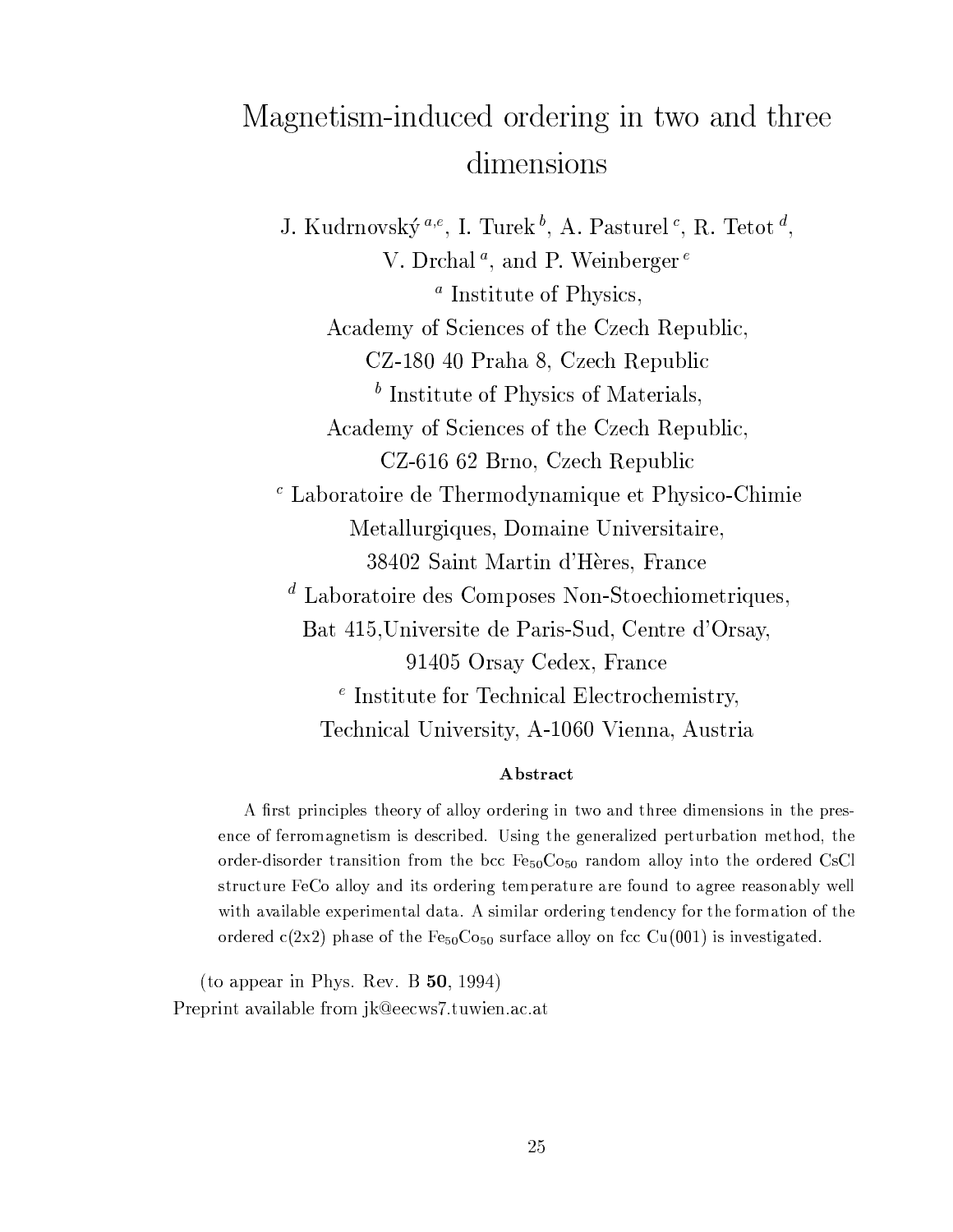# Relativistic electronic structure of random alloys and their

### surfaces by linear band-structure methods

V. Drchal<sup>a,b</sup>, J. Kudrnovský<sup>a,b</sup> and P. Weinberger<sup>b</sup>

 $a$  Institute of Physics,

Academy of Sciences of the Czech Republic,

CZ-180 40 Praha 8, Czech Republic

 $<sup>b</sup>$  Institute for Technical Electrochemistry,</sup>

Technical University, A-1060 Vienna, Austria

#### Abstract

An efficient Green's function method is developed to calculate electronic and ground state properties of random alloys containing heavy elements and their surfaces. Based on the local density approximation, the all-electron fully-relativistic linear muffin-tin orbital method in the tight-binding representation is used to describe disorder within the coherent potential approximation and the semi-infinite geometry of surfaces. As a first application the electronic and ground state properties of a random fcc- $Cu_{75}Au_{25}$ alloy and its (001) surface are evaluated.

(to appear in Phys. Rev. B  $50$ , 1994) Preprint available from ik@eecws7.tuwien.ac.at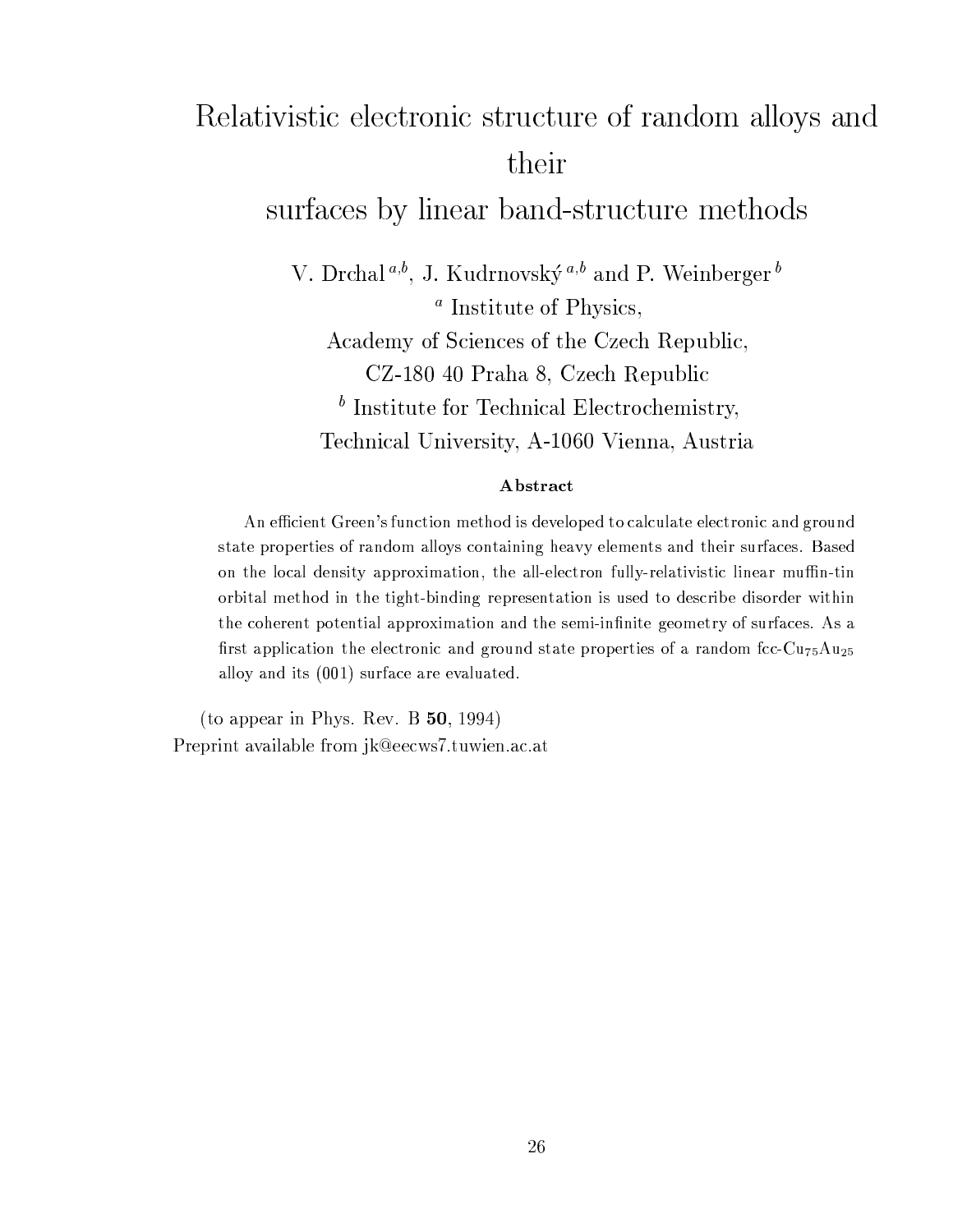# Magnetic coupling of interfaces: a surface Green's function approach

J. Kudrnovský<sup> $a,c$ </sup>, V. Drchal<sup>a</sup>, I. Turek<sup>b</sup>, and P. Weinberger<sup>c</sup>  $a$  Institute of Physics. Academy of Sciences of the Czech Republic, CZ-180 40 Praha 8, Czech Republic  $<sup>b</sup>$  Institute of Physics of Materials.</sup> Academy of Sciences of the Czech Republic, CZ-616 62 Brno, Czech Republic  $\epsilon$  Institute for Technical Electrochemistry, Technical University, A-1060 Vienna, Austria

#### Abstract

An ab-initio theory of interface-interface interactions in metallic magnetic multilayers is discussed based on a surface Green's function formalism which reflects the underlying two-dimensional translational symmetry. Due to the short range character of the interlayer interactions in the tight-binding linear muffin-tin orbital method, the problem can be conveniently formulated in real space. In particular, a model consisting of two magnetic  $Co(001)$  slabs of varying thickness in a non-magnetic fcc Cu spacer is considered, for which a pronounced suppression of the long period oscillations was found with increasing thickness of the magnetic slabs.

(Phys. Rev. B - Rapid Communication: accepted) Preprint available from jk@eecws7.tuwien.ac.at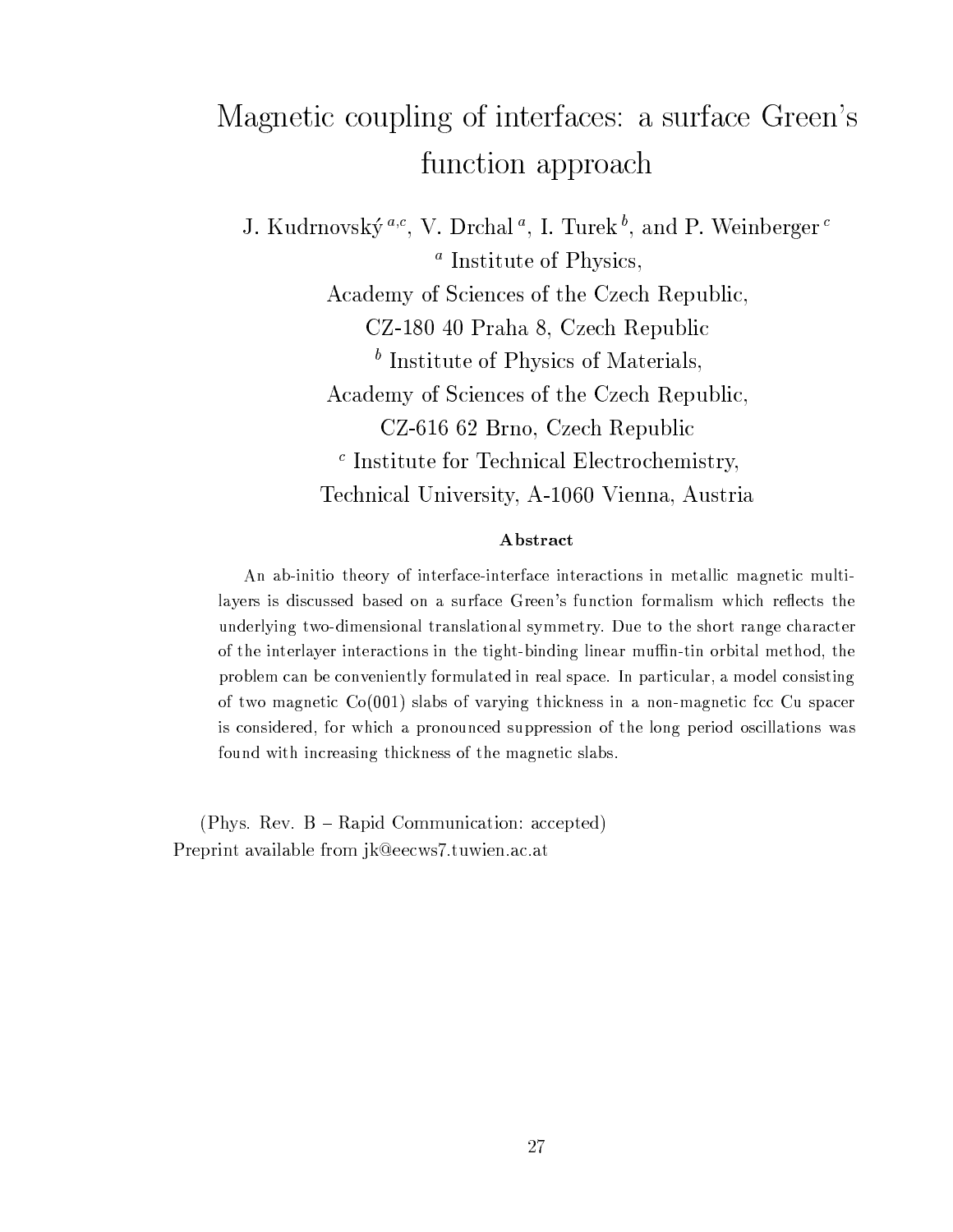# Ferromagnetism of imperfect ultrathin Ru and Rh films on a  $Ag(001)$  substrate

I. Turek<sup>*a*</sup>, J. Kudrnovský<sup> $b,c$ </sup>, M. Šob<sup>*a*</sup>, V. Drchal<sup>*b*</sup>, and P. Weinberger<sup> $c$ </sup> <sup>*a*</sup> Institute of Physics of Materials, Academy of Sciences of the Czech Republic, CZ-616 62 Brno, Czech Republic  $<sup>b</sup>$  Institute of Physics,</sup> Academy of Sciences of the Czech Republic, CZ-180 40 Praha 8, Czech Republic  $\epsilon$  Institute for Technical Electrochemistry, Technical University, A-1060 Vienna, Austria

#### Abstract

We show by means of ab-initio electronic structure calculations that recently predicted ferromagnetism of perfect Ru and Rh monolayers on a  $Ag(001)$  substrate is highly sensitive to non-integer coverage by additional Ru or Rh atoms and overlayersubstrate interdiffusion. Both types of structural imperfections strongly reduce the local magnetic moments and lead, in some cases, to a complete extinction of the ferromagnetic state.

(submitted to Phys. Rev. Lett.) Preprint available from turek@ipm.cz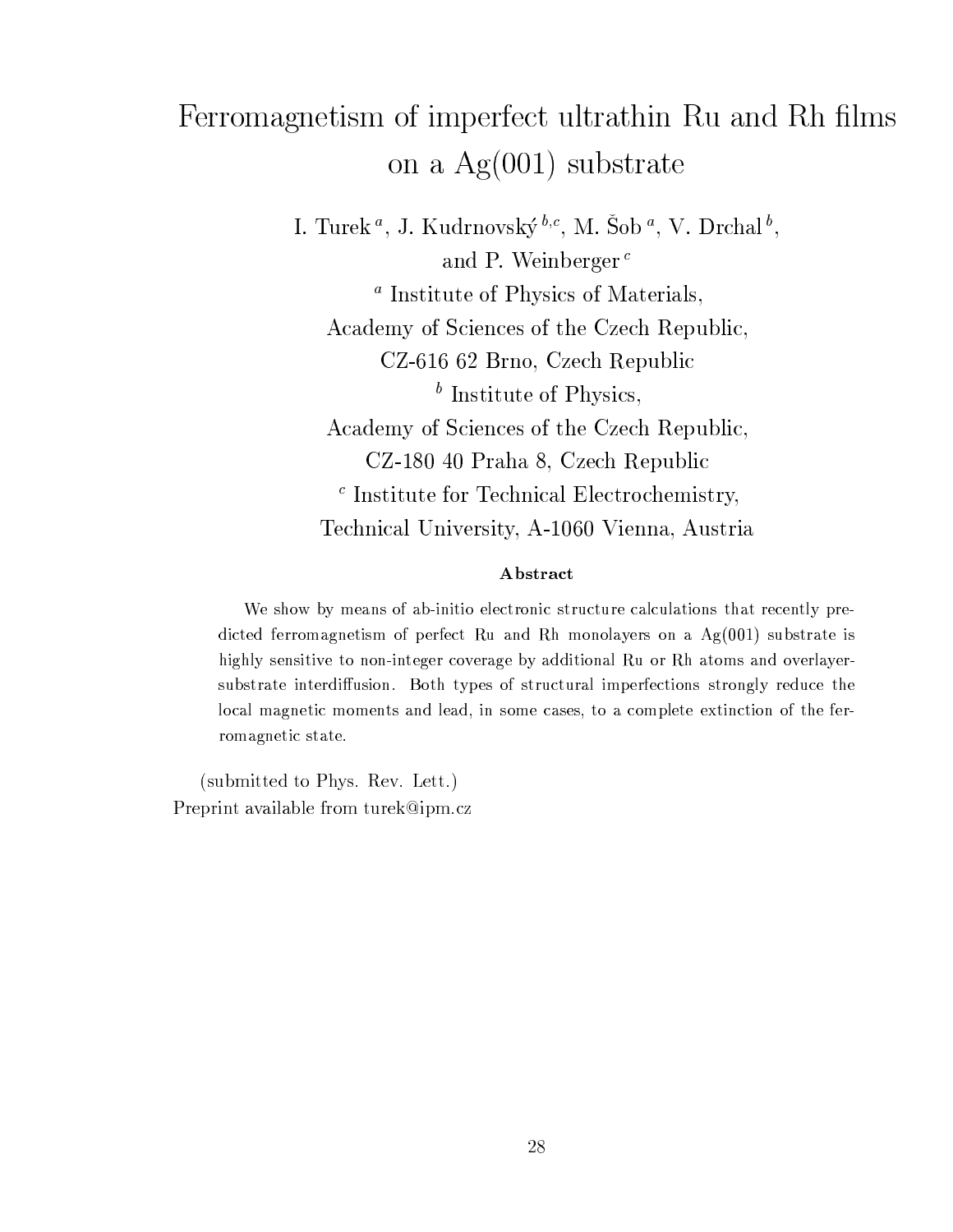### Two- and three-dimensional aspects of surface state confinement

S. Crampin

Cavendish Laboratory, Madingley Road, Cambridge CB3 0HE, United Kingdom M.H. Boon and J.E. Inglesfield Institute for Theoretical Physics, University of Nijmegen, NL-6525 ED Nijmegen, The Netherlands

#### A bstract

The confinement of surface state electrons on  $Cu(111)$  by nanoscale structures is modelled in this paper by a cylindrical sheath potential on the surface. The confined states can leak through the potential barrier and are also scattered into bulk states, and the contributions of these processes to the lifetime are discussed. Scattering into bulk states provides the most important energy broadening mechanism in this calculation, but contrary to experiment the broadening vanishes as the energy approaches the bottom of the surface state band. The limitations of a two-dimensional treatment of the scattering of surface states by surface potentials are discussed. In a two-dimensional approximation, the sheath model potential can reproduce very well the local density of states at the centre of a ring of discrete s-wave scatterers.

(submitted to Phys. Rev. B) Latex-file available from: johni@sci.kun.nl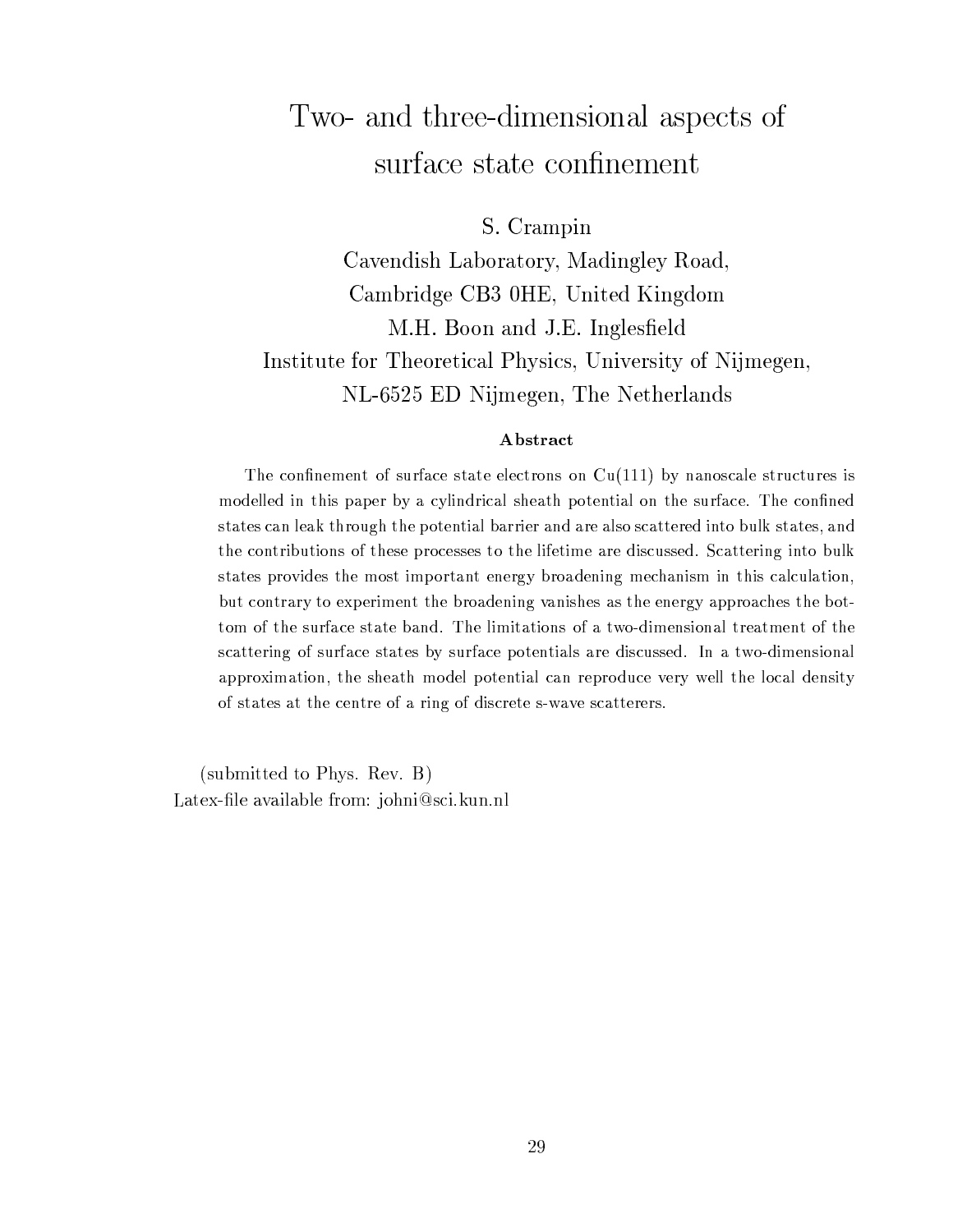### The embedding method for confined quantum systems

S. Crampin

Cavendish Laboratory, Madingley Road, Cambridge CB3 0HE, United Kingdom M. Nekovee and J.E. Inglesfield Institute for Theoretical Physics, University of Nijmegen, NL-6525 ED Nijmegen, The Netherlands

#### Abstract

We discuss the application of the embedding method to the problem of finding the eigenstates of confined quantum systems. Embedding is a general way of tackling boundary condition problems, giving a true variational principle, and we apply it to the confinement problem by embedding within an isotropic medium with a very large potential. Corrections for incomplete confinement are described. The method is tested on examples recently studied by Brownstein [Phys. Rev. Lett. 71, 1427 (1993)], namely an electron in two dimensions confined within the quadrant of a circle, and a H atom off centre in a spherical cavity.

(submitted to Phys. Rev. B) Latex-file available from: johni@sci.kun.nl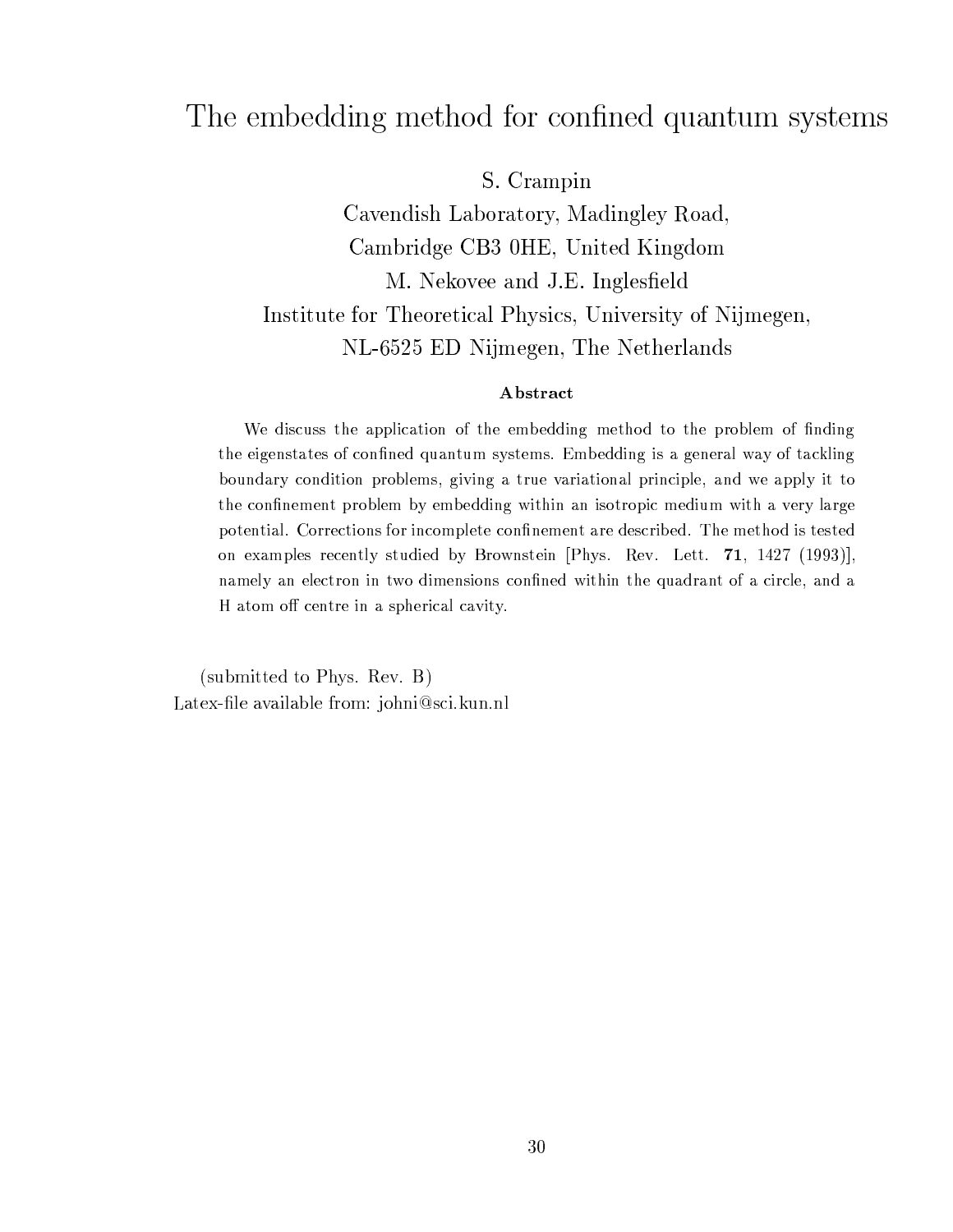# Crystal Potential and Total Energy Calculations within the muffin-tin approach in Semi-Infinite Solids

A.F.Tatarchenko and N.I.Kulikov Institut de Physique et Chimie des Matériaux, UMR CNRS 46, 23 rue du Loess, 67037 Strasbourg, France

#### Abstract

In the present paper we consider the problem of solving the Poisson equation to obtain the Coulomb part of the crystal potential at the surface of semi-infinite or at the interface between two semi-infinite solids. The problem arises due to the breakdown of the translational invariancy for the direction perpendicular to the surface (interface). The new Green's function technique has been developed to search the solution of the semi-infinite problem and exact expressions have been obtained. In the framework of the muffin-tin geometry of crystal potentials the consequent expressions for the potentials and Coulomb part of the total energy are compared with the well known results in the bulk limit and a complete coincidence is found in this case.

(submitted to Phys. rev. B) Latex-file available from: jkulikov@Taranis.u-strasbg.fr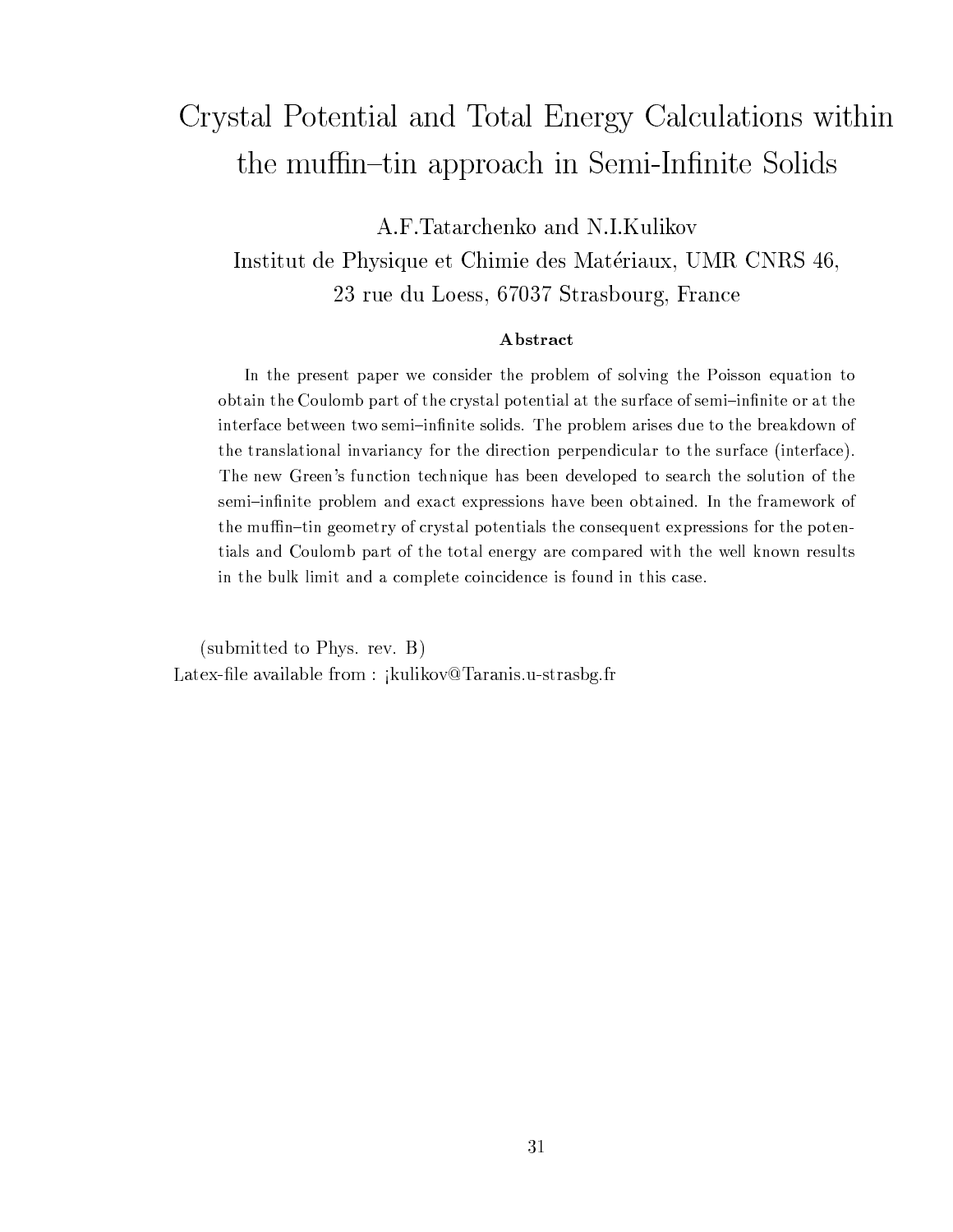# Electron-Phonon Coupling and D-wave Superconductivity in the Cuprates

Jinsuk Song<sup>a</sup> and James F. Annett<sup>b</sup> Department of Physics, The Pennsylvania State University, University Park, PA 16802, USA

#### Abstract

We derive an effective single-band Hubbard type Hamiltonian for  $CuO<sub>2</sub>$  planes in the cuprate high  $T_c$  superconductors. The Hamiltonian includes both electronelectron repulsion and electron-phonon coupling to oxygen vibrational modes. The effective Hamiltonian is derived by mapping from the multi-band constrained density functional theory Hamiltonian to a one band model. A Hartree-Fock mapping leads to  $t = 0.66$ eV,  $t' = -0.14$ eV,  $U = 4.0$ eV. Very similar parameters are obtained by exact diagonalization of finite clusters. The electron-phonon coupling to oxygen breathing modes gives  $\lambda = 0.57$  for s-wave and  $\lambda = 0.35$  for d  $x^2 - y^2$  pairing. D-wave superconductivity is predicted to occur at 30K for doped  $La_2CuO_4$ , while the strong Coulomb repulsion suppresses the s-wave  $T_c$  to 10K.

<sup>a</sup> Present address: Department of Physics, Technion-Israel Institute of Technology, Haifa 32000 Israel.

<sup>b</sup> Present Address: University of Bristol, H.H. Wills Physics Laboratory, Royal Fort Tyndal Avenue, Bristol BS8 1TL, UK.

(submitted to Phys. Rev B., october 1994) Revtex/Postscript version can be obtained from: James.Annett@bristol.ac.uk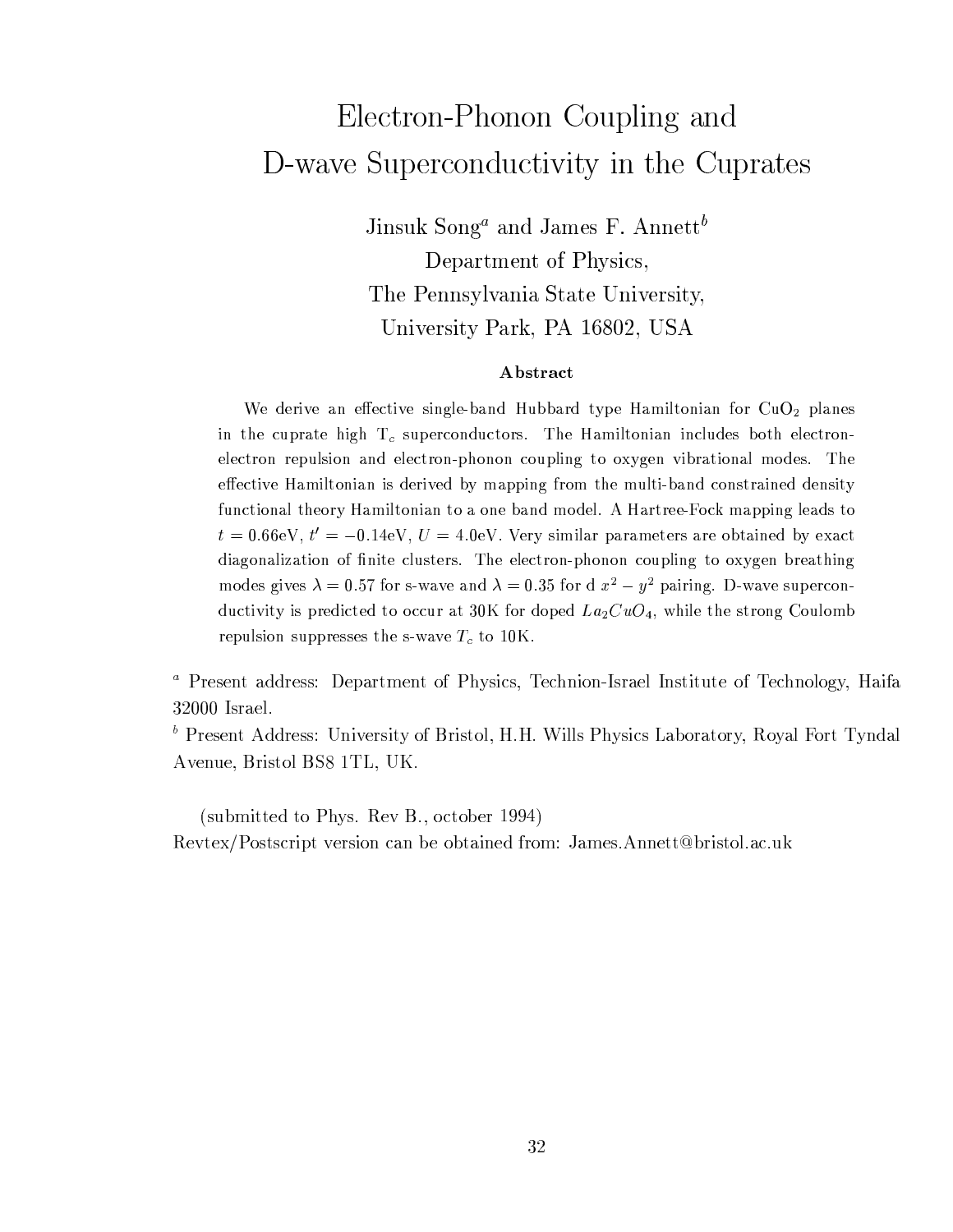### Dielectric Function and local field effects of TiSe<sub>2</sub>

A. Leventi-Peetz, E. E. Krasovskii\* and W. Schattke Institut für Theoretische Physik, Universität Kiel, Leibnizstraße 15, 24118 Kiel, Germany \* Institute of Metal Physics, Academy of Sciences of Ukraine, Vernadskogo 36, 252180 Kiev, Ukraine

#### Abstract

The dielectric function (DF) for this prototype of the layered dichalcogenides has been determined on the basis of two different procedures. The first uses an ab initio method, the extended LAPW scheme, to calculate the microscopic DF,  $\epsilon(0,0;\omega)$ . The second relies on an empirical tight-binding fit to yield the full  $\epsilon(\mathbf{q} + \mathbf{G}, \mathbf{q} + \mathbf{G}'; \omega)$ , and the macroscopic DF via the inverse dielectric matrix. The former is especially suited to discuss the optical spectra whereas the latter accounts for the local field effects near the plasma frequency. The results are compared with experimental reflectivity and ellipsometric data.

(submitted to Phys. Rev. B) Latex-file available from: schattke@theo-physik.uni-kiel.de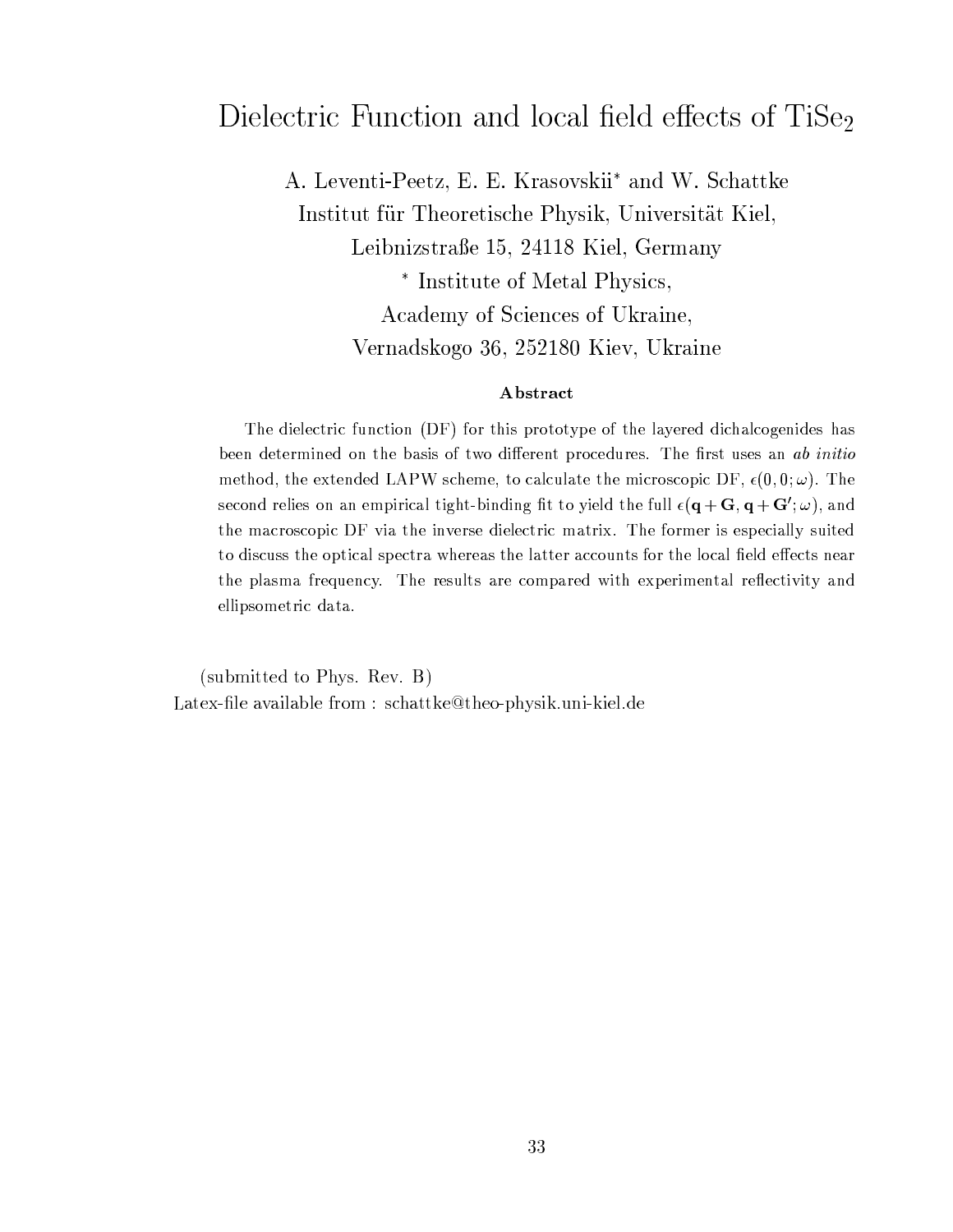## Electromagnetic Surface Response for a Solid with One-dimensional Crystallinity

D. Samuelsen and W. Schattke Institut für Theoretische Physik und Sternwarte Christian-Albrechts-Universität, Leibnizstr. 15 D-24118 Kiel, Federal Republic of Germany

#### Abstract

To calculate the surface response the solid is modelled by a periodic modulated ionic density perpendicular and a translationally invariant density parallel to the surface. This model is designed for the purpose of physical systems like the layered crystals of the transition metal dichalcogenides. A Green's function procedure in position space is presented which allows to determine all the response quantities used in the standard jellium calculations. The algorithm is applied to a system with parameters adapted to  $TiS_2$ . Especially, the normalized response field and density near the surface are calculated in dependence of photon energy for the range below the plasma frequency. The results are compared with the jellium case.

(submitted to Phys. Rev. B) Latex-file available from: schattke@theo-physik.uni-kiel.de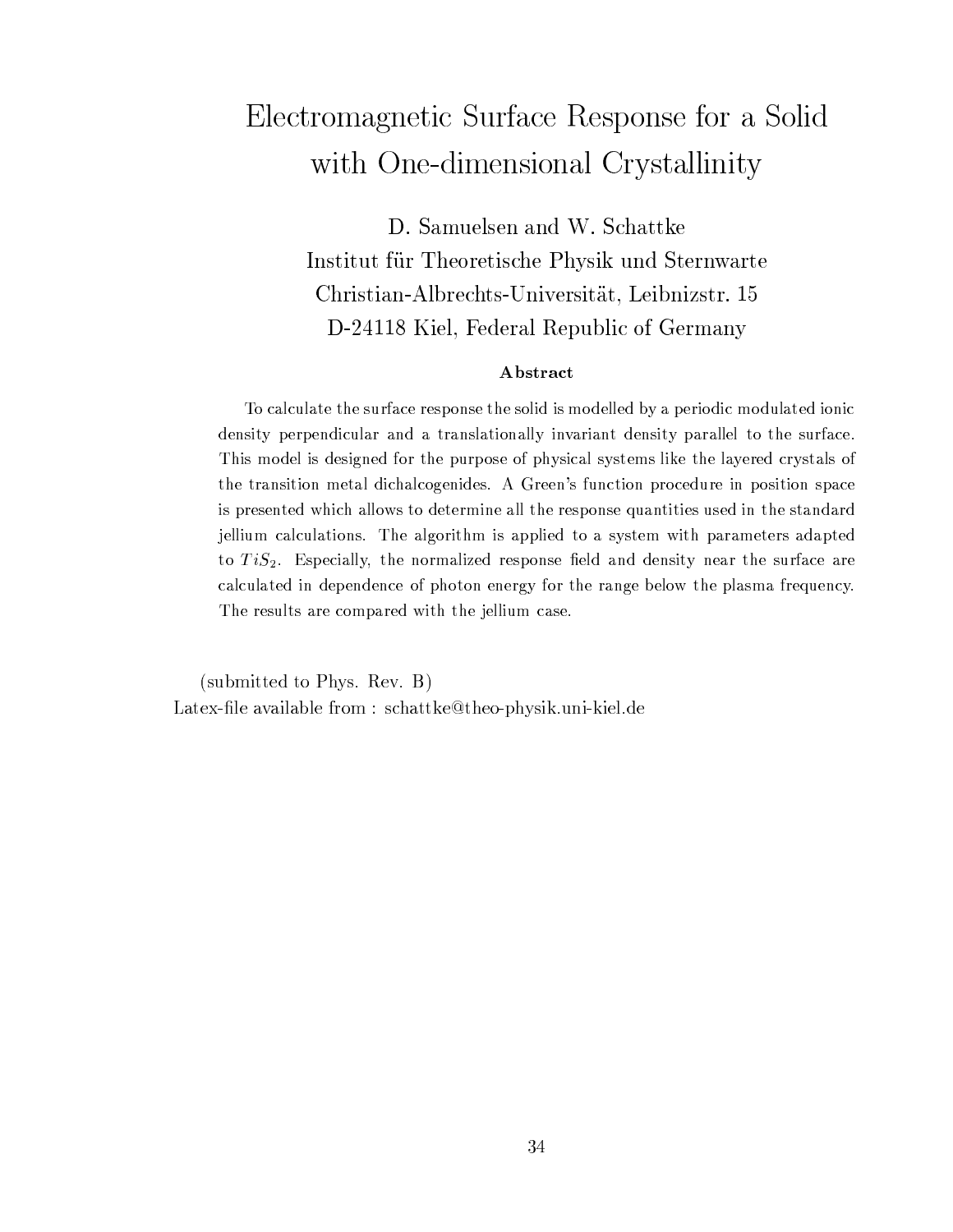## The extended-LAPW-based  $\mathbf{k} \cdot \mathbf{p}$  method for complex band structure calculations

E.E. Krasovskii Institute of Metal Physics, Academy of Sciences of Ukraine, Vernadskogo 36, 252180, Kiev, Ukraine W. Schattke Institut für Theoretische Physik und Sternwarte, Christian-Albrechts-Universität, Leibnizstrasse 15, D-24118 Kiel, Federal Republic of Germany

#### Abstract

An *ab initio* k.p method has been developed, which employs the basis functions of the extended linear augmented plane wave method (ELAPW). To construct the solution of the Schrödinger equation inside the muffin-tin sphere the ELAPW method uses an extended set of radial basis functions, which is shown to be responsible for the high accuracy of the ELAPW-k **p** method. The k **p** method provides an efficient computational scheme for the complex band structure calculations. Results on the complex band structure of  $Cu$  are presented.

(submitted to Solid State Communications) Latex-file available from :  $\text{schattke@theo-physik.uni-kiel.de}$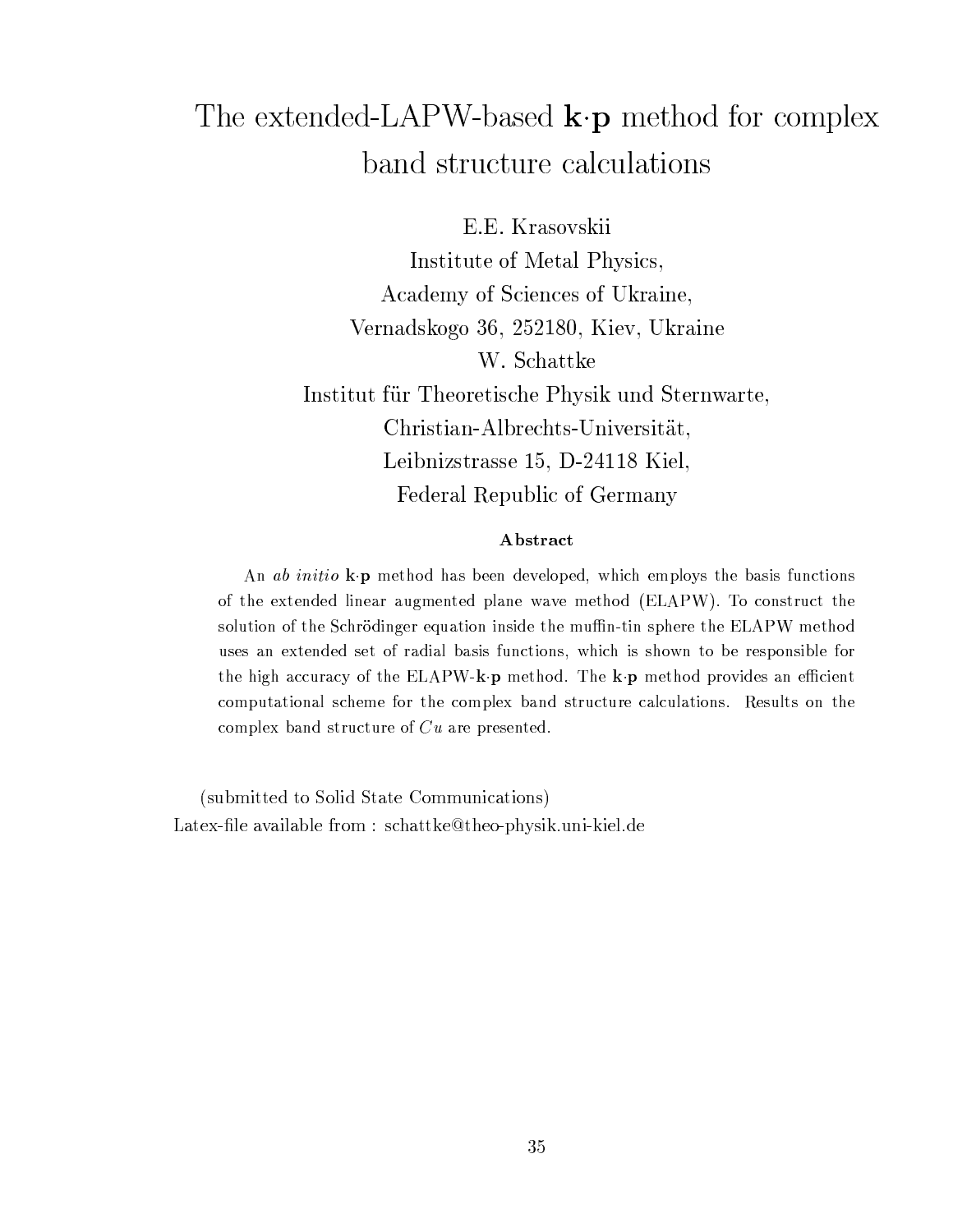## Band theoretical investigation of circular magnetic x-ray dichroism in Fe and Co multilayers

G. Y. Guo<sup>a</sup>, H. Ebert<sup>b</sup> and W. M. Temmerman<sup>a</sup> and P. J. Durham<sup>a</sup> <sup>a</sup>DRAL, Daresbury Laboratory, Warrington WA4 4AD, UK <sup>b</sup>Institute for Physical Chemistry, University of Muenchen, Theresienstr. 37, D-80333 Muenchen, FRG

#### Abstract

A band theoretical study of circular magnetic x-ray dichroism (CMXD) in Fe and Co multilayers [Fe(Co)<sub>2</sub>Cu<sub>6</sub> (001), Fe<sub>1</sub>Cu(Ag,Au)<sub>5</sub> (001), Co<sub>2</sub>Pd<sub>4</sub> (111) and Co<sub>2</sub>Pt<sub>m</sub>  $(111)$  (m = 1, 4,7) has been carried out. The orbital magnetic moment given by the CMXD sum rule is found to be too small by up to  $50\%$ . Nevertheless, there is a linear relationship between the integrated CMXD signal and the orbital magnetic moment for each ion species. The calculated magnetic dipole moment is small in the Co systems, but is comparable to the orbital magnetic moment in the Fe systems. The CMXD sum rule for spin magnetization is found to give rather accurate spin magnetic moments (errors within  $15\%$ ) for the Co systems, and also for the Fe systems if the magnetic dipole moment is included.

(J. Mag. Mag. Mat. (in press)) Postscript file can be obtained from: G.Y. Guo@dl.ac.uk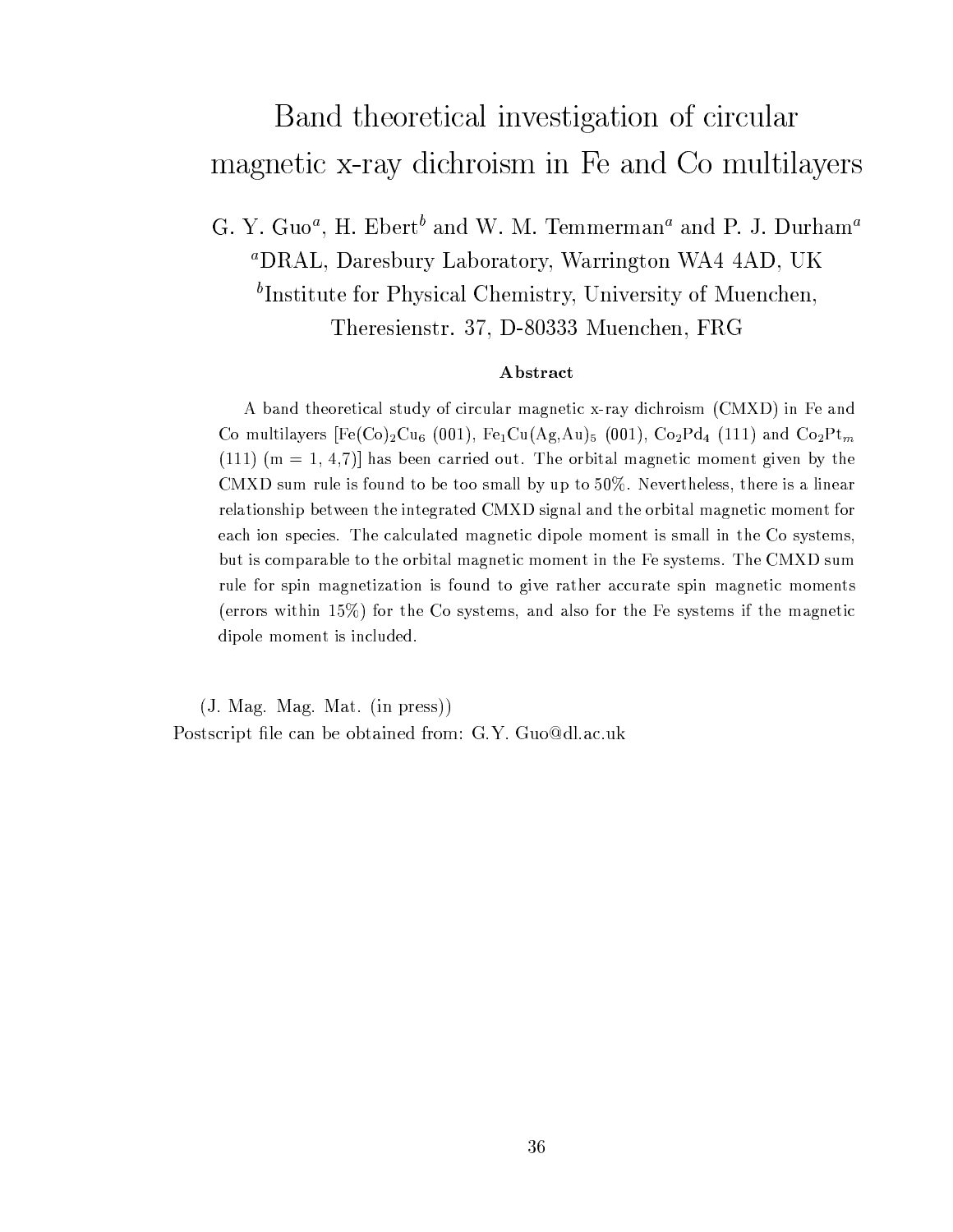# A relativistic description of spin- and angular-resolved core-level photoemission spectroscopy for magnetic solids

H. Ebert<sup>a</sup> and G. Y. Guo<sup>b</sup>

<sup>a</sup>Institute for Physical Chemistry, University of Muenchen, Theresienstr. 37, D-80333 Muenchen, FRG <sup>b</sup>DRAL, Daresbury Laboratory, Warrington WA4 4AD, UK

#### Abstract

A fully relativistic description of the spin- and angular-resolved core level photoemission spectroscopy of magnetic solids based on multiple scattering theory is presented. This approach describing the corresponding final state as a time reversed LEED state allows a detailed investigation of the magnetic linear and circular dichroism in core level spectroscopy To simplify its application in practical calculations several approximations are suggested. Results for the 2p level spectra of pure Fe for linear polarization are presented which are in rather satisfying agreement with the linear dichroism observed by experiment.

 $(J. Mag. Mag. Mat. (in press))$ Postscript file can be obtained from: H. Ebert (he@gaia.phys.chemie.uni-muenchen.de)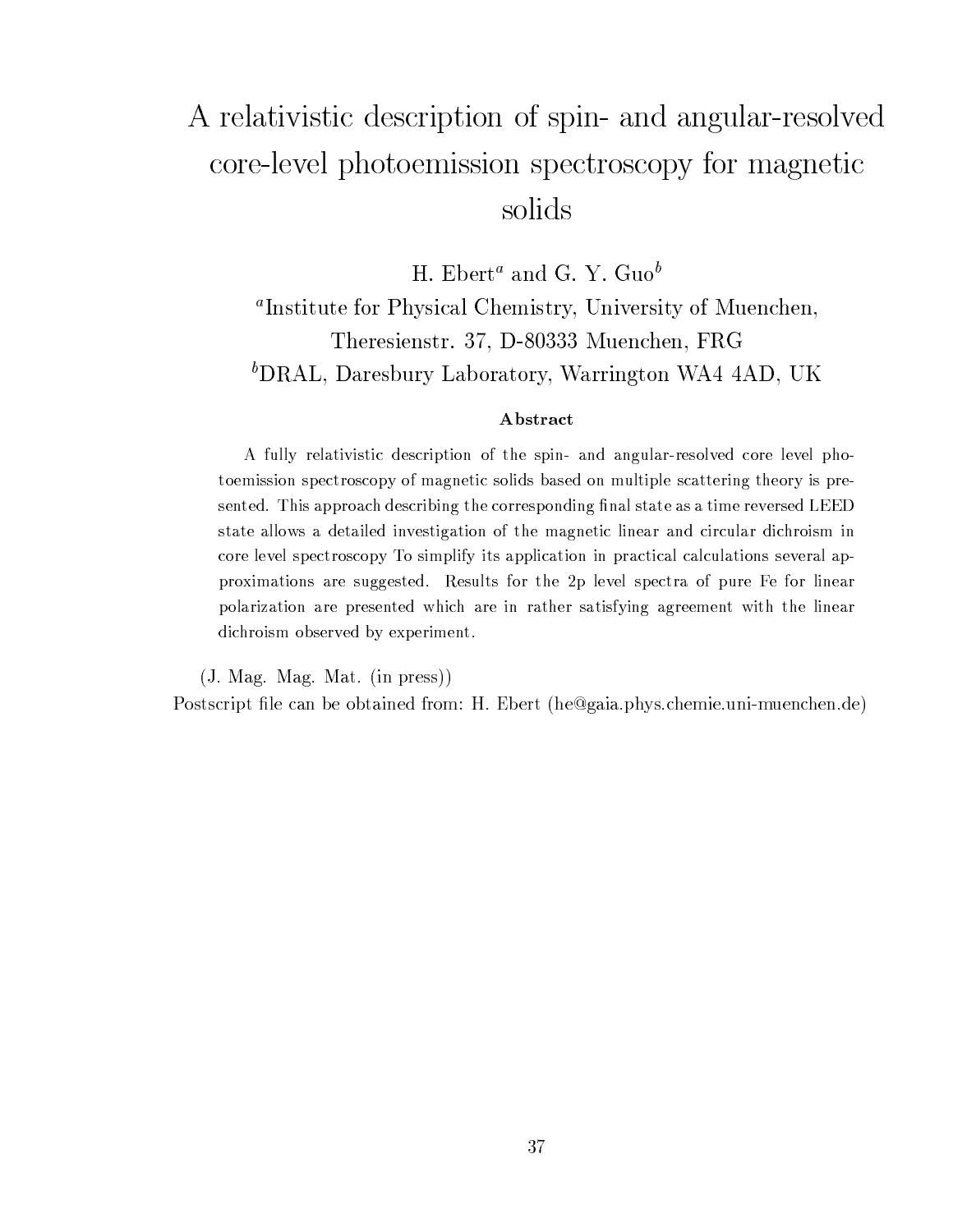# Pressure-induced polymorphism in CuCl: An ab initio study

H-C. Hsueh, J. R. Maclean, G. Y. Guo\*, M-H. Lee\*\*, S. J. Clark, G. J. Ackland and J. Crain Department of Physics and Astronomy, University of Edinburgh, Mayfield Road, Edinburgh, EH9 3JZ, UK \*Daresbury Laboratory, Warrington WA4 4AD, UK \*\*Cavendish Laboratory, University of Cambridge, Madingley Road, Cambridge CB3 0HE, UK

#### Abstract

We report the results of pseudopotential and full potential linear augmented plane wave (FP-LAPW) calculations on high pressure phases of copper chloride. It is found that non-local ionic pseudopotentials accurately describe the bonding in these strongly hybridised compounds over a wide range of densities. Successive transitions from CuCl-II (zincblende) to CuCl-IV (binary analogue of the BC8 structure) and then to CuCl-V (rocksalt) are predicted by both ab initio methods. Both these transitions have been observed in recent neutron powder diffraction experiments. The structural properties and electronic energy band structure of zincblende and NaCl structure CuCl as determined by the pseudopotential and FP-LAPW methods are compared and the band structure of CuCl-IV is, to our knowledge, reported for the first time.

(submitted to Phys. Rev. B) Preprints can be obtained from: G.Y. Guo@dl.ac.uk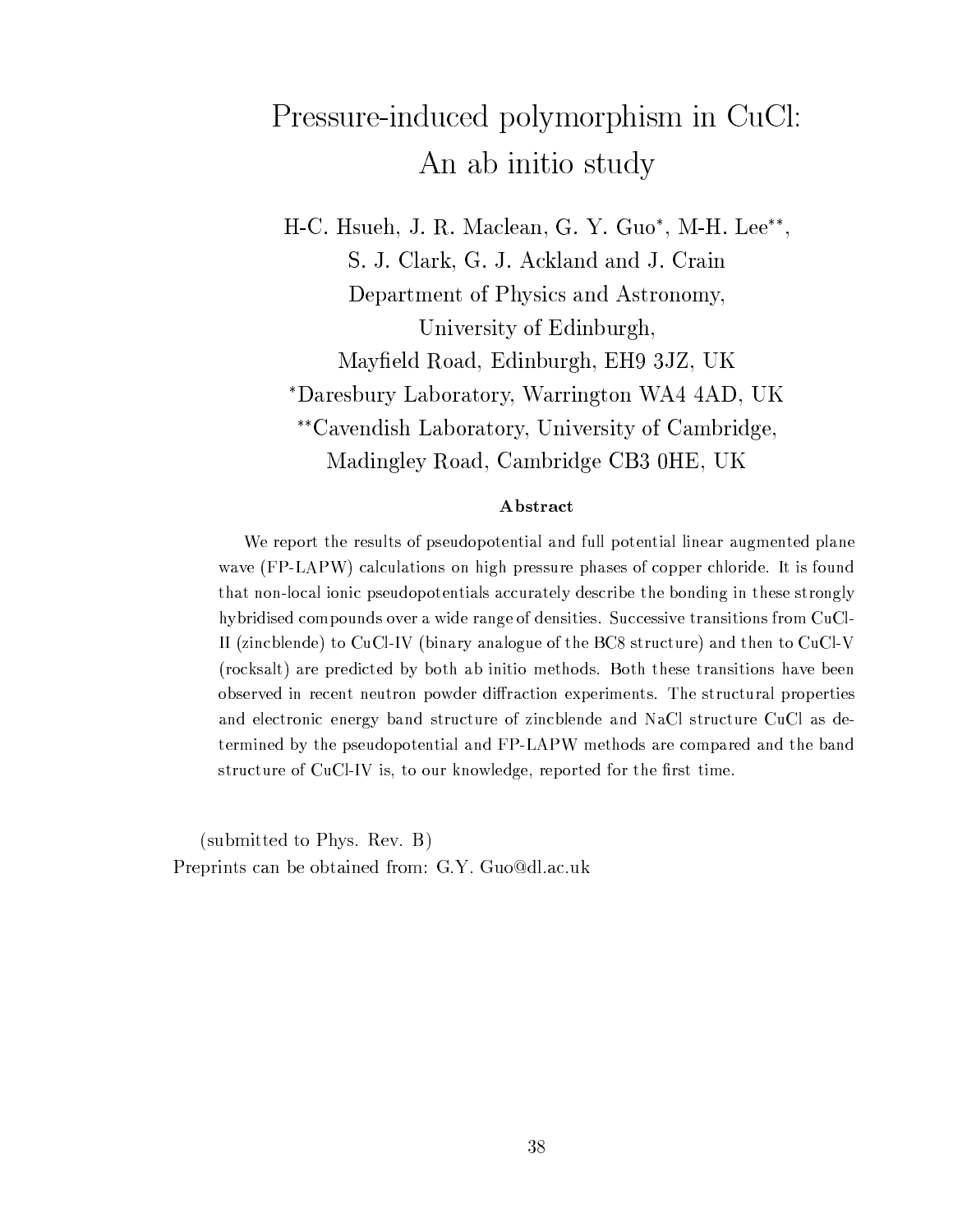### Cu-local density of states in CuAuI

S. L. Qiu, R. G. Jordan, A. T. Dorsey, P. J. Durham\*, G. Y. Guo\*, M. W. Ruckman\*\* Alloy Research Center, Department of Physics, Florida Atlantic University, Boca Raton, Florida 33431-0991 \*Daresbury Laboratory, Warrington WA4 4AD, UK *\*\**Physics Department, Brookhaven National Laboratory, Upton, New York 11973

#### Abstract

We have determined the Cu-local density of states in CuAuI from photoemission measurements. To assist the analysis we carried out full relativistic x-ray photocurrent calculations using the potential functions and densities of states from electronic structure calculations of CuAuI based on the relativistic Korringa-Kohn-Rostoker method. The good agreement between the experiment and theory suggests that the latter scheme provides a realistic description of the Cu-local density of states in CuAuI.

(Phys. Rev. B (in press) Preprints can be obtained from: R. G. Jordan (jordanrg@acc.fau.edu)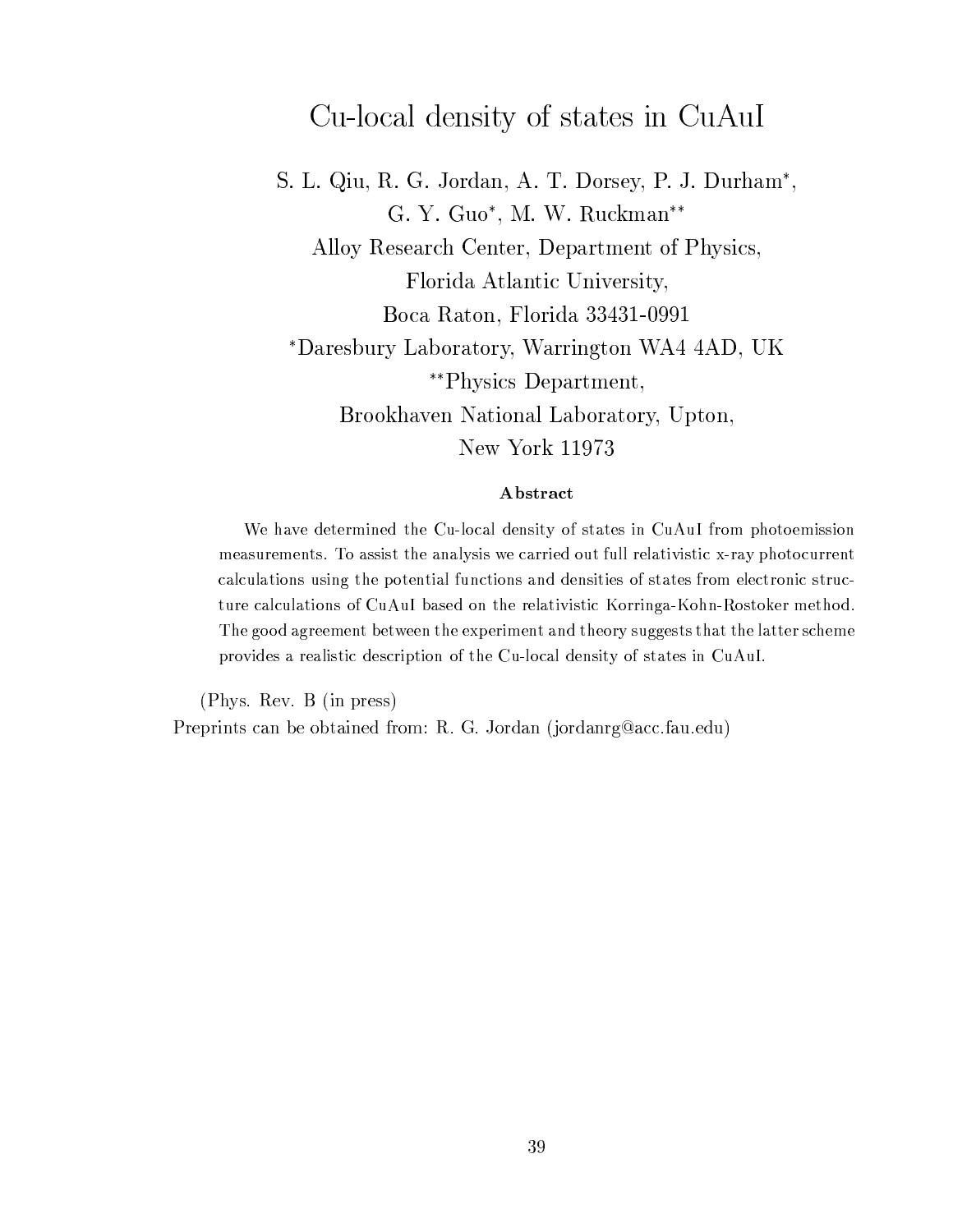## Density Functional Theory and Strong Interactions: Orbital Ordering in Mott-Hubbard Insulators

A. I. Liechtenstein

Max-Planck-Institut für Festkörperforschung,

D-70506 Stuttgart, Germany

V. I. Anisimov

Institute of Metal Physics,

GSP-170 Ekaterinburg, Russia

J. Zaanen

Lorentz Institute for the Theoretical Physics, Leiden University, The Netherlands

#### Abstract

Evidence is presented that in strongly interacting electron systems orbital polarization has to be treated on an equal footing with spin polarization and charge density in density functional theory. Using a basis-set independent generalization of the  $LDA+U$ functional, we show that electronic orbital ordering is a necessary condition to obtain the correct crystal structure and parameters of the exchange interaction of the Mott-Hubbard insulator  $KCuF_3$ .

(submitted to Phys. Rev. Lett.) Latex-file available from: lichten@radix6.mpi-stuttgart.mpg.de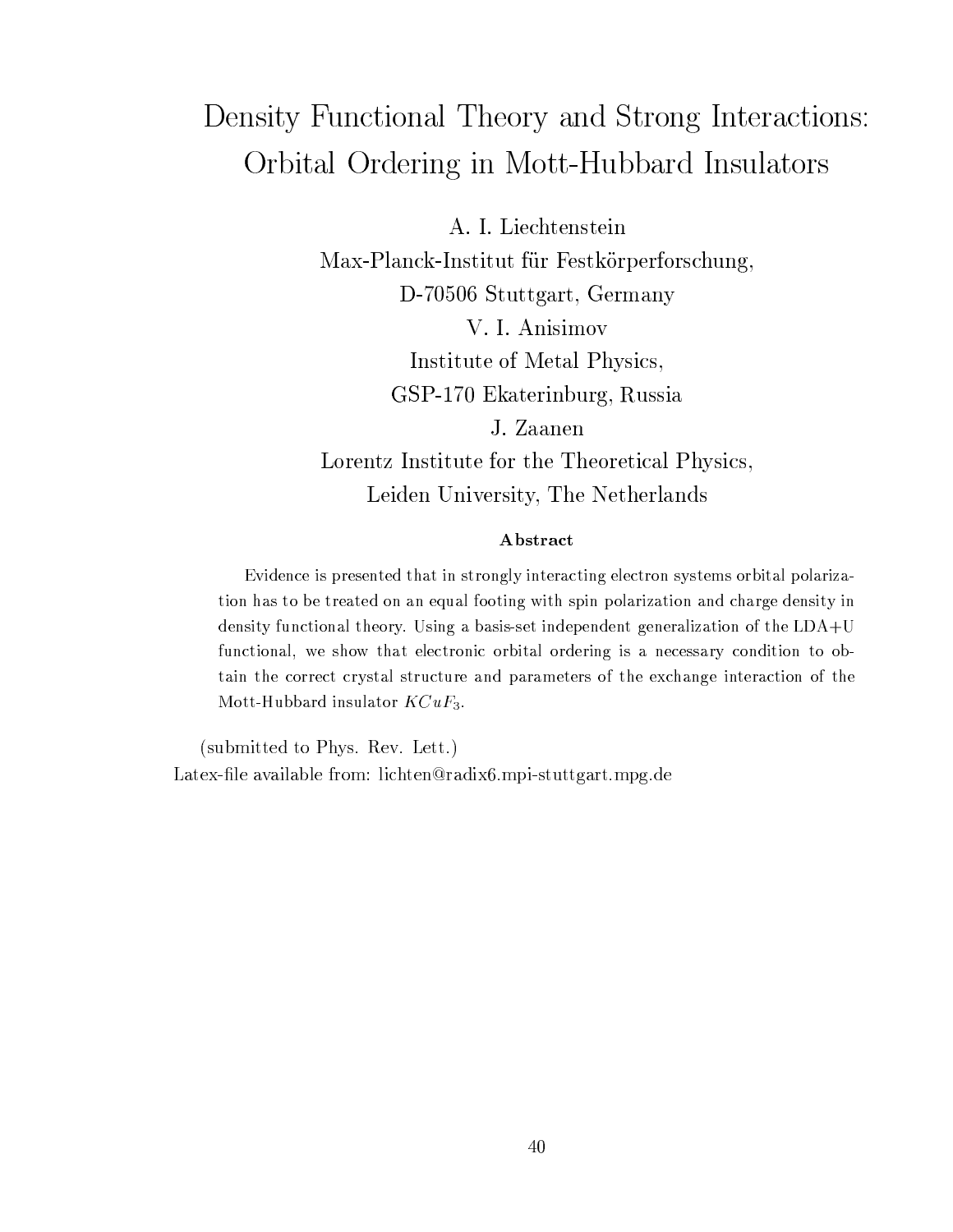# Momentum dependence of the linewidth of Raman-active phonons in the normal state of  $YBa<sub>2</sub>Cu<sub>3</sub>O<sub>7</sub>$

O. Jepsen, I.I. Mazin, A.I. Liechtenstein, O.K. Andersen and C.O. Rodriguez Max-Planck-Institut für Festkörperforschung, D-70569 Stuttgart, Federal Republic of Germany

#### Abstract

Previously we predicted a strong wave vector  $(q)$  dependence of the phonon linewidth for near-zone-center Raman phonons in  $YBa_2Cu_3O_7$  (C.O. Rodriguez, A.I. Liechtenstein, I.I. Mazin, O. Jepsen, O.K. Andersen, and M. Methfessel, Phys. Rev. B 42, 2692 (1990)). This prediction has now been qualitatively confirmed experimentally and in order to make a quantitative comparison with experiments we have calculated the linewidths with higher accuracy on an expanded  $q$  scale. We find that the thresholds for the Landau damping of the Raman phonons agree very well with the experiments which indicates that the renormalization of the electron velocities at the Fermi level is small. The size of the linewidths, which depend on the electron masses, are however too small in the calculations. This discrepancy is possibly due to renormalization of the electron masses.

(accepted by Phys. Rev. B) Latex-file available from: jepsen@radix1.mpi-stuttgart.mpg.de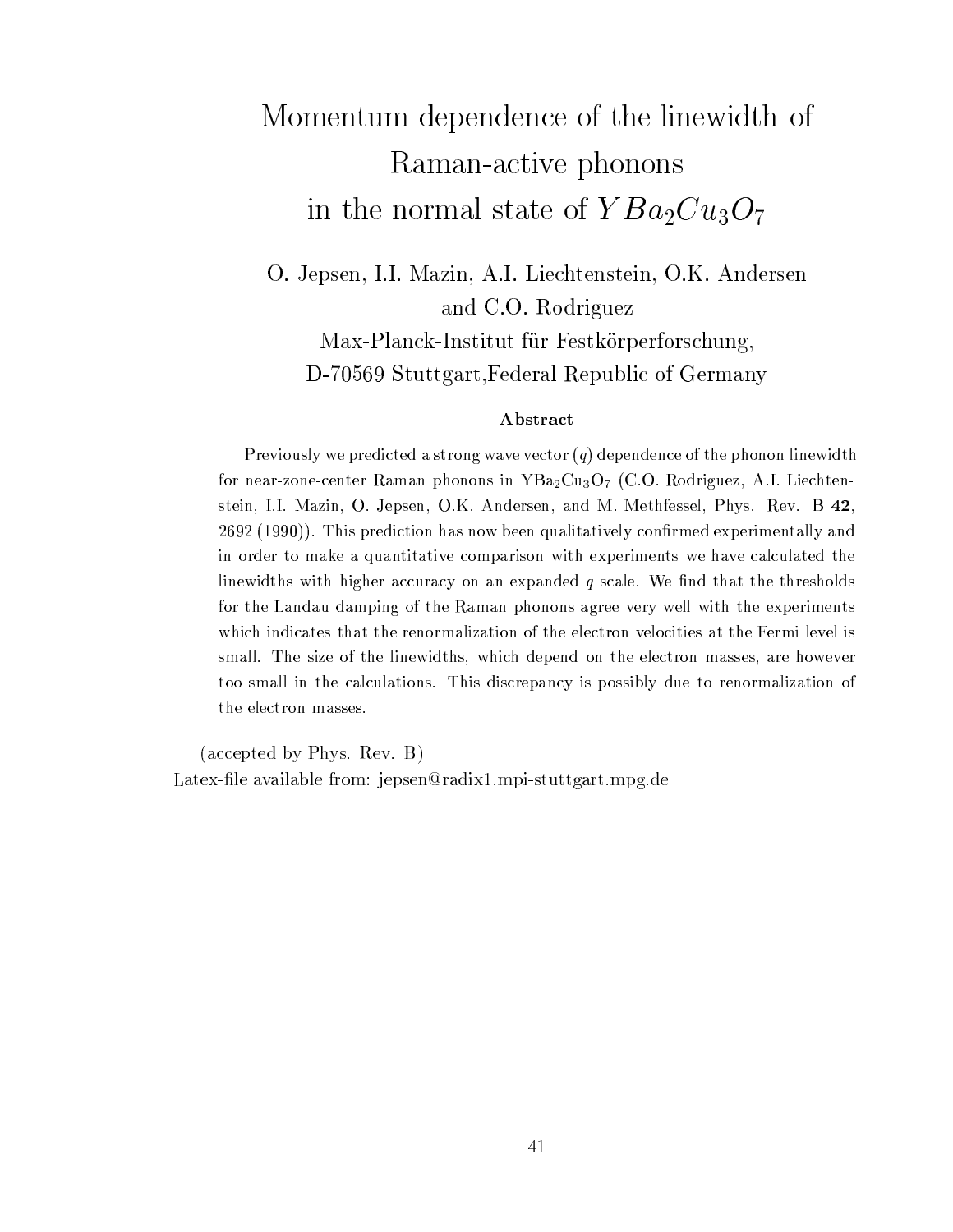### HIGHLIGHT OF THE MONTH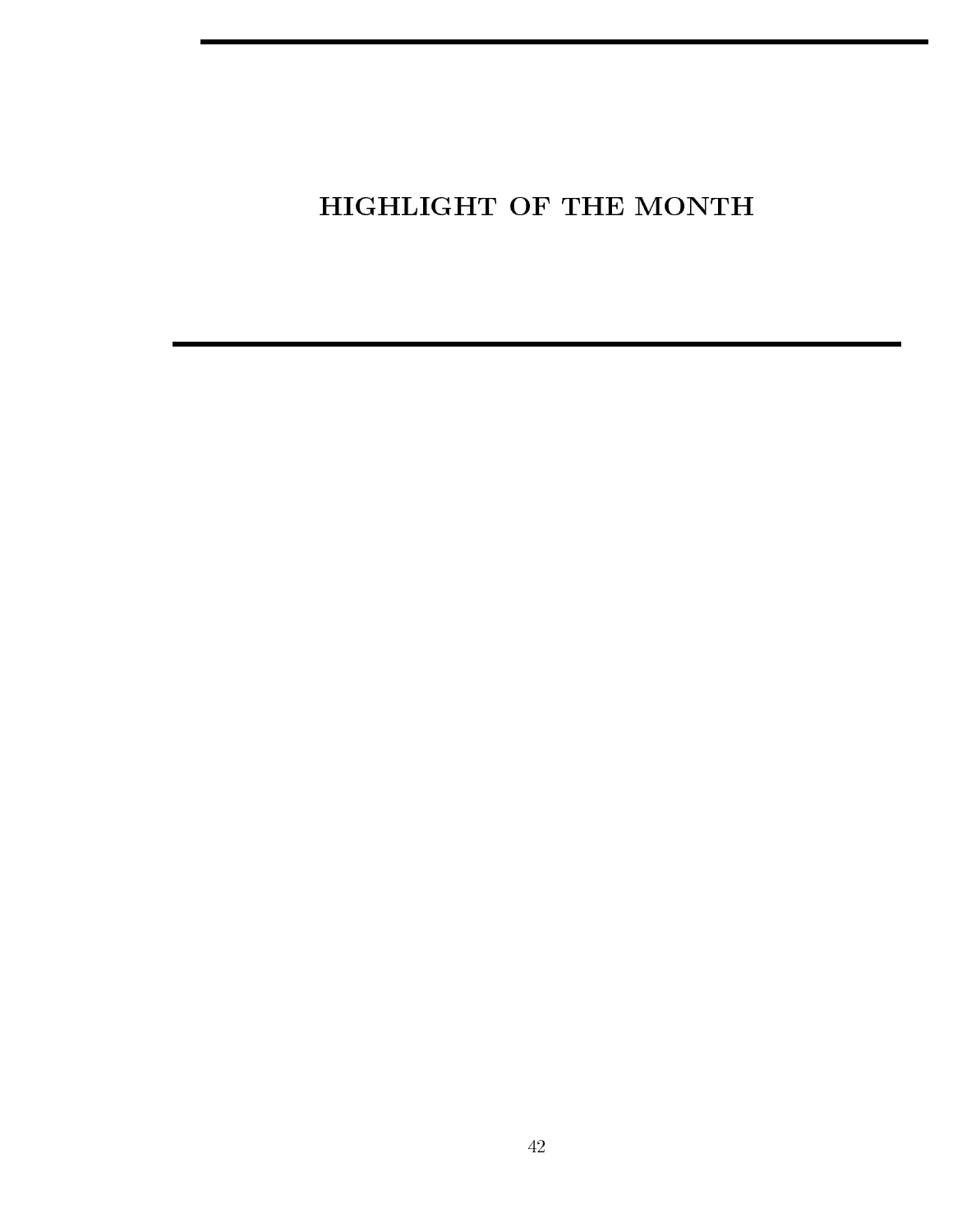### THE BOGOLIUBOV - DE GENNES (BDG) EQUATIONS FOR SUPERCONDUCTORS: WHY AND HOW WE SOLVE THEM.

B.L.Györffy and P.Miller, H.H. Wills Physics Laboratory, University of Bristol, Tyndall Avenue, Bristol BS8 1TL, UK.

#### The Quasi-Particle Spectrum of Superconductors.  $\mathbf 1$

In the NORMAL STATE, the elementary excitations of a non interacting, degenerate Fermi system with a uniform background, are particles in the one particle plane wave states  $|k\rangle$  for  $|k\rangle > k_F$ and holes in the state  $|\vec{k}\rangle$  for  $|\vec{k}| < k_F$  as shown below:



particle

hole

$$
\epsilon_{\vec{k}}^p = E_0(N) + \varepsilon_{\vec{k}} - E_0(N+1) \qquad \epsilon_{\vec{k}}^h = E_0(N) - \varepsilon_{\vec{k}} - E_0(N-1) \n= \varepsilon_{\vec{k}} - \left(\frac{\partial E_0}{\partial N}\right)_N = \varepsilon_{\vec{k}} - \mu \qquad \qquad = -\varepsilon_{\vec{k}} + \left(\frac{\partial E_0}{\partial N}\right)_N = -\varepsilon_{\vec{k}} + \mu \qquad (1)
$$

where  $\mu$  is the chemical potential.

Thus if we describe the particles by the wave function  $u_{\vec{k}}(\vec{r})$  and the holes by  $v_{\vec{k}}(\vec{r})$ , we may say that the quasi-particle spectrum is given by the solutions of the following two component equations:

$$
\begin{pmatrix}\n\epsilon + \mu - H_0 & 0 \\
0 & \epsilon - \mu + H_0\n\end{pmatrix}\n\begin{pmatrix}\nu_{\vec{k}}(\vec{r}) \\
v_{\vec{k}}(\vec{r})\n\end{pmatrix} = 0
$$
\n(2)

where  $v_{\vec{k}}(\vec{r}) = 0$  for  $|\vec{k}| > k_F$  and  $u_{\vec{k}}(\vec{r}) = 0$  for  $|\vec{k}| < k_F$ ,  $H_0$  is the Hamiltonian for the non-interacting electrons and  $\mu = \varepsilon_F$  is the Fermi energy.

In the SUPERCONDUCTING STATE an excitation will have both particle and hole amplitudes and the above equation generalizes to

$$
\begin{pmatrix}\n\epsilon + \mu - H_0 & -\Delta(\vec{r}) \\
-\Delta^*(\vec{r}) & \epsilon - \mu + H_0\n\end{pmatrix}\n\begin{pmatrix}\nu_{\vec{k}}(\vec{r}) \\
v_{\vec{k}}(\vec{r})\n\end{pmatrix} = 0
$$
\n(3)

where  $\Delta(\vec{r})$  is the pairing potential. This is a fairly general form of the BdG equation [2] and as such it is the principle subject of this note.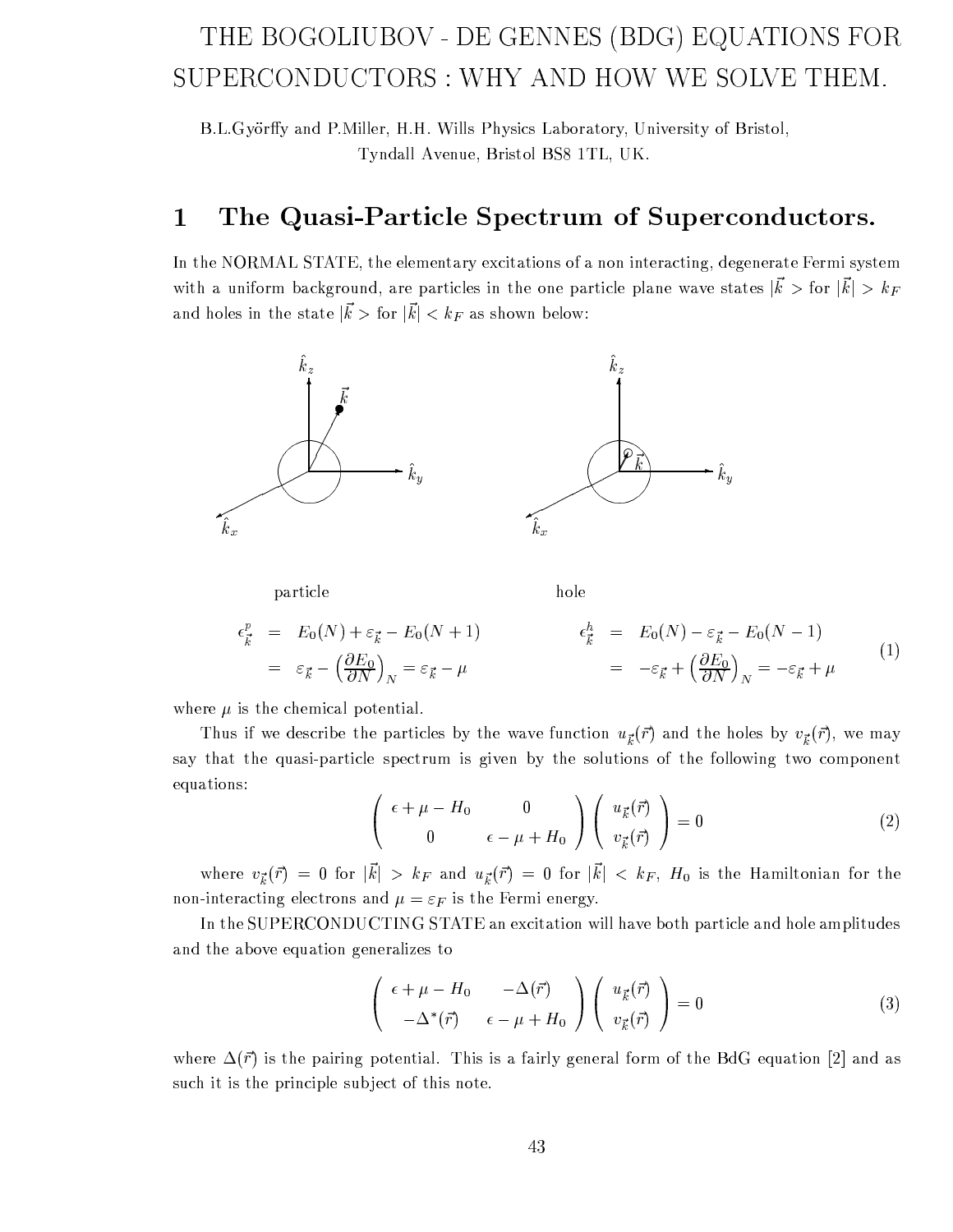

Figure 1: Normal, tight-binding band (continuous line) gapped by a pair potential,  $\Delta$  (dashed  $lines).$ 

In the Bardeen Cooper Schrieffer (BCS) theory the pairing potential is proportional to the pairing amplitude,  $\langle \Psi_{\uparrow}(\vec{r}) \Psi_{\downarrow}(\vec{r}) \rangle$ , an anomalous average which is zero in the normal state. It works out to be

$$
\Delta(\vec{r}) = -\lambda \langle \Psi_{\uparrow}(\vec{r}) \Psi_{\downarrow}(\vec{r}) \rangle \n= \sum_{n} u_{n}(\vec{r}) v_{n}(\vec{r}) [1 - 2f(E_{n})]
$$
\n(4)

where  $\lambda$  is the strength of the model electron-electron potential :  $V^p(\vec{r}-\vec{r'})$ , which is attractive for  $\lambda > 0$ ,  $\begin{pmatrix} u_n(\vec{r}) \\ v_n(\vec{r}) \end{pmatrix}$  is an eigensolution of the BdG equation in Eq. 3 corresponding to the quasiparticle energy eigenvalue  $E_n$  and  $f(E)$  is the usual Fermi function. It should be stressed that Eq. 3 is to be solved self-consistently using Eq. 4 in each iteration.

If we assume that  $\Delta$  is a constant, Eq. 3 leads to the well known BCS-formula

$$
E_{\vec{k}} = \sqrt{\left(\varepsilon_{\vec{k}} - \mu\right)^2 + \Delta^2} \tag{5}
$$

where  $\varepsilon_{\vec{k}}$  is the dispersion relation, corresponding to  $H_0$ , in the normal state. This is displayed in Fig.  $1$ .

What lends particular significance to the BdG equation in Eq. 3 is that it holds much more generally than the above simple BCS model implies. Indeed the recently formulated Density Functional Theory for superconductors [3] yields an Euler-Lagrange (Kohn-Sham) equation which is precisely of this form. Moreover, as is usual in density functional theories, it supplies exact recipes for calculating the effective one electron potential in  $H_0$  and the pairing potential,  $V^p(\vec{r},\vec{r'})$ . When these are approximated, in an LDA-like fashion for instance [4], the way is open to calculations of the ground state energy or ground potential as well as the quasi-particle spectrum in the superconducting states on a first principles basis.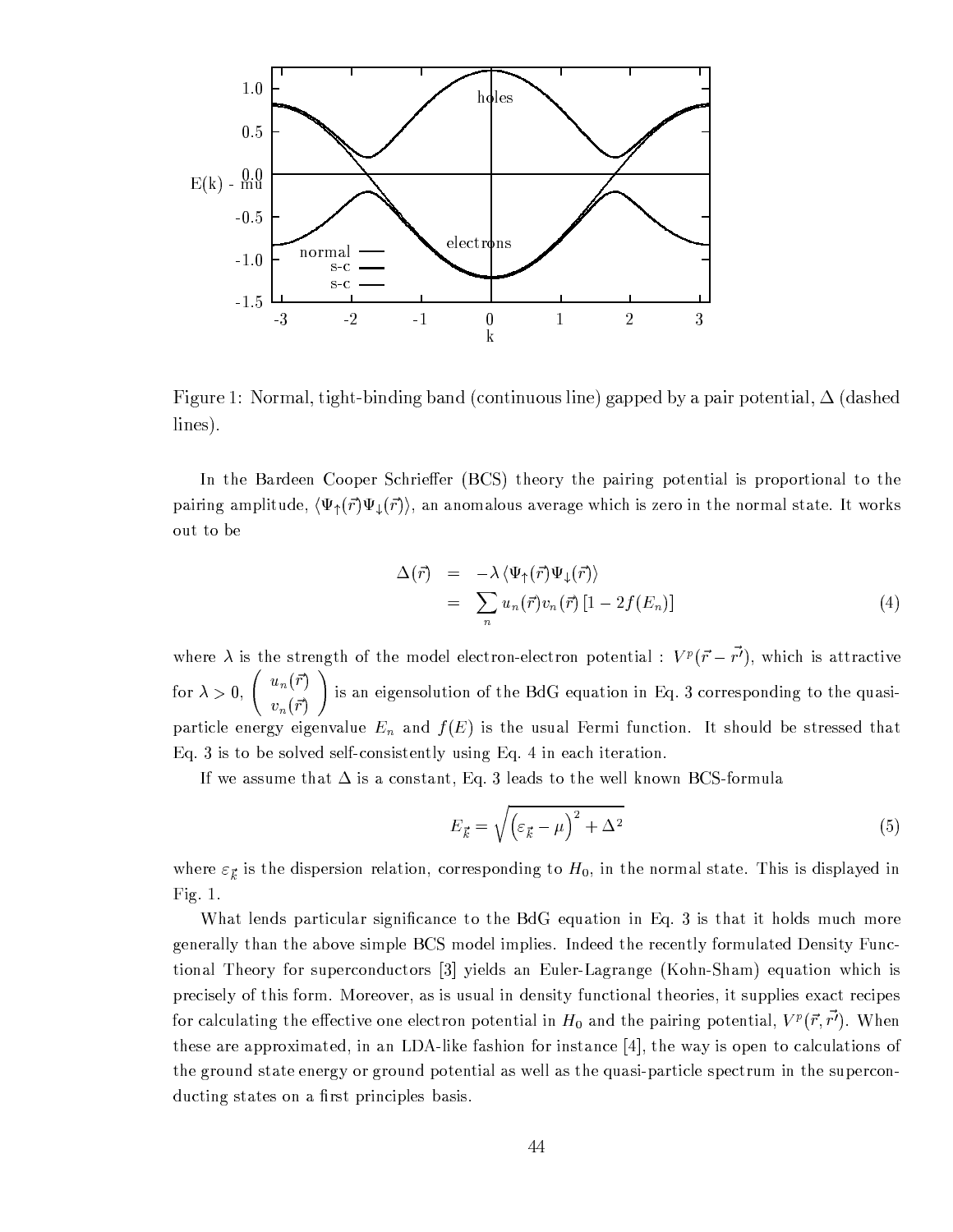Whilst from the point of view of our present concern the above generalization is decisive, it is relevant to note that the BdG equations are also studied in Nuclear Physics [1] and Astrophysics [5].

In summary, the BdG equations are of general significance in describing degenerate Fermi systems with anomalous pairing amplitudes like  $\chi(\vec{r}, \vec{r'})$ . Since their structure is rather similar to those usually studied in calculation of the electronic structure of the normal state it is natural to deploy the powerful methods of 'band theory' for solving them. In what follows we shall describe some interesting examples of doing that. As it turns out these examples are the principle activities of Working Group Va in the  $\Psi_k$ -Network.

#### $\overline{2}$ **Density Functional Theory for Superconductors**

For conventional superconductors the coherence length,  $\xi_0 = \frac{\hbar v_F}{\pi \Delta}$ , is large ( $\approx 1000\text{\AA}$ ) and therefore,  $\Delta(\vec{r}) = \Delta$  a constant, is a good approximation. Consequently Eq. 5 describes well the quasiparticle spectra and it is sufficient to calculate  $\varepsilon_{\vec{k},v}$ , the normal state electronic structures. Indeed, when energies are rescaled by  $\Delta$  and distances by  $\xi_0$ , the superconducting properties of most superconductors appear to be very similar. By contrast the new so-called 'high  $T_c$ ' superconductors have short coherence length,  $\xi_0 \approx 10 - 30\text{\AA}$ , and their superconducting properties appear to be as varied among materials as the magnetic properties of itinerant magnets. Thus, in this case we may expect that first principles calculation may play an important role. In particular, since now  $\Delta(\vec{r})$ will depend on  $\vec{r}$ , the quasi-particle spectra which has the general form

$$
E_{\vec{k},\nu} = \sqrt{\left(\varepsilon_{\vec{k},\nu} - \mu\right)^2 + \left|\Delta_{\vec{k},\nu}\right|^2} \tag{6}
$$

contains the 'gap' function,  $\Delta_{\vec{k},\nu}$ , as a new  $\vec{k}$ -dependent superconducting property. (Note that it is not the Fourier transform of  $\Delta(\vec{r})$ . The point is that, at least in principle, this most interesting quantity can be measured in angle-resolved photoemission [6], quantum oscillation [7] and neutron scattering experiments [8] and hence its study could provide the much needed differentiation between contending models.

Another novel feature of superconductors with small coherence length, like the superconducting cuprates, is that  $\Delta$  may be different on inequivalent sites. This would show up in NMR experiments [9] and would be a natural consequence of a first-principles calculations.

The structure of the above density functional theory is very similar to that of Spin Density Functional Theory with the pairing amplitude  $\chi(\vec{r})$  playing the role of the magnetization  $m(\vec{r})$ . Indeed, the Kohn-Sham equations of this theory for the two component wave-function  $\begin{pmatrix} \Psi_{\uparrow}(\vec{r}) \\ \Psi_{\downarrow}(\vec{r}) \end{pmatrix}$ are very similar to the BdG equations given by Eq. 3 both in mathematical form and self-consistency logic. Thus the computational techniques necessary for solving the former can be expected to be a generalized version of 'spin-polarized band theory'.

Evidently, to get started we need a recipe, analogous to LSDA for an effective potential functional  $V_{eff}(\vec{r}, [n, \chi])$ , to be used in  $H_0$  of Eq. 3 and a pairing functional  $V_p(\vec{r}, \vec{r'}; [n, \chi])$ . For the former we use the usual LDA and for the latter we take the following BCS-like form [4]:

$$
V_p\left(\vec{r},\vec{r'};[n,\chi]\right) \equiv \frac{\delta E_{xc}[n,\chi]}{\delta \chi(\vec{r},\vec{r'})} = \lambda_i \delta(\vec{r}-\vec{r'}) \tag{7}
$$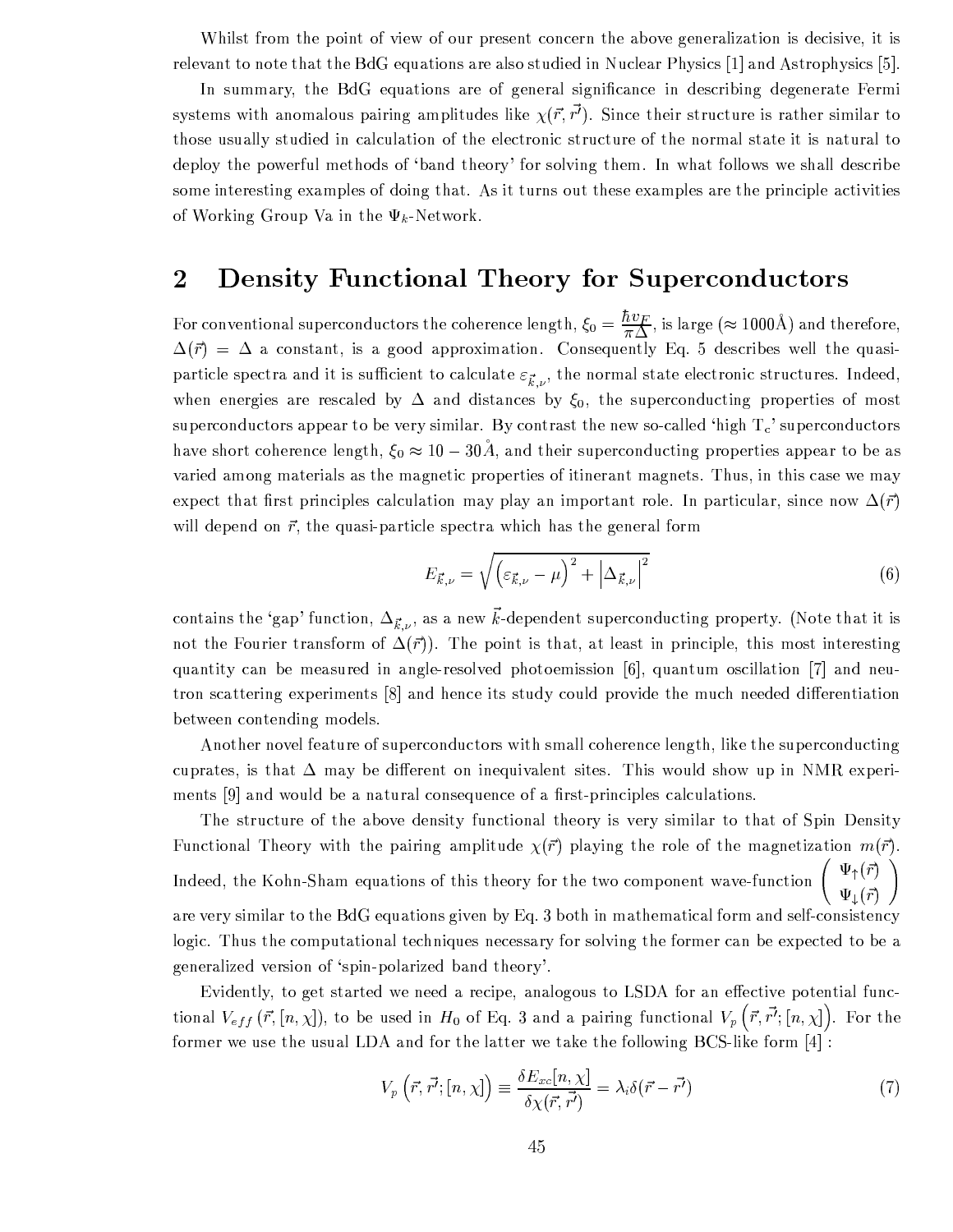

Figure 2: (a) Positions of sheets of Fermi surface in Nb, and (b), (c) the respective gaps for the directions indicated in (a). For (b)  $0^{\circ}$  indicates the  $\Gamma$ -N line, while  $90^{\circ}$  is on the N-H line. For (c)  $0^{\circ}$  indicates the  $\Gamma$ -N line, while  $45^{\circ}$  is on the  $\Gamma$ -H line.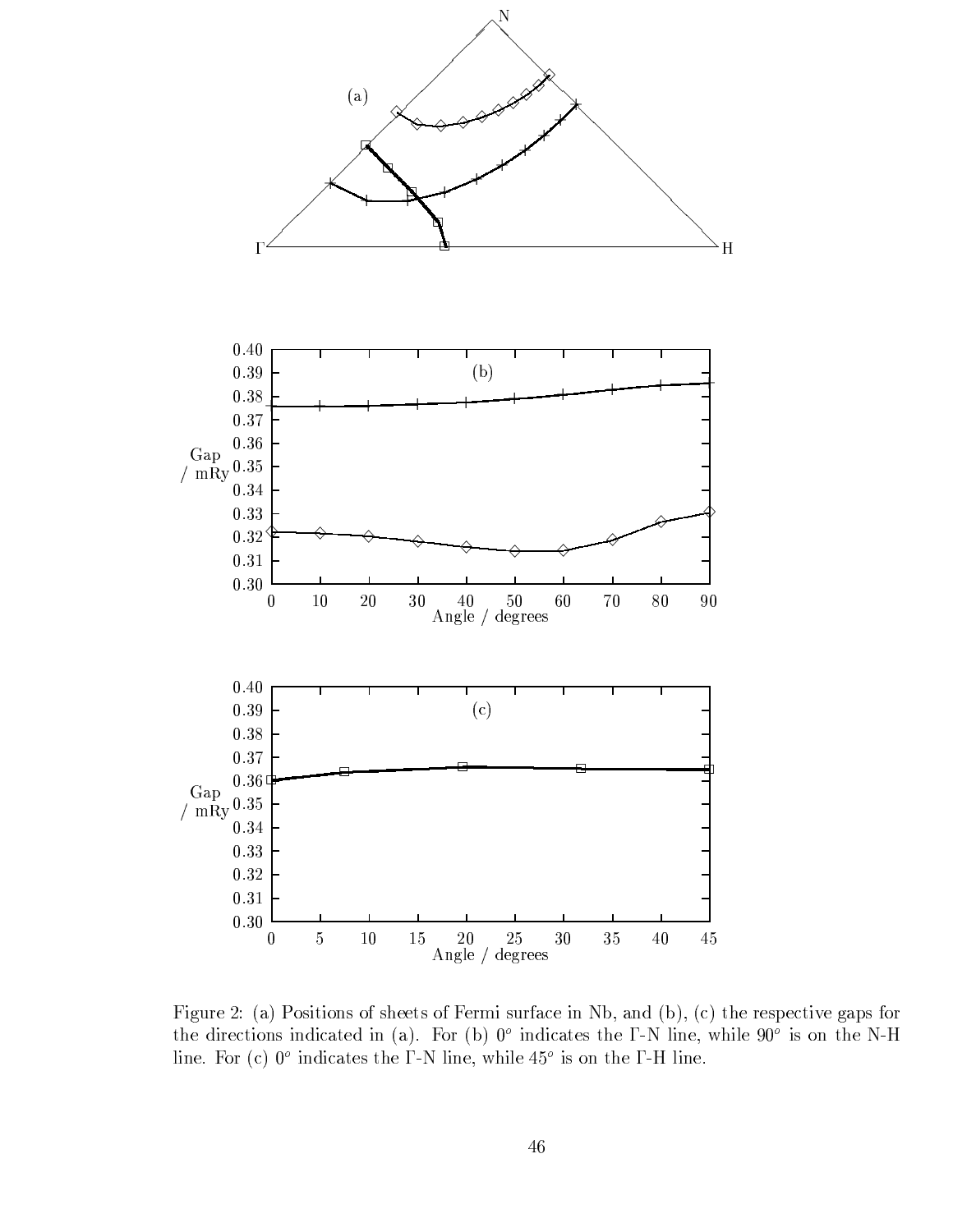where  $\vec{r}$  and  $\vec{r'}$  are within the muffin-tin well surrounding the i-th inequivalent site. Presently, we take the parameters  $\lambda_1$ ,  $\lambda_2$ , etc., one for each inequivalent site, as phenomenological parameters to be determined by requiring that some calculated properties like  $T_c$ , etc. agree with experiments. As was argued in the paper by Suvasini et al. [4] this semi-phenomenological, yet first principles, approach can be useful if there is a rich structure in  $\Delta_{\vec{k},\nu}$  and only a few coupling constants,  $\lambda_1$ ,  $\lambda_2$ , *etc.*, are needed.

The above strategy was fully implemented by Suvasini et al. [4] for  $Nb$  using the LMTO method. As an illustration of the results we show  $\Delta_{\vec{k},\nu}$  on three sheets of the Fermi surface in Fig. 2. Since the coherence length of Nb is large  $(\xi_0 \approx 1000\text{Å})$  and hence Eq. 7 is not likely to be a good approximation, this example is only of computational interest. The code is now in the process of being scaled up to the HTC cuprates (YBCO *etc.*). The motivation behind such calculations is the hope that  $\lambda_{Cu} \neq 0$ ,  $\lambda_{O} = 0$  and  $\lambda_{Cu} = 0$ ,  $\lambda_{O} \neq 0$  in the  $CuO<sub>2</sub>$  planes will give sufficiently different quasi-particle spectra to enable us to identify which of the two configurations are favoured by experiments. Moreover, recently we began to experiment with finite range pairing potentials which are attracting for electrons on different sites. These have interestingly dramatic effects on the quasi-particle spectra [14]. Clearly, the novelty of this work is the fact that a very simple phenomenological pairing interaction, of unknown origin, is treated in the context of a realistic complex band structure. Viewed in this light this approach is very similar in spirit to the  $X_{\alpha}$ method of Slater before the invention of proper density functional theory. Hopefully, some later time, we shall have a parameter-free local density approximation for the exchange-correlation energy functional  $E_{xc}[n, \chi]$  in the superconducting phase. Thanks to our current work the numerical technique to exploit such circumstance will be available.

#### The Quasi-Particle Spectrum of the Abrikosov Flux 3 Lattice

Type-II superconductors in magnetic fields  $H > H_{c1}$  - the lower critical field - do not expel all external flux completely, but allow it to pass through in units of the flux quanta,  $\Phi_0 = \frac{\hbar}{2e}$ . This is illustrated in Fig. 3. Where the flux is admitted the order parameter,  $\Delta(\vec{r})$ , drops to zero and the magnetic field reaches its external value. Such a configuration is called a vortex and, as was discovered theoretically by Abrikosov, these vortices form a two dimensional, usually triangular, lattice frequently referred to as the Abrikosov flux lattice [10]. His and almost all subsequent work on the subject was based on the phenomenological Ginzburg-Landau theory which describes the spatial variation of the order parameter  $\Delta(\vec{r})$ , or, to put it another way, the condensate of the Cooper pairs, but not the quasi-particle excitations of the superconducting ground state. The latter are described only by the fully microscopic BdG equations in a magnetic field. In this section we shall be concerned with the solutions of these.

Whilst such a fully microscopic theory of the flux state is clearly desirable in its own right, the recent discovery of de Haas-van Alphen oscillations [8] in the superconducting state makes this problem one of the burning issues of solid-state physics. Briefly, on the one hand even the precise mechanism of these oscillations is highly controversial, on the other, one would expect that seeing de Haas-van Alphen oscillations in the high  $T_c$ superconductors would prove that their normal state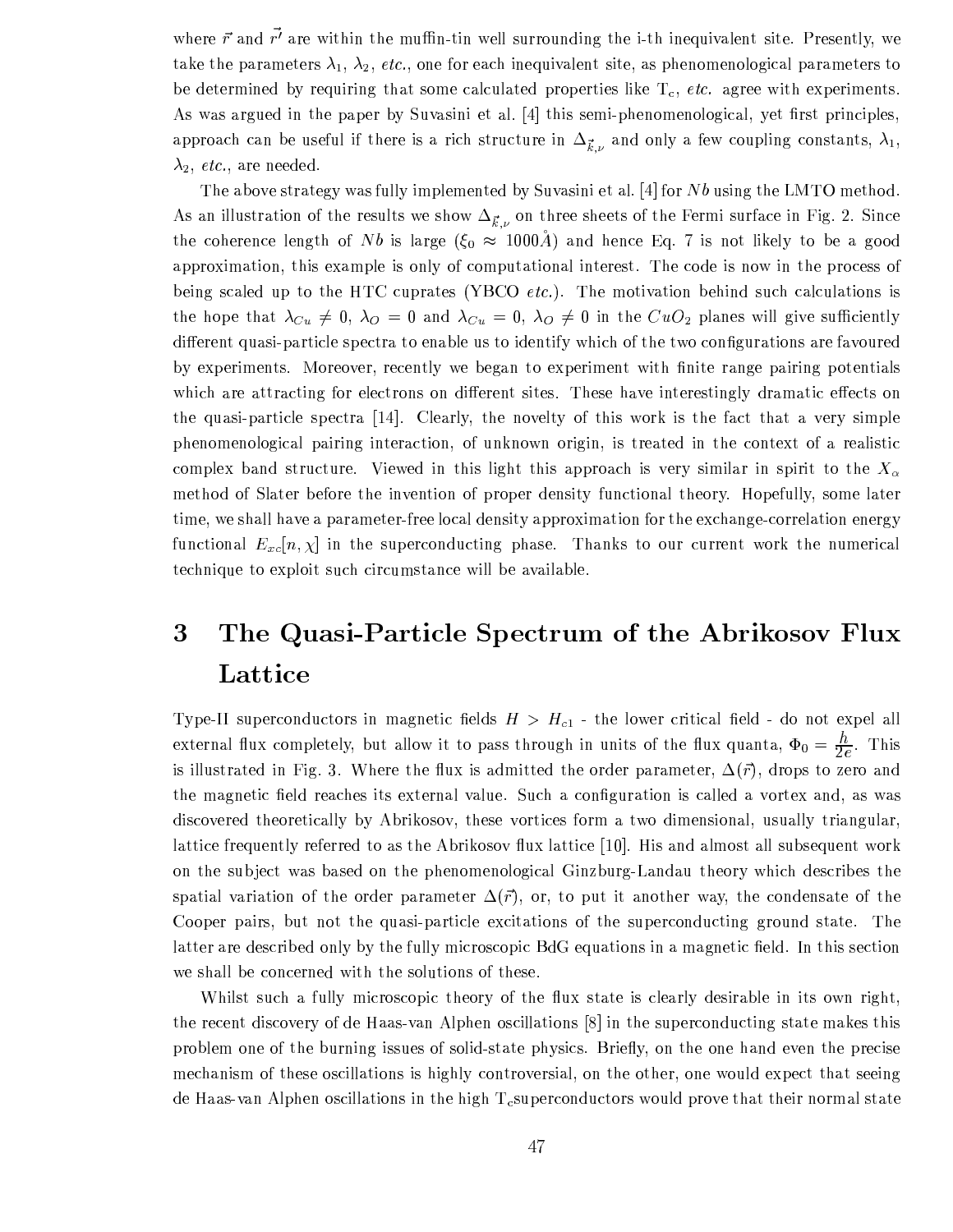

moraties and the finite and the studio and the final studio and in the final final final final final final final final final final final final final final final final final final final final final final final final final f

 $\cdot$  in  $\cdot$  if  $\cdot$  in  $\cdot$  in  $\cdot$  in  $\cdot$  in  $\cdot$  in  $\cdot$  in  $\cdot$  in  $\cdot$  in  $\cdot$  in  $\cdot$  in  $\cdot$  in  $\cdot$  in  $\cdot$  in  $\cdot$  in  $\cdot$  in  $\cdot$  in  $\cdot$  in  $\cdot$  in  $\cdot$  in  $\cdot$  in  $\cdot$  in  $\cdot$  in  $\cdot$  in  $\cdot$  in  $\cdot$  in  $\cdot$  û«oÚ Þ£¢¥Ö ¦£{¦¦ Ø × £ Ø¿Ö ¦©«h¦ Ø ¦ª × ¥§« ×« ×£ Ø´Ö ¦«<sup>Ù</sup> ¦ªÜI£ ¨Ù ØE× £/¤«Ø Ø ¦ù £ ¨ Ø¿Ö ¦ × ªNܬ«E¦ªÞ ØE×ÜI£ × £  $\mathcal{W}^{\bullet}$  is the finite interval in the field of a contributed in the contribution of a contribution of the contribution of the contribution of the contribution of the contribution of the contribution of the contributi (n and weys) noising. To ennopiate the difficulty of the problem of bend we illustrate the four ¨ ×¦ªo¦£Ø ¥§¦£/¤Ø¿Ö «¥§¦pÜ/£ ÕÖ/×Ö Õ¦ Ù « Ø ¨ <sup>Ü</sup> , <sup>Ù</sup> « ØE×¦ Ø <sup>Ü</sup> Ø¿Ö ¦ <sup>Ü</sup>¥§¦©ë×§Ø¡ ÜÄè Ø¿Ö ¦¦©¥§¦ Ø ªoÜI£ × Ü ØE×ÜI£ × £ Fig.  $3$ .

They are the lattice parameter, a, the lattice parameter of the flux lattice, d, the size of the worter eenes,  $\zeta$  and the nedius  $x$  of the Landeu enhite which at least in the normal state, gevenne the dHvA oscillations. Note also that there are two separate flux quantizations in this problem:  $\mathcal{P}$  and  $\mathcal{P}$  and  $\mathcal{P}$  is the set of  $\mathcal{P}$  and  $\mathcal{P}$  is the set of  $\mathcal{P}$ <u>v</u>ie is a die van die verden vie in die staat die van die van die van die van die van die van die van die van die or quest particles in Landau orbits which oncircle integer multiples of the flux unit  $h$  ( $\rightarrow$  36.)

.×§Þ¦£ Ø¿Ö ¦ ¬ ÜÞ¦ <sup>Ü</sup>¥ ×Ø ¦¨ <sup>¬</sup><sup>Ù</sup> Øe× £ Ø ¦ªo¦©«ØE× £/¤ × ªÙM« Ø £ ¦©« <sup>á</sup> £V¦¦ ØE×§Þ¦\$«Ø ª Ø ¦©¤¡ × « Ø <sup>Ü</sup> Ø â¦  $\star$  a dite  $\star$  is that  $\star$  is the official  $\star$  of  $\star$  of  $\star$  and  $\star$  and  $\star$  and  $\star$  $\mathcal{A}$  and  $\mathcal{A}$  and  $\mathcal{A}$  is a different of  $\mathcal{A}$  and  $\mathcal{A}$  is a different of  $\mathcal{A}$  and  $\mathcal{A}$  is a different of  $\mathcal{A}$  and  $\mathcal{A}$  is a different of  $\mathcal{A}$  is a different of  $\mathcal{A}$  is a differe magnetic field.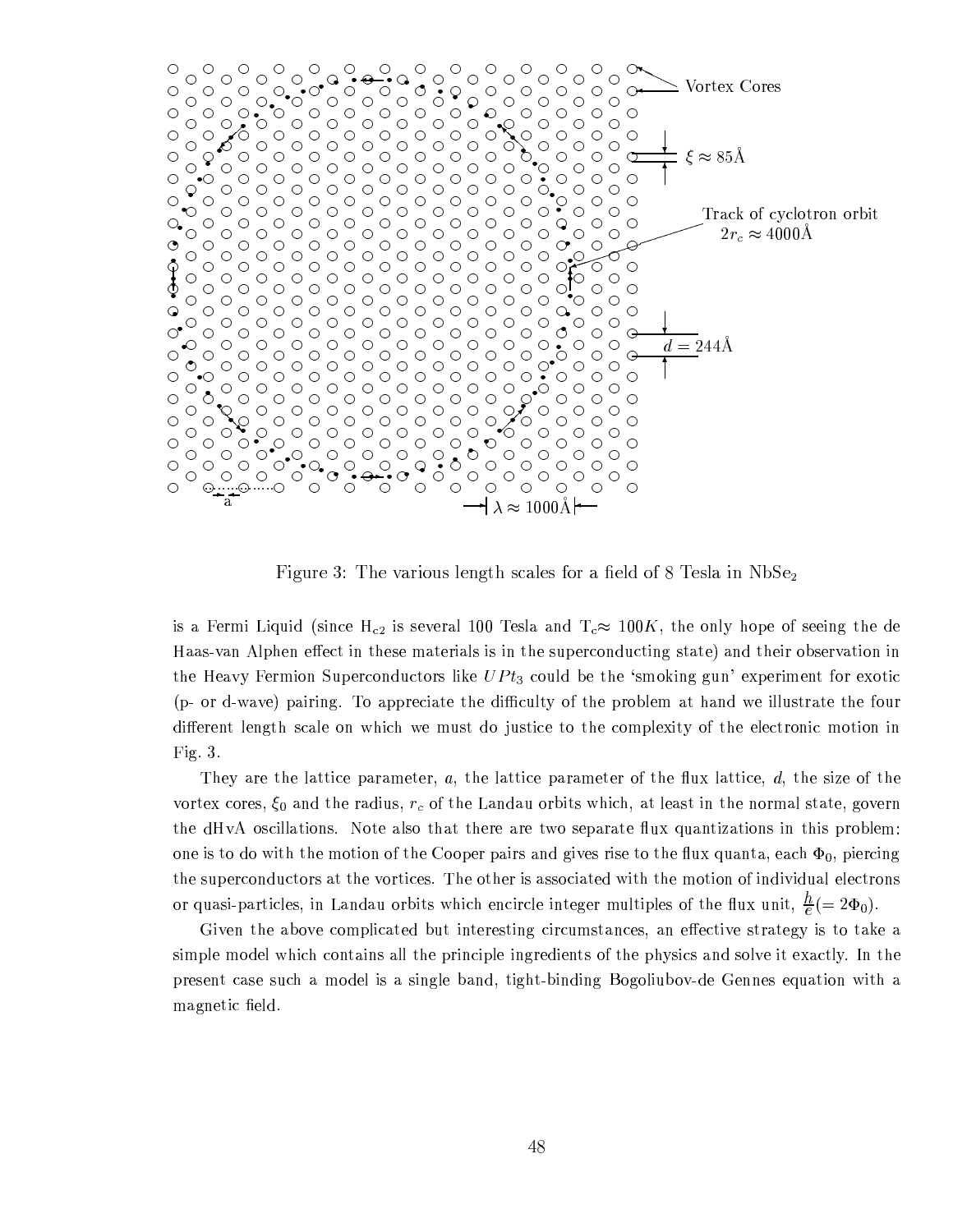This may be written as follows:

$$
\sum_{j} \left( \begin{array}{cc} \left( \epsilon_{0} + \frac{U n_{i}}{2} - \mu \right) \delta_{ij} + t_{ij} & \Delta_{i} \delta_{ij} \\ \Delta_{i}^{*} \delta_{ij} & - \left( \epsilon_{0} + \frac{U n_{i}}{2} - \mu \right) \delta_{ij} - t_{ij}^{*} \end{array} \right) \left( \begin{array}{c} u_{j} \\ v_{j} \end{array} \right) = E \left( \begin{array}{c} u_{i} \\ v_{i} \end{array} \right) \tag{8}
$$

where the hopping amplitude,  $t_{ij}$ , is given in terms of the vector potential,  $A(\vec{r})$ , by

$$
t_{ij} = -t \exp\left\{-i\frac{e}{\hbar} \int_{\vec{R}_i}^{\vec{R}_j} \vec{A}(\vec{r}) \cdot d\vec{r}\right\} \quad \text{for } i \text{ and } j \text{ nearest neighbours},
$$
(9)  
= 0 otherwise (10)

$$
\epsilon_0
$$
 is the site energy,  $n_i$  is the charge density and  $\Delta_i$  the pairing potential at the site *i*, and *U* is the electron-electron coupling constant in the negative-*U* Hubbard model, from which the above

the electr equation has been derived. As usual in electronic structure problems, Eq. 8 has to be solved selfconsistently. Namely, for a set of  $\{n_i, t_{ij}, \Delta_i\}$  one solves for  $\{u_i, v_i\}$  and recalculates  $n_i$ ,  $t_{ij}$  and  $\Delta_i$ , using standard formulae (not given here) repeating this procedure until convergence. The most novel feature of such a calculation is the need to re-compute the hopping integral,  $t_{ij}$ , at each iteration. This involves finding the current,  $I_{ij}$ , on all the links  $(i - j)$  and solving Ampères law for flux through each plaquette and the vector potential. In other words we are solving not only the usual electrostatic, but also the magnetostatic Maxwell equations self-consistently with the Many-Body Schrödinger's equation.

If the external magnetic field is such that the flux per plaquette is not a rational number times  $\Phi_0$ , there is no lattice periodicity left in the above problem. This suggests that in solving it we throw out  $\vec{k}$ -space [11] altogether and solve the problem entirely in real space, by adopting the Recursion Method of Haydock and others [12] to deal with it. This turns out to be a very efficient procedure.

In the normal state  $\Delta_i = 0$  and the energy eigenvalues of Eq. 8 are that of the celebrated Azbel'-Hofstadter spectra displayed in Fig. 4. Our real-space, Recursion-Method, solution for the local density of states  $N_0(\varepsilon)$  at the centre of our coordinate system is shown in Fig. 5. Evidently the presence of the magnetic field has broken up the zero-field, square lattice band into sharp states. These are the tight-binding analogues of the Landau levels in the free electron (no periodic potential) limit. This is particularly clear near the band edges where the peak separations are quite uniform and are close to  $\hbar\omega_c\left(\omega_c=\frac{eB}{m^*}\right)$ . Note that in the zero field case, our real space calculation reproduces satisfactorily the sharp features of the density of states due to van Hove singularities of the  $\vec{k}$ -space band structure. To achieve such accuracy we had to go to  $10^3$ -10<sup>4</sup> approximate levels in the continued fraction representation of local density of states.

To solve the fully self-consistent superconducting version of the above problem is a very much greater computational task. However, it follows the logic of a real space, order N, self-consistent Density-Functional Calculation and it is particularly susceptible to treatment by parallel algorithms. In fact solutions were found for flux lattice unit cells containing up to 900 real lattice sites, by using up to 136 nodes of the Oak Ridge National Laboratory Paragon machine. For particular, unphysically large but computationally very convenient fields the solutions were for smaller flux lattice cells, and the density of states shown in figure 6 is for a vortex cell consisting of 16 unit cells of real lattice. The attractive interaction energy,  $-U$ , was also chosen to be unreasonably large,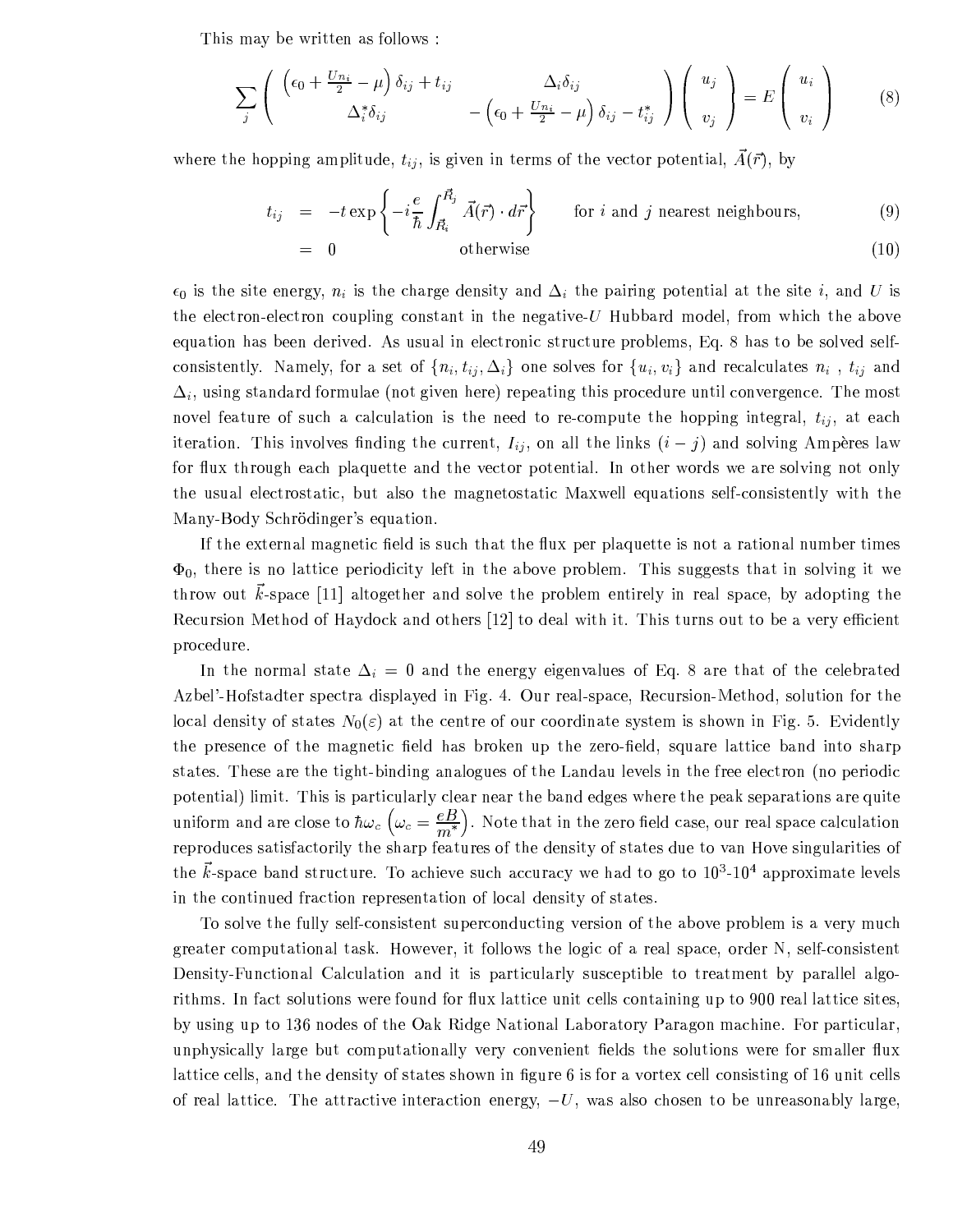

Figure 4: The Hofstatder Spectrum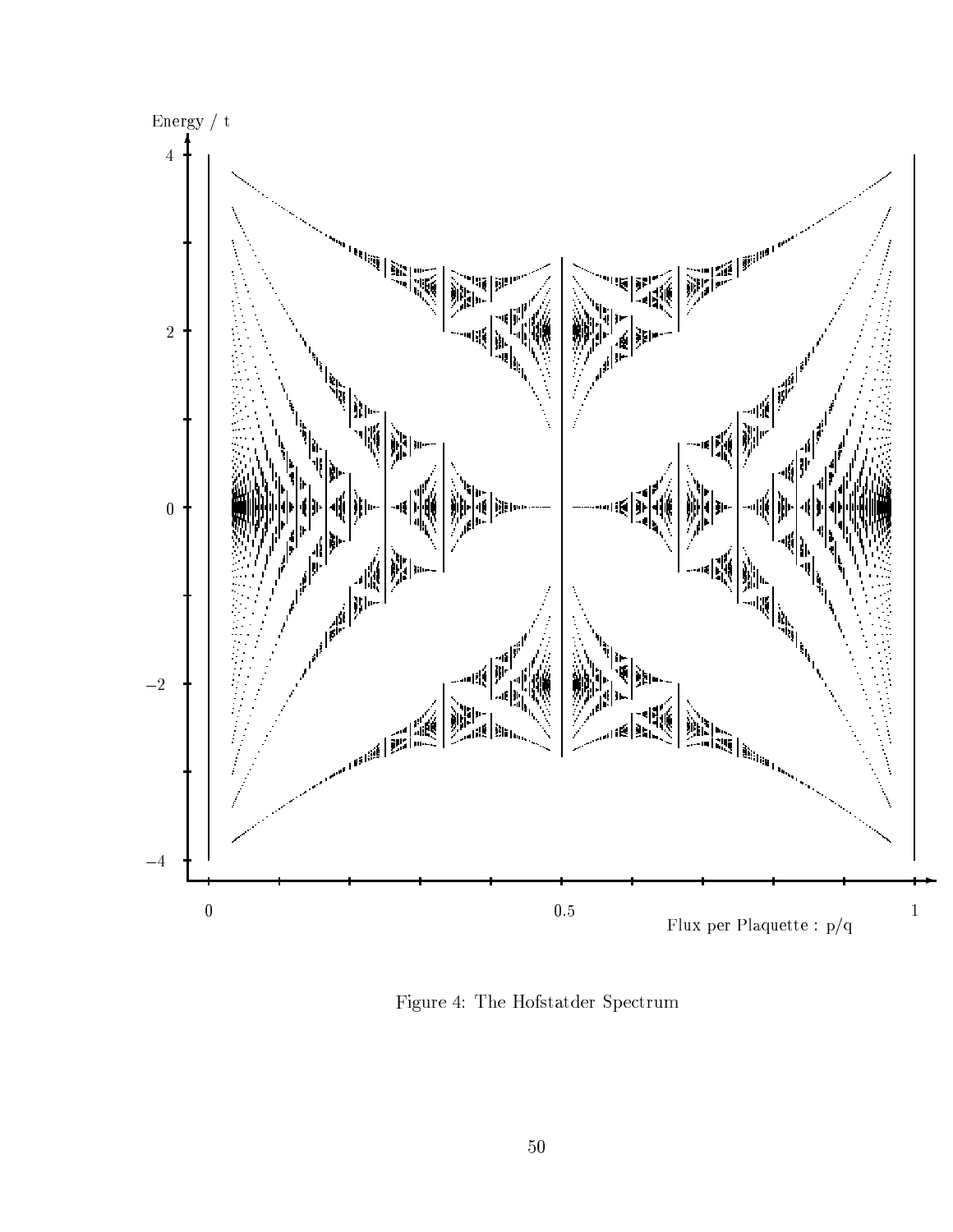

Figure 5: Normal state with a magnetic field, such that the flux per lattice plaquette,  $Ba^2 = 1/32(h/e).$ 

leading to a very large self-consistent order parameter,  $\Delta(\vec{r})$ , so that the coherence length,  $\xi_0$ , would be of the order a. The phase of the order parameter,  $|\Delta_i| e^{i\theta_i}$  and the current vary cylindrically about the vortex core where the amplitude  $|\Delta_i|=0$ . Away from the core,  $|\Delta_i|$  recovers to more or less its value without the magnetic field in one step. In Fig.6 we show the quasi-particle density of states at such a healed lattice site  $(2,0)$  halfway between two vortex cores.

The quasi-particle local density of states,  $N_{2,0}(\varepsilon)$  shown in Fig. 6 illustrates the central results of these calculations. Namely, as in the normal state the effect of a magnetic field in the superconducting state is that it breaks up the appropriate density of states into 'Landau level like' peaks. Of course these peaks are now pushed out from the gap region and squeezed together. The main point is that if a Landau level was below the Fermi energy,  $\varepsilon_F$  in the normal state it will be pushed down and will be found below the gap in the superconducting state. On the other hand if it was above  $\varepsilon_F$ , it will get pushed to energies above the gap as the system goes superconducting. Thus with increasing field there will be a steady migration of 'Landau levels' across the Fermi energy,  $\varepsilon_F$ , and the total energy will oscillate with changing  $\frac{1}{B}$  as in the normal state. Naturally, the presence of the gap will change the phase and the amplitude of these oscillations, hopefully as observed in experiments, but the frequency remains the same.

Clearly, there is no hope of repeating the above calculation for such first principles Bogoliubovde Gennes equation as we have discussed in Sec. 2. Yet if we are to interpret the very interested experimental data that is now beginning to be available we must make contact between them and quantitative calculations based on realistic models. To do this we retraced the history of the de Haas-van Alphen effect in the normal state during the late 50's and developed a semi-classical theory of the superconducting quasi-particle motion in a magnetic field.

In short, we took the solution of the Bogoliubov-de Gennes equation to be in the semi-classical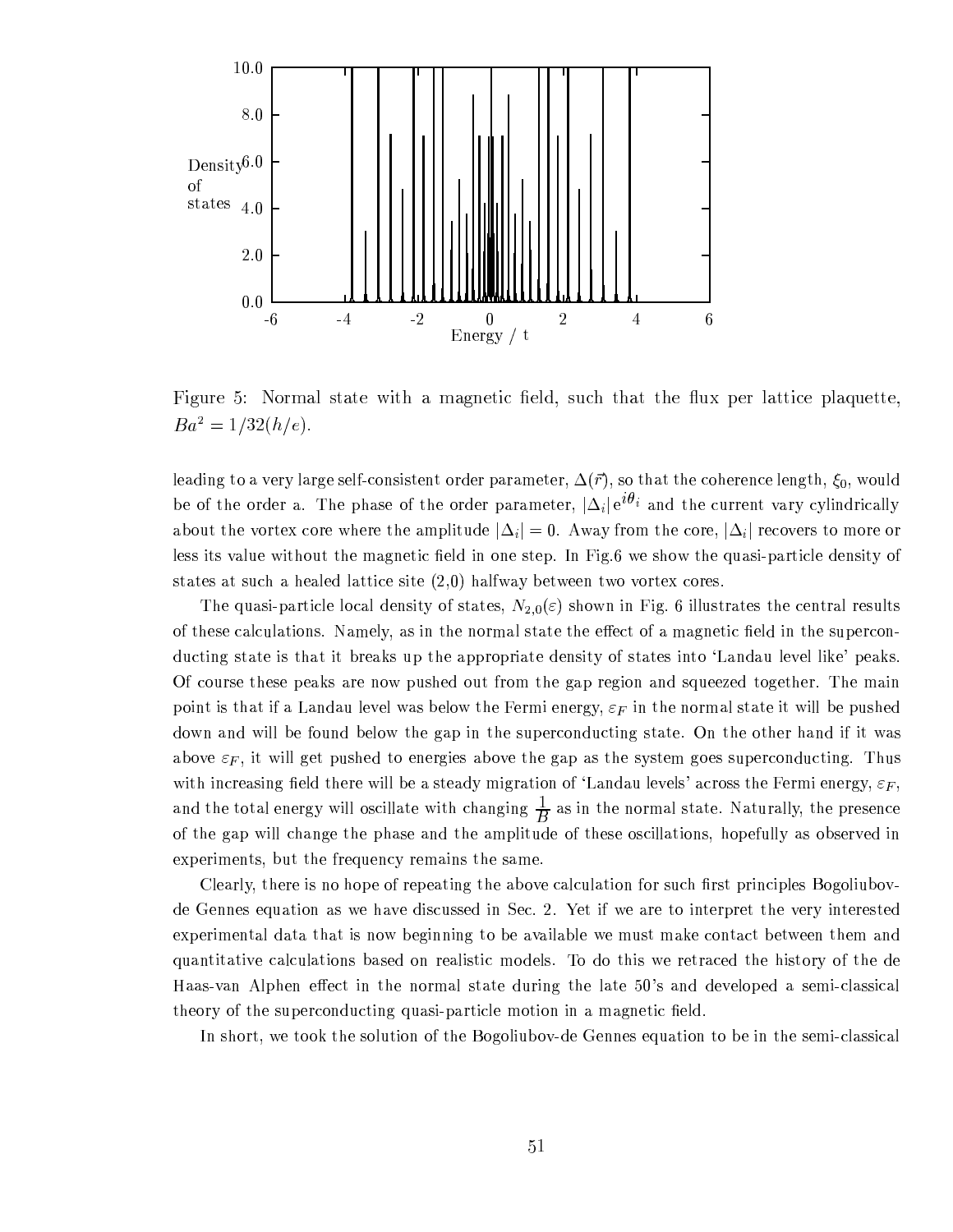

Figure 6: The local density of states on site  $(2,0)$  of a fully self-consistent solution with 16 lattice sites per vortex cell.

form

$$
\begin{pmatrix} u(\vec{r}) \\ v(\vec{r}) \end{pmatrix} = \begin{pmatrix} u^0(\vec{r}) \\ v^0(\vec{r}) \end{pmatrix} e^{\frac{i}{\hbar} \left[ S(\vec{r}) \underline{1} + \Sigma(\vec{r}) \underline{\tau}_z \right] \tag{11}
$$

where  $u^0$  and  $v^0$  are slowly varying functions of  $\vec{r}$ ,  $\underline{1}$  and  $\underline{r}_z$  are the unit matrix and z-component Pauli matrix respectively, and the phase functions,  $S(\vec{r})$  and  $\Sigma(\vec{r})$ , are determined by the Bogoliubovde Gennes equation to lowest order in  $\hbar$ . (To treat Eq. 8 we generalized the semi-classical theory of Wilkinson [5] for a tight binding model). An interesting novel feature of the theory is the presence of the two phase functions  $S(\vec{r})$  and  $\Sigma(\vec{r})$ . They represent the sum and the difference phases of the two amplitudes,  $u$  and  $v$ , and give rise to the two, Landau and Abrikosov, flux quantizations.

As in the case of semi-classical theory for normal electrons, the Bohr-Sommerfeld quantization rules which follow from the requirement that  $S(\vec{r})$  and  $\Sigma(\vec{r})$  describe a single valued quasi-particle amplitude,  $\underline{\Psi}(\vec{r}) = \begin{pmatrix} u(\vec{r}) \\ v(\vec{r}) \end{pmatrix}$ , determine the quasi-particle energies in terms of the band structure without the magnetic field. In the present, superconducting, case this is described by the normal state spectra  $\varepsilon_{\vec{k},\nu}$  and the gap function  $\Delta_{\vec{k},\nu}$ , both of which we can aspire to calculate for a variety of pairing mechanisms.

The most remarkable upshot of this theory is that it relates the de Haas-van Alphen signal to extremal orbits on the Fermi Surface (in the normal state) and the average of the gap  $\Delta_{\vec{k},\nu}$  over such orbits. This means that these experiments measure the gap average over selected portions of the Fermi Surface, namely the extremal orbits transverse to the external magnetic field. Given the track record of the de Haas-van Alphen measurements in providing detailed quantitative information about the shape and size of the normal state Fermi Surface, the above effect in the superconducting state can be expected to become a uniquely powerful probe of the superconducting gap's variation over the Fermi Surface. In particular, it is likely to be the 'smoking gun experiment' for detecting lines on the Fermi Surface along which  $\Delta_{\vec{k},\nu} = 0$  and hence anisotropic superconductivity such